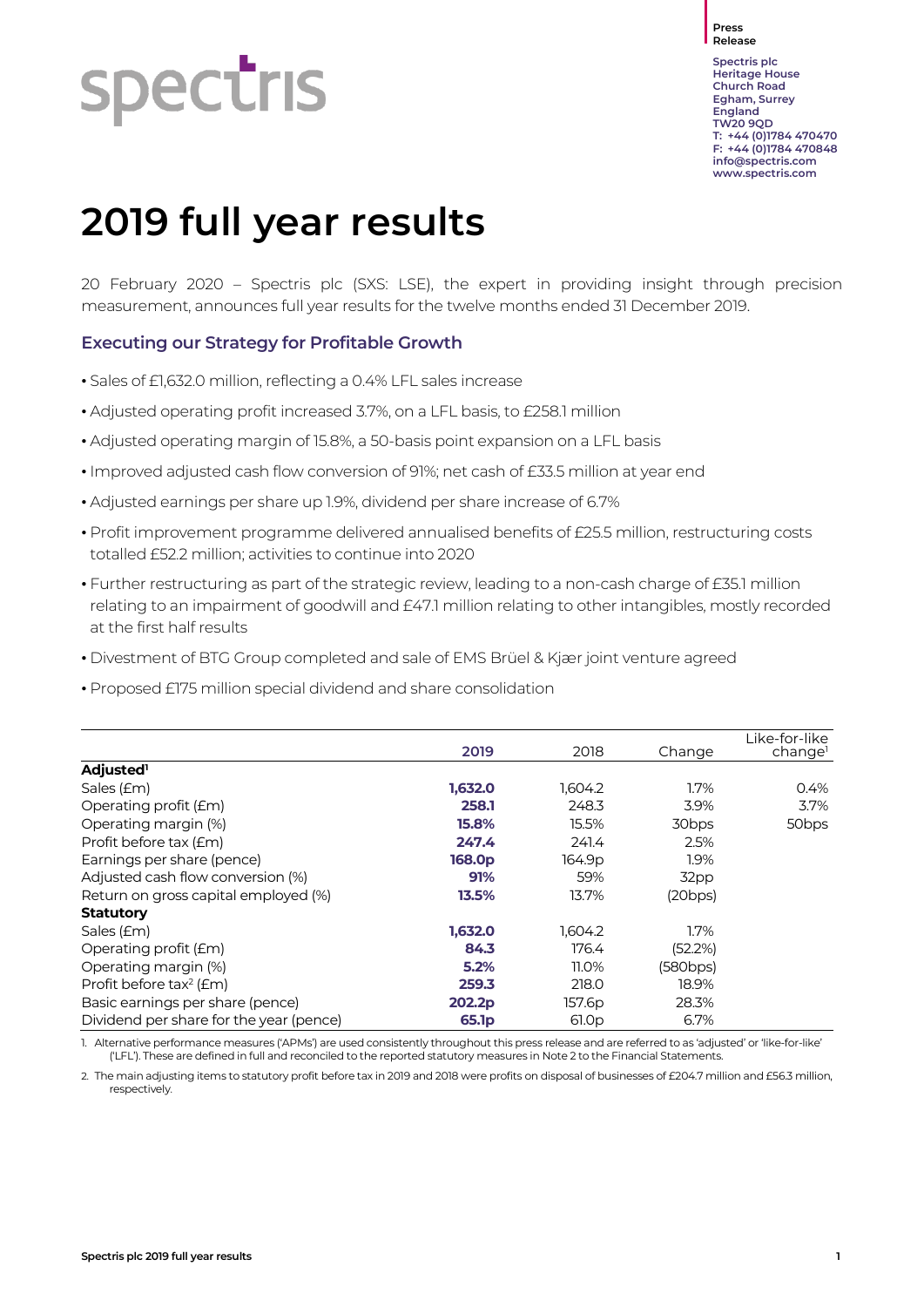**Commenting on the results, Andrew Heath, Chief Executive, said**: "2019 saw demonstrable progress in executing our Strategy for Profitable Growth. The successful delivery of our profit improvement programme, combined with an increased emphasis on deploying the Spectris Business System, enabled us to deliver increased profit and operating margin expansion, against a weakening macroeconomic backdrop. Cashflow improved significantly in the year and we successfully completed the sale of BTG and announced the sale of the EMS Brüel & Kjær joint venture. Additionally, we have announced a special dividend of £175 million, in line with our capital allocation policy. 2019 has been a year of delivery upon which to build in 2020. We are intent on further improving our operating margin, to at least previous highs, and enhancing capital returns, as we continue to work on asset optimisation and managing the portfolio.

Absent a material impact from coronavirus, for 2020, we anticipate that markets will remain challenging in the first half with a recovery only currently forecasted to emerge later in the year. We expect limited top-line growth and will, therefore, continue to concentrate on self-help initiatives to drive further cost-efficiency and ensure a more resilient and profitable business.

The combination of focusing on our customers, driving operating leverage and the repositioning and simplification of our portfolio, alongside a refreshed capital allocation framework, form the basis for delivering a significant and sustainable increase in shareholder value."

### **Contacts:**

**Spectris plc**

### **Siobhán Andrews**

Head of Corporate Affairs +44 1784 485325

### **FTI Consulting**

### **Richard Mountain/Susanne Yule**

+44 203 727 1340

A meeting with analysts will be held at 8:30am GMT today at the offices of FTI Consulting. This will be available as a live webcast on the company's website at www.spectris.com and a recording will be posted on the website after the meeting.

Copies of this press release are available to the public from the registered office at Heritage House, Church Road, Egham, Surrey TW20 9QD and on the Company's website at www.spectris.com.

### **About Spectris**

Spectris' global group of businesses are focused on delivering value beyond measure for all our stakeholders. We target global, attractive and sustainable markets, where growth and high returns are supported by long-term drivers. Precision is at the heart of what we do. We provide customers with expert insight through our advanced instruments and test equipment, augmented by the power of our software and services. This equips customers with the ability to reduce time to market, improve processes, quality and yield. In this way, Spectris know-how creates value for our wider society, as our customers design, develop, test and manufacture their products to make the world a cleaner, healthier and more productive place. Headquartered in Egham, Surrey, United Kingdom, the Company employs approximately 9,000 people located in more than 30 countries. For more information, visit www.spectris.com.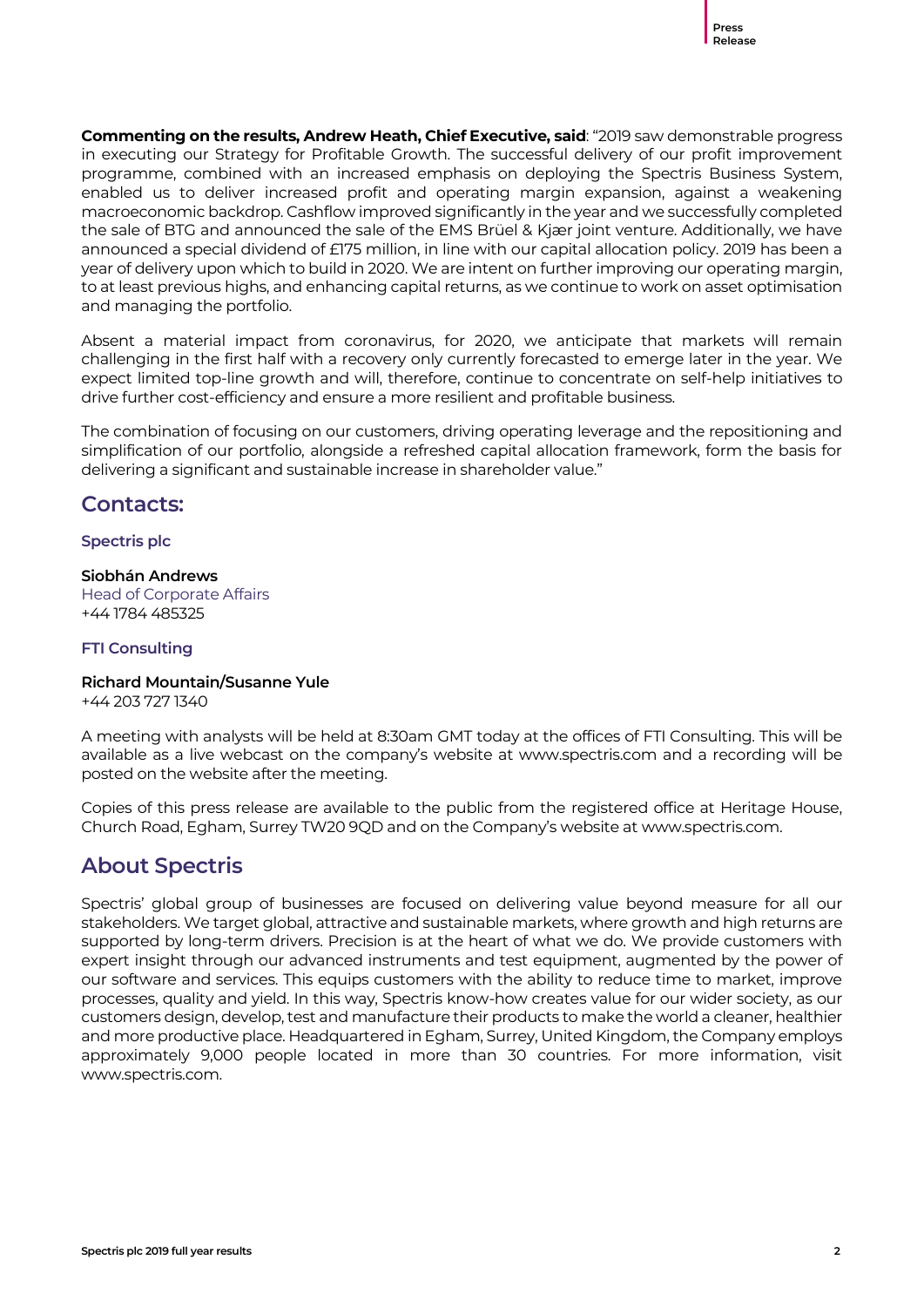### **Chief Executive's review**

### **Financial performance**

In 2019, sales increased by 1.7% to £1,632.0 million (2018: £1,604.2 million). On an organic, constant currency (like-for-like, 'LFL') basis, sales increased 0.4%. The sales contribution from acquisitions were broadly offset by disposals and there was a 1.5% positive impact from foreign currency exchange movements.

Adjusted operating profit was £258.1 million (2018: £248.3 million) with an adjusted operating margin of 15.8% (2018: 15.5%). On a LFL basis, operating margin improved by 50 basis points ('bps'), in part reflecting the successful impact of the profit improvement programme, which helped drive a 50bps LFL decrease in overheads. The Group's adjusted cash flow conversion rate improved to 91% (2018: 59%). The Group recorded a return on gross capital employed of 13.5% (2018: 13.7%) with the increase in adjusted operating profit offset by a higher capital base as a result of acquisitions completed in 2018.

By region, there was good growth in Asia, although LFL sales were slightly lower in China. Both North America and Europe posted lower sales on a LFL basis. In our end markets, there was strong LFL sales growth to academic research and energy and utility customers as well as growth in aerospace, semiconductor and pharmaceutical, with declines in the electronics, telecoms, metals and mining industries. Automotive was also lower, partly reflecting a tough prior year comparator.

**Malvern Panalytical** delivered a 1.4% LFL sales increase, with strong growth in Asia and to its academic research and advanced materials customers, partly offset by lower LFL sales into pharmaceutical. LFL adjusted operating profit increased 5%, with margin expansion of 60bps, held back by the weaker performance at Concept Life Sciences.

Malvern Panalytical has been focusing on identifying and executing further growth opportunities across its three key end markets, as well as launching new products which significantly improve the quality and speed of the characterisation of materials. It also continues to actively foster partnerships and collaborations with academia to further expand the value it provides to customers via data analytics, machine learning and artificial intelligence. Combining best-in-class sensor products with increased domain knowledge and newly developed AI capabilities will aid Malvern Panalytical in expanding its capabilities into more predictive and prescriptive value-adding solutions, a key focus area for 2020.

At **HBK**, LFL sales declined 1.2% in the year reflecting more difficult end markets, although there was good growth in North America and to the aerospace industry, with a stronger overall second half performance. Against this more challenging backdrop, HBK delivered a solid financial performance with LFL adjusted operating profit and margin increasing by 8% and 130bps, respectively.

Considerable progress has been made on the merger with the senior leadership team now established and a good part of the restructuring completed. Merger activities will continue into 2020, bringing additional benefits through further rationalisation and focus, aligned to the execution of the strategy to accelerate growth and further improve operating margins. Its simulation offering, centred on VI-grade, and its new eDrive product will be target growth areas into 2020 and beyond.

At **Omega**, LFL sales were 9.1% lower, impacted by USA-China tariffs and slowing US industrial production, with sales weaker in both these regions. The outsourcing of a significant product line and the launch of the new digital platform also impacted sales, as customers transitioned to the new website. As a result of the decline in sales and the increased overheads incurred in developing the website, LFL adjusted operating profit and margin both contracted, by 39% and 600bps, respectively.

The launch of the new digital platform was a significant step in providing customers with an industry-leading e-commerce capability. While the customer transition was slower than anticipated, key operating metrics have improved notably since the launch. Omega also accelerated its product refresh programme during the year, introducing 133 new product lines, with more planned for 2020. These investments consolidate Omega's position as a leading, specialist, digital provider in the process engineering distribution space. Continuing to drive volume though the website to deliver sales growth will be a key objective for 2020 and beyond.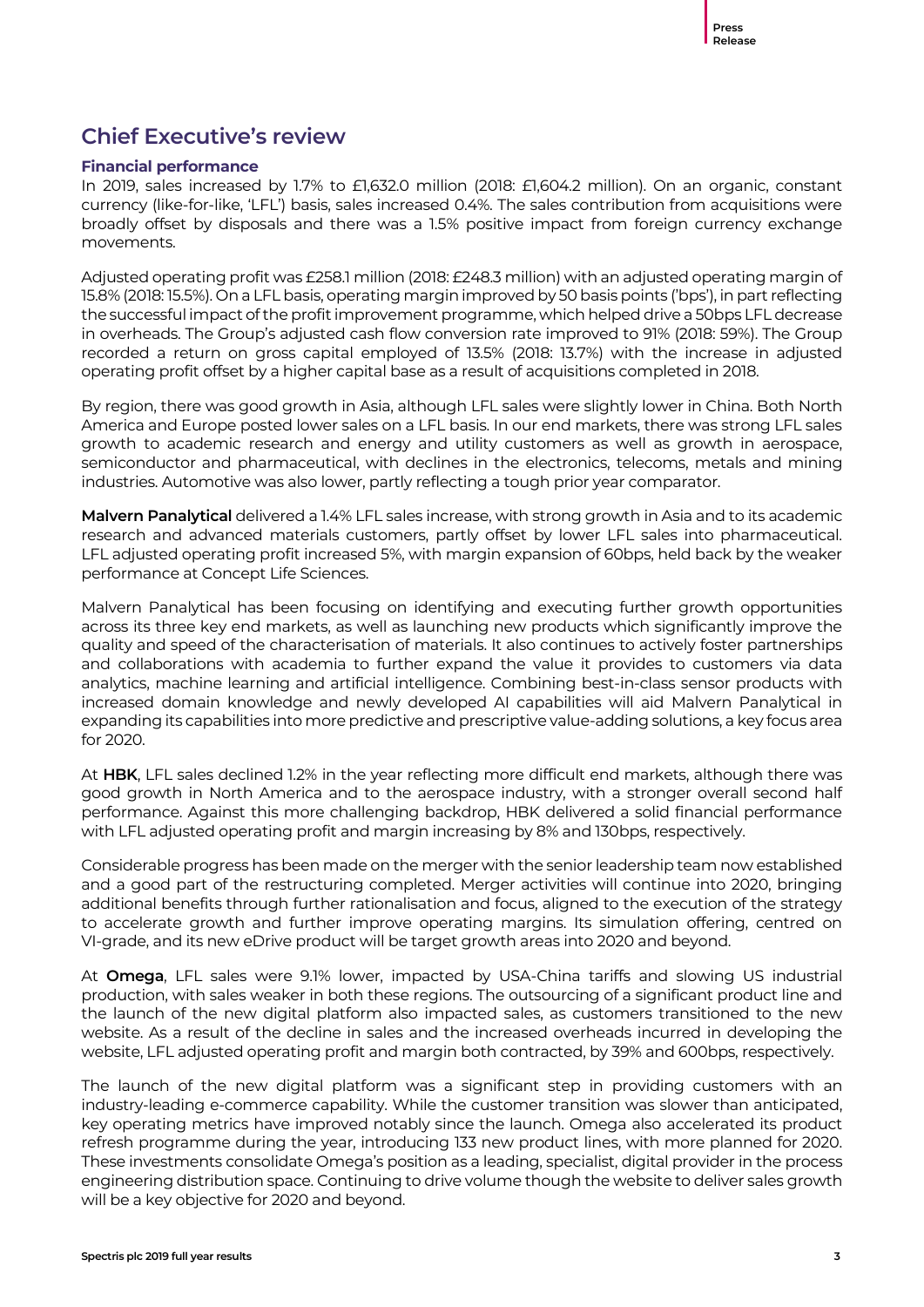The **Industrial Solutions** division delivered 3.2% higher LFL sales, with particularly strong growth in Asia. The majority of the operating companies posted increased sales, against a tough year-on-year comparator. Since July, these businesses have been operating together under a new leadership team with a focus on improving operational and financial performance. As a result, LFL adjusted operating profit has increased 13% and LFL adjusted operating margin has expanded 150bps.

The sale of BTG Group ('BTG') was successfully completed during the year, which resulted in a net cash inflow of £262.7 million and a profit on disposal of £206.1 million. In early 2020, we announced the sale of our interest in the EMS Brüel & Kjær ('EMS B&K') joint venture. During 2020, we will continue to execute on our portfolio management strategy, selectively investing in those operating companies with platform potential and divesting where Spectris is not the best long-term owner.

### **Capital allocation**

As part of the strategic review, the capital allocation framework was refreshed in 2019. Our strategy will result in the Group being a highly cash-generative business. We will invest in R&D and capital expenditure to maintain and grow the business, supplemented by acquisitions, while maintaining an efficient balance sheet, with target leverage between 1-2x EBITDA. In 2019, the Group's adjusted cash flow conversion rate was 91%, an improvement from the 59% recorded in 2018. We invested £100.9 million (6.2% of sales) in R&D (2018: £103.4 million, 6.4% of sales). Capex totalled £81.6 million (2018: £94.1million) following the peak investment in Millbrook in the prior year. With thenet cash inflow from the divestment of BTG, the Group ended the year with net cash of £33.5 million (2018: net debt £297.1 million).

The Board is proposing to pay a final dividend of 43.2 pence per share which, combined with the interim dividend of 21.9 pence, gives a total of 65.1 pence per share for the year, an increase of 6.7%. This is consistent with our policy of making progressive dividend payments based upon affordability and sustainability and represents the 30th year in succession of dividend growth. The dividend will be paid on 22 June 2020 to shareholders on the register at the close of business on 22 May 2020. The ex-dividend date is 26 May 2020.

In addition, Spectris is proposing to return £175 million to shareholders via a special dividend, combined with a share consolidation. A special dividend of 150 pence per existing ordinary share is proposed, and in order to maintain the comparability of the Group's share price and per-share metrics before and after the special dividend, the Group plans to undertake a supporting share consolidation, which will be subject to shareholder approval. The payment and record dates for the special dividend will be aligned with those for the full-year dividend.<sup>1</sup> Further information regarding the special dividend, share consolidation and related resolutions will be set out in the Company's Notice of Annual General Meeting, which will be published in due course.

This will take the Group's leverage to 0.4x, still leaving sufficient headroom for M&A, which remains a central part of our strategy. We will remain disciplined on this front with a focus on synergistic acquisitions to build out the platforms or create new platforms, from within our Industrial Solutions division.

### **Delivering value beyond measure for all our stakeholders**

In 2019, we defined, communicated and started implementing the new Spectris strategy. Our strategic direction is clear, as is the basis by which we will deliver value for all our shareholders. We have reviewed the composition of the portfolio, established a path to simplify and focus the Group, and determined where we will play, how we will win and how we will configure. We are prioritising investment in our platform and potential platform businesses, which in turn are focused on high-growth markets where they offer competitive advantage. By focusing on sales growth, improving margins and producing enhanced cashflow and capital returns, we have the opportunity to deliver significant value to our shareholders.

This work has further clarified our purpose; the role that Spectris currently plays, and where we want to progress in terms of our proposition to customers. Precision is at the heart of what we do. Our businesses provide global customers with specialist insight through our high-tech instruments and test equipment, augmented by the power of our software. We are well positioned in our markets

-

 $^1$  The Group has taken the decision that its Dividend Reinvestment Plan will apply to the payment of the special dividend, in accordance with the terms and conditions of the Dividend Reinvestment Plan.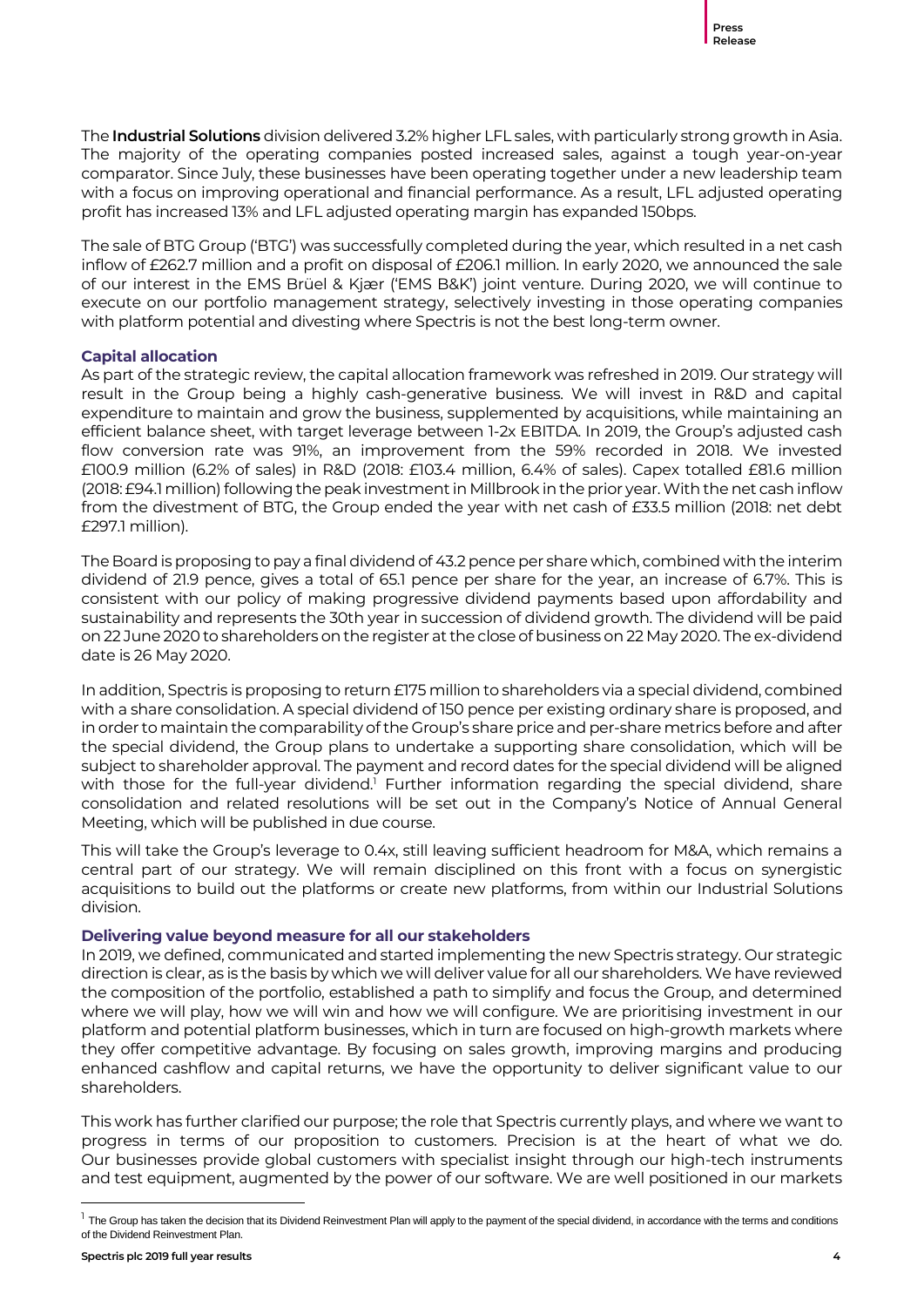with compelling and differentiated offerings that our customers value highly. We ensure our customers get the measurements and insights they need to meet their challenges and this, in turn, enables them to deliver significant benefits to their own consumers.

We can see how this is being delivered in our key end markets, where there is rapid change underway. In pharmaceutical, the ever-increasing demand for better healthcare continues to drive the development of sophisticated new drugs and generic versions. In automotive, new hybrid, electric and autonomous technologies are rapidly being developed, and safety, environmental and sustainability concerns are driving lower emissions, yield improvements and compliance. There is also a digital revolution in the home as well as the workplace. Each advance in technology, or tightening of regulations, or certifications sets new challenges for measurement, data gathering, modelling, simulation and interpretation. In addition, we help our customers become more effective and more productive in their existing operations or in meeting higher regulatory, certification or quality demands.

As such, the demand for data, analytics and insights continues to grow. In turn, this is driving the need for more sensors and instruments, with greater levels of sensitivity and accuracy, and more integrated software and services, including predictive and prognostic analytics. This is the space where Spectris is going to build and grow. We are harnessing the power of precision measurement to equip our customers to make the world cleaner, healthier, and more productive. In this way, Spectris know-how is also creating significant value for society at large.

Fulfilling these strategic and operational priorities relies on having the right people with the relevant skills. We invest in innovating our products to ensure we provide our customers with specialist insight. Likewise, we invest in our people to ensure we have the skills, experience and knowledge to deliver this value for our customers. It also helps to ensure that our people thrive and have challenging and rewarding careers, while working in an ethical and safe company.

For our investors, being positioned in attractive end markets means we are best placed to drive growth and profitability. Our objective is to improve profitability through better operational leverage and optimising our assets, supported by active portfolio management. We are deploying a more rigorous approach to capital allocation to increase returns. This, in turn, will deliver enhanced value to our shareholders.

### **Profit improvement programme and Spectris Business System**

We successfully executed on the profit improvement programme through 2019. Implementation of the initiatives are now mostly complete, with savings arising from improving the sales mix, product profitability, restructuring, site rationalisation and reducing the size of the centre. We have closed facilities at Malvern Panalytical, HBK, NDCT and CLS, reduced headcount through organisational restructuring and retired lower margin products and activities at NDCT, HBK and Malvern Panalytical.

The gross recurring benefit exceeded our original targets, totalling £25.5 million, with a further £10 million still to be delivered in 2020. The one-off restructuring costs totalled £52.2 million which were higher than the anticipated £45 million, with the increase reflecting further restructuring action which has been taken against the backdrop of slowing sales growth. We also took decisive action in restructuring CLS. The total cash cost was £34.3 million. Against the current lower growth backdrop, further activities under the profit improvement programme will continue in 2020 as we embed our platform strategy. We anticipate further costs in the range of £20-25 million with incremental benefits of £10 million. This predominantly relates to additional costs that are being incurred to support the ongoing merger activity at HBK.

We are also fostering a continuous improvement culture to ensure we operate at a lower overall cost and expand margins, while continuing to drive growth and deploy our chosen strategic initiatives. The Spectris Business System ('SBS') is key to delivering this. This is a set of time-tested and proven tools to address growth and product profitability, as well as waste reduction, with Lean principles at its centre.

During 2019, we almost doubled the number and level of participation in Kaizen events across the Group. These events have realised material benefits in our core value drivers relating to safety, customer satisfaction, on-time delivery, working capital and quality. The events also demonstrate the talent in our people and their passion to continue to enhance customer experience and improve business performance.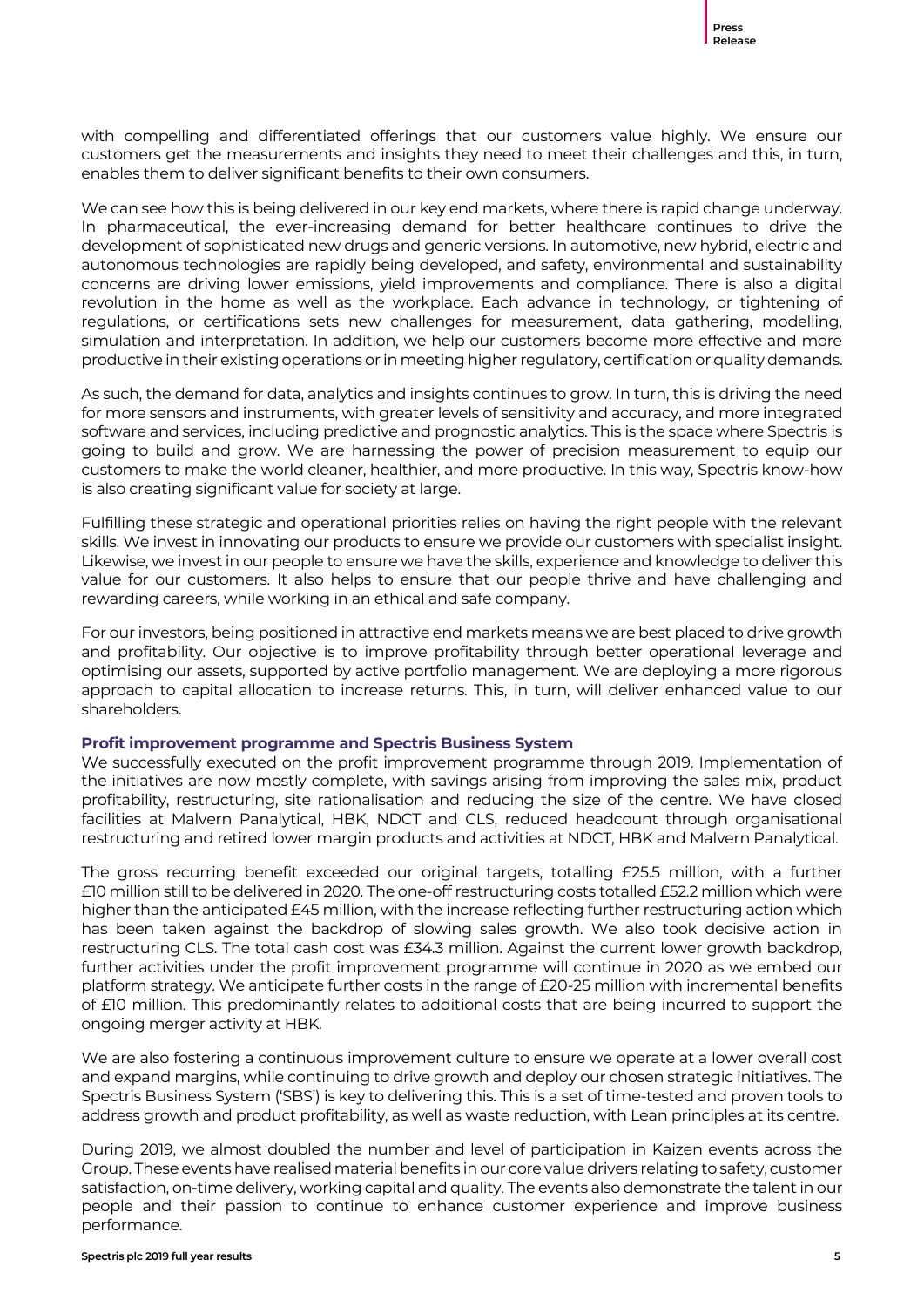During 2020, we will further strengthen the deployment of the SBS across the Group, accelerating the Lean implementation through increased leadership training and building on the existing tool set. The areas of focus will be on product profitability, value-based selling and sales force effectiveness to help our businesses deliver more profitable growth; R&D effectiveness to reduce the support burden and ensure spend is aligned with our strategic initiatives; and interrogating structural costs and ways of working to reduce G&A. As such, these initiatives are targeted at improving sales, gross margin, accelerating product and service vitality and optimising overheads to improve operating margins.

### **Our people deliver the strategy**

To support the execution and delivery of the new strategy, a new leadership structure was established during 2019. The Presidents of the platforms and the Industrial Solutions Business Group Director have joined the Group Executive Committee. Amongst other things, this change provides greater clarity and transparency in managing the performance of the Group. We have also introduced a set of core value drivers to ensure a consistent approach and measurement of success across all our operating companies.

We have highly talented people. As the Group focuses on strategy execution, there has been increased engagement with our employees to keep them informed of the new direction and change programme. Embedded in our new purpose statement is an emphasis on also delivering value for the people who work across Spectris; providing a great place to work, where everyone has the opportunity to reach their full potential and feel that they are truly contributing to sustainable growth and progress within our wider society.

Our values underpin our behaviour. They represent what we believe and guide our behaviours, so that we are principled in what we do and our culture reflects what we want to see in Spectris: ambition, accountability and integrity. Work has been underway to refresh our values, in line with the new strategy. Our new values and code of business ethics will be launched early in 2020.

### **Coronavirus**

We are experiencing less activity in China in February than would normally be expected, as a result of the ever-changing situation regarding coronavirus (COVID-19). We will continue to monitor the situation closely to assess the extent and duration of the potential impact on Spectris and provide updates, as necessary.

### **Summary and outlook**

2019 saw demonstrable progress in executing our Strategy for Profitable Growth. The successful delivery of our profit improvement programme, combined with an increased emphasis on deploying the Spectris Business System, enabled us to deliver increased profit and operating margin expansion, against a weakening macroeconomic backdrop. Cashflow improved significantly in the year and we successfully completed the sale of BTG and announced the sale of the EMS Brüel & Kjær joint venture. Additionally, we have announced a special dividend of £175 million, in line with our capital allocation policy. 2019 has been a year of delivery upon which to build in 2020. We are intent on further improving our operating margin, to at least previous highs, and enhancing capital returns, as we continue to work on asset optimisation and managing the portfolio.

Absent a material impact from coronavirus, for 2020, we anticipate that markets will remain challenging in the first half with a recovery only currently forecasted to emerge later in the year. We expect limited top-line growth and will, therefore, continue to concentrate on self-help initiatives to drive further cost-efficiency and ensure a more resilient and profitable business.

The combination of focusing on our customers, driving operating leverage and the repositioning and simplification of our portfolio, alongside a refreshed capital allocation framework, form the basis for delivering a significant and sustainable increase in shareholder value.

### **Andrew Heath**

Chief Executive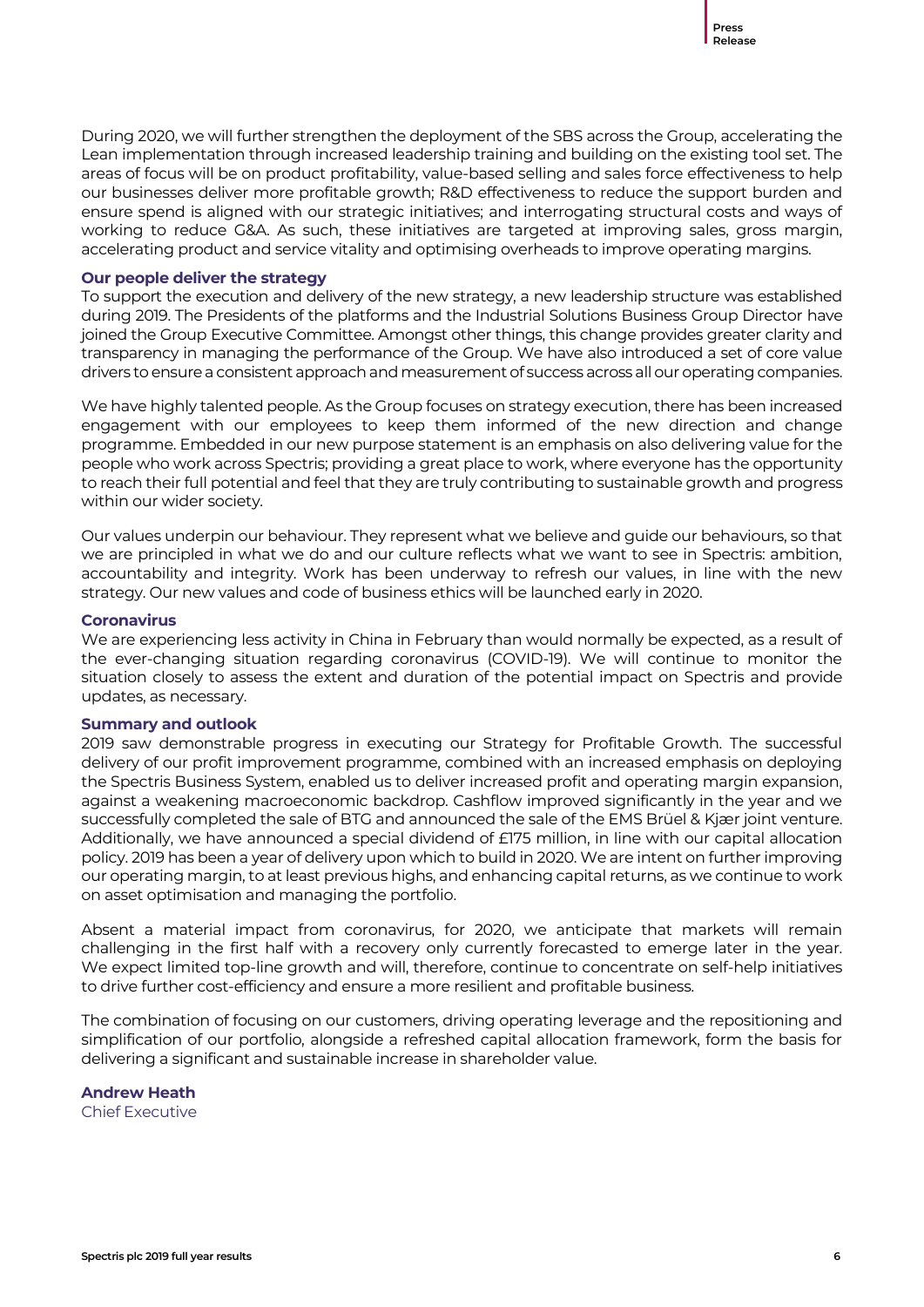### **Financial review**

### **Financial performance**

Sales increased by 1.7% or £27.8 million to £1,632.0 million (2018: £1,604.2 million). Favourable foreign exchange movements contributed £23.6 million (1.5%) and LFL sales increased by £6.8 million (0.4%). These were partly offset by acquisitions, net of disposals, which reduced sales by £2.6 million (0.2%).

Adjusted operating profit increased by 3.9% or £9.8 million to £258.1 million (2018: £248.3 million). Favourable foreign exchange movements contributed £3.0 million (1.2%) and LFL adjusted operating profit increased by £9.2 million (3.7%), partly offset by the impact of acquisitions, net of £2.4 million (1.0%) of disposals.

Adjusted operating margins improved by 30bps, with LFL adjusted operating margins up 50bps compared to 2018, with the difference being explained by the dilutive effects of acquisitions and foreign exchange movements. The improvement in the LFL operating margin was due to a 50bps decrease in LFL overhead costs as a percentage of sales with LFL gross margin flat at 56.7% (2018: 56.7%).

The flat gross margin reflects favourable pricing and procurement savings offset by cost inflation and mix impacts. LFL overheads were down by 0.7% (2018: up 4.7%) with savings generated from the profit improvement programme through headcount reductions and other targeted savings that more than offset overhead cost inflation. The operating margin improvement was driven by Industrial Solutions, up 150bps, which benefited from both positive volume and pricing as well as positive reorganisation impacts, and HBK up 130bps, mainly due to favourable pricing and overhead savings. Malvern Panalytical's operating margin was up 60bps, which benefited from positive pricing and procurement savings and the benefits of restructuring. This was offset by production cost inflation, and a higher sales volume related growth in overheads. These improvements were partially offset by Omega down 600bps, where positive price impacts were offset by lower volumes, together with increased IT and depreciation costs as a result of the ongoing e-commerce investment.

Investment in our R&D programmes amounted to £100.9 million or 6.2% of sales (including £7.3 million of capitalised development costs) (2018: £103.4 million or 6.4% of sales, including £4.7 million of capitalised cost).

|                                                                                                | 2019   | 2018   |
|------------------------------------------------------------------------------------------------|--------|--------|
|                                                                                                | £m     | £m     |
| Adjusted operating profit                                                                      | 258.1  | 248.3  |
| Restructuring costs                                                                            | (52.2) | (15.6) |
| Net transaction-related costs and fair value adjustments                                       | (6.1)  | (12.2) |
| Depreciation of acquisition-related fair value adjustments to property, plant<br>and equipment | (1.0)  | (0.8)  |
| Profit on disposal of property                                                                 | 5.2    |        |
| Impairment of goodwill                                                                         | (35.1) |        |
| Amortisation and impairment of acquisition-related intangible assets                           | (84.6) | (43.3) |
| Statutory operating profit                                                                     | 84.3   | 176.4  |

Statutory operating profit was down £92.1 million to £84.3 million (2018: £176.4 million) as the improvement in adjusted operating profit was offset by restructuring costs of £52.2 million (2018: £15.6 million); net transaction-related costs, depreciation and fair value adjustments of £7.1 million (2018: £13.0 million); impairment of goodwill of £35.1 million; amortisation and impairment of acquisition-related intangible assets of £84.6 million (2018: £43.3 million) and a profit on disposal of property of £5.2 million. Statutory operating margins of 5.2% were 580bps lower than the prior year.

Statutory net finance costs decreased by £10.0 million to £3.5 million (2018: £13.5 million) principally due to foreign exchange gains arising during the year on retranslation of short-term inter-company loan balances compared to foreign exchange losses in respect of the same items in the prior year. Adjusted net finance costs were up £1.1 million at £6.8 million (2018: £5.7 million) due to the inclusion of interest on leases following the adoption of IFRS 16 of £2.9 million, partly offset by the inclusion of a full year of income on the Group's receivable from the EMS B&K joint venture (2018: seven months of income) and lower interest charges.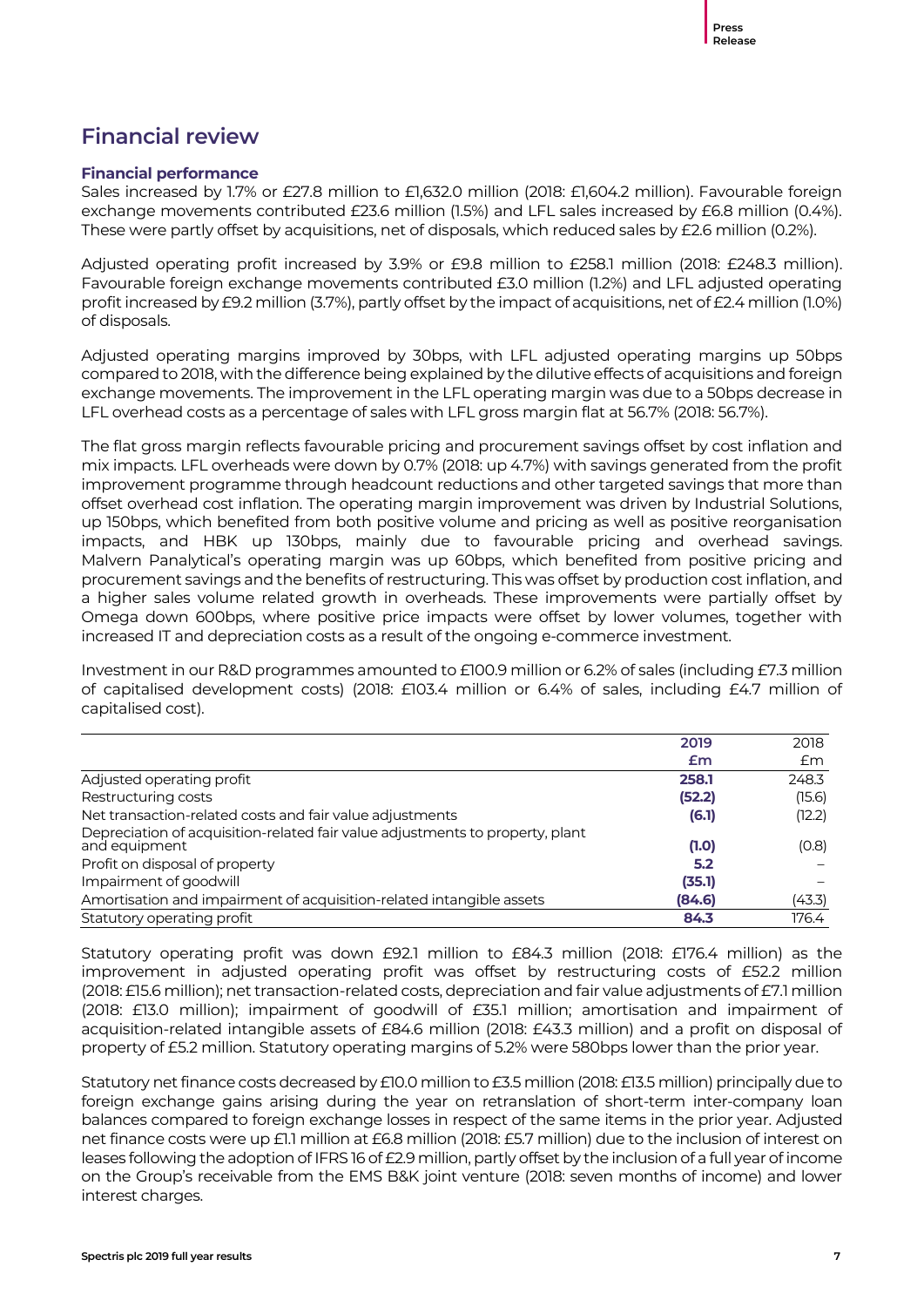Statutory profit before tax increased by £41.3 million to £259.3 million in 2019 from £218.0 million in 2018. Statutory profit before tax in 2019 and 2018 benefited from profits on disposal of businesses of £204.7 million and £56.3 million, respectively. In 2019, statutory profit before tax was also impacted by the impairment by £21.3 million of the non-current receivable from the EMS B&K joint venture. Adjusted profit before tax increased by 2.5% to £247.4 million.

The effective tax rate on adjusted profit before tax was 21.4% (2018: 19.7%), an increase of 170bps primarily due to changes in tax laws affecting the Group's intra-group financing arrangements. On a statutory basis, the tax rate of 9.7% (2018: 15.0%) was below the weighted average expected tax rate of 18.6% (2018: 26.0%), primarily resulting from the majority of the BTG disposal proceeds being received in respect of the sale of shares in Group companies, which qualified as tax-exempt disposals under the relevant local tax law. In 2020, the Group expects its effective tax rate to be broadly in line with the rate in 2019. The Group's approach to tax matters is set out in its tax strategy which, in compliance with the Finance Act 2017, has been made available on our website at www.spectris.com/sustainability/tax-strategy.

Adjusted earnings per share increased by 1.9% to 168.0 pence (2018: 164.9 pence), reflecting the net impact of the 2.5% increase in adjusted profit before tax and the decrease in the weighted average number of shares from 117.5 million in 2018 to 115.8 million in 2019, following the share buyback. This was partly offset by the increase in the effective tax rate. Statutory earnings per share increased to 202.2 pence from 157.6 pence.

### **Acquisitions and disposals**

The Group completed one acquisition during the year with a total cost of £3.8 million. A net £5.9 million was paid in respect of prior year acquisitions, making the net cash outflow in the year £9.7 million. Furthermore, an amount of £1.6 million was spent on transaction-related costs, which makes the total transaction-related cash outflow for the year £11.3 million.

On 2 December 2019, the Group completed the disposal of BTG for gross consideration of £274.5 million which resulted in a net cash inflow of £262.7 million. The profit on disposal was £206.1 million. Sales of £118.9 million and adjusted operating profit of £22.6 million relating to BTG were included in the operating results for the 11-month period of ownership prior to its disposal.

On 17 January 2020, as part of the plan to simplify the Group's portfolio, an announcement was made that agreement had been reached for the sale of our interest in the EMS B&K joint venture for consideration of £17.9 million in cash and approximately £1.2 million in shares in Envirosuite Limited. The closing of the deal is subject to approval by Envirosuite's shareholders at a meeting to be held on 24 February 2020 and the conditional placement of shares by Envirosuite required to fund the consideration for the transaction, with completion expected to take place shortly thereafter. As a result, the receivable from the joint venture has been impaired by £21.3 million to the expected recoverable amount and the remaining balance of £18.9 million has been included within assets held for sale at 31 December 2019 (see note 9).

### **Restructuring costs**

The Group has incurred costs of £52.2 million relating to restructuring in 2019 (2018: £15.6 million). In 2019, this relates wholly to one-off costs of the profit improvement programme (2018: £10.8 million relating to Project Uplift and £4.8 million relating to the profit improvement programme). These restructuring costs include £27.5 million of staff-related costs including redundancy and related costs, £11.6 million related to impairments of assets including inventory, property, plant and equipment and intangible assets and £13.1 million of other costs.

### **Impairments**

During the year, £35.1 million was recognised as an impairment of goodwill and £47.1 million as an impairment of intangible assets. The impairment of goodwill of £35.1 million and £32.4 million of the impairment of intangible assets were in respect to Concept Life Sciences, as announced at the half year results. The remaining £14.7 million impairment of intangible assets resulted from restructuring activities undertaken during the year following decisions made at the strategic review.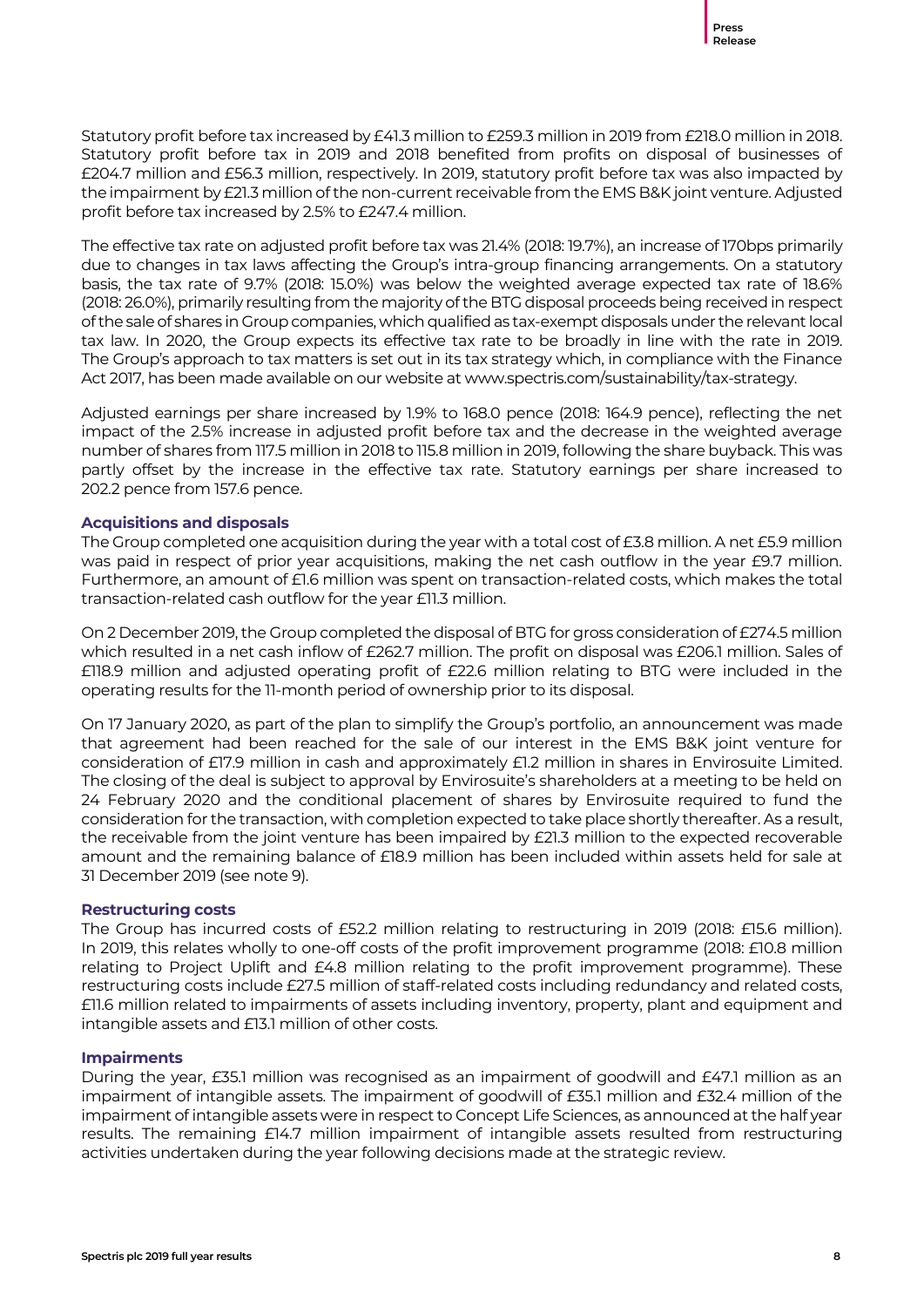#### **Cash flow**

|                                                              | 2019   | 2018   |
|--------------------------------------------------------------|--------|--------|
| <b>Adjusted cash flow</b>                                    | £m     | Em     |
| Adjusted operating profit                                    | 258.1  | 248.3  |
| Adjusted depreciation and software amortisation <sup>1</sup> | 58.3   | 35.3   |
| Working capital and other non-cash movements                 | (0.6)  | (42.8) |
| Capital expenditure, net of grants                           | (81.6) | (94.1) |
| Adjusted cash flow <sup>2</sup>                              | 234.2  | 146.7  |
| Adjusted cash flow conversion                                | 91%    | 59%    |

1. Adjusted depreciation and software amortisation represents depreciation of property, plant and equipment, software and internal development amortisation, adjusted for depreciation of acquisition-related fair value adjustments to property, plant and equipment.

2. Adjusted cash flow excludes cash outflows of £20.5 million associated with IFRS 16 (see note 2).

Adjusted cash flow improved by £87.5 million to £234.2 million during the year, resulting in an adjusted cash flow conversion rate of 91% (2018: 59%). The improvement principally resulted from the favourable working capital movement mainly attributable to improved receivables collection, growth in profitability, a favourable impact from IFRS 16, and lower capital expenditure principally in Millbrook and Omega. This was partially offset by an increase in inventory principally in the Industrial Solutions division and a decrease in trade payables across the Group. We expect capital expenditure to be at similar levels in 2020.

Average trade working capital (the monthly average of the sum of inventory, trade receivables, trade payables and other current trading net assets), expressed as a percentage of sales, increased by 230bps to 13.7% (2018: 11.4%). Excluding acquisitions, disposals and foreign exchange, the LFL average trade working capital increased by 250bps to 13.9%, with increases across all platforms, mainly at Malvern Panalytical and Omega which experienced a higher level of trade receivables and inventory, respectively. The year-end trade working capital to sales ratio decreased by 110bps to 13.5% in 2019 (2018: 14.6%).

Capital expenditure (net of grants) on property, plant and equipment and intangible assets during the year of £81.6 million (2018: £94.1 million) equated to 5.0% of sales (2018: 5.9%) and was 140% of adjusted depreciation and software amortisation (2018: 267%).

|                                                                                               | 2019   | 2018    |
|-----------------------------------------------------------------------------------------------|--------|---------|
| <b>Other cash flows</b>                                                                       | £m     | £m      |
| Tax paid                                                                                      | (37.0) | (37.7)  |
| Net interest paid                                                                             | (6.3)  | (8.8)   |
| Dividends paid                                                                                | (72.3) | (68.2)  |
| Acquisition of businesses, net of cash acquired                                               | (9.7)  | (196.4) |
| Transaction-related costs paid                                                                | (1.6)  | (10.8)  |
| Proceeds from disposal of businesses, net of tax paid of £1.2 million (2018:<br>£0.6 million) | 260.1  | 43.8    |
| Loan to joint venture                                                                         | (2.2)  | (0.9)   |
| Lease payments                                                                                | (20.5) |         |
| Adjusting proceeds from disposal of property                                                  | 9.1    |         |
| Restructuring costs paid                                                                      | (34.3) | (8.6)   |
| Share buyback                                                                                 |        | (100.5) |
| Exercise of share options                                                                     | 1.0    | 0.7     |
| Foreign exchange                                                                              | 10.1   | (5.9)   |
| Total other cash flows                                                                        | 96.4   | (393.3) |
| Adjusted cash flow                                                                            | 234.2  | 146.7   |
| Decrease/(increase) in net debt                                                               | 330.6  | (246.6) |

### **Financing and treasury**

The Group finances its operations from both retained earnings and third-party borrowings. The year-end gross debt balance consists entirely of fixed rate borrowings.

As at 31 December 2019, the Group had £786.0 million of committed facilities denominated in different currencies, consisting of an \$800.0 million (£606.4 million) revolving credit facility maturing in July 2024 with a one-year extension option, subject to approval by the lenders, a seven-year €94.8 million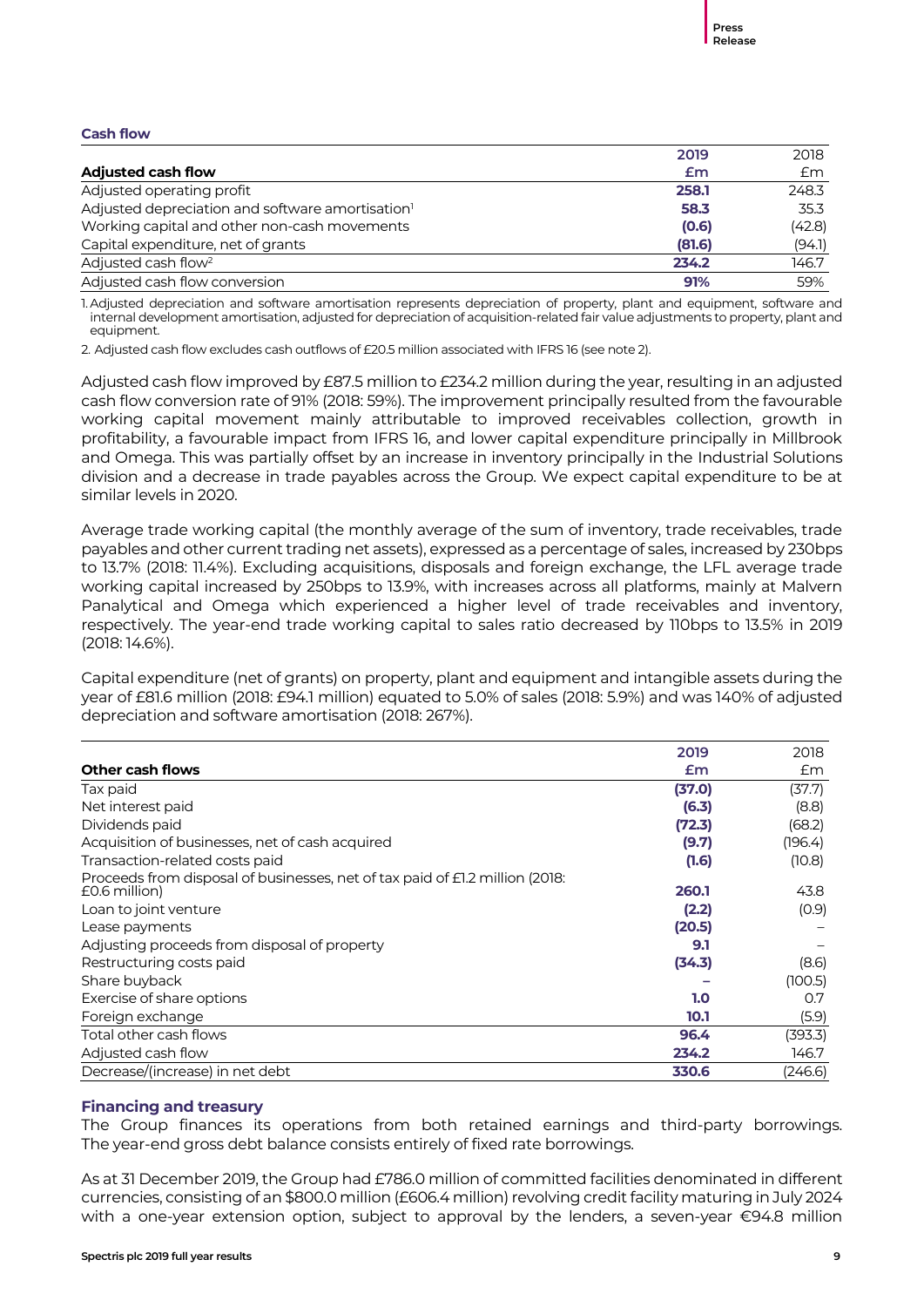(£80.7 million) term loan maturing in October 2020, and a seven-year €116.2 million (£98.9 million) term loan maturing in September 2022. The revolving credit facility was undrawn at the year end. In addition, at 31 December 2019, the Group had a cash balance of £213.1 million and various uncommitted facilities and bank overdraft facilities available.

At the year end, the Group's gross borrowings amounted to £179.6 million, 100% of which were at fixed interest rates (2018: 51%). The ageing profile at the year end showed that 45% (2018: 6%) of borrowings are due to mature within one year, nil (2018: 23%) between one and two years, and 55% between two and five years (2018: 71%).

Overall, net debt decreased by £330.6 million (2018: increase of £246.6 million) from £297.1 million to a net cash position of £33.5 million, largely as a result of the receipt of proceeds from the sale of BTG. Net bank interest costs were covered by adjusted operating profit 40 times (2018: 37 times).

### **Currency**

The Group has both translational and transactional currency exposures. Translational exposures arise on the consolidation of overseas company results into Sterling. Transactional exposures arise where the currency of sale or purchase invoices differs from the functional currency in which each company prepares its local accounts. The transactional exposures include situations where foreign currency denominated trade receivables, trade payables and cash balances are held.

After matching the currency of revenue with the currency of costs wherever practical, forward exchange contracts are used to hedge a proportion of the remaining forecast net transaction flows where there is reasonable certainty of an exposure. At 31 December 2019, approximately 62% of the estimated transactional exposures for 2020 were hedged using forward exchange contracts, mainly against Sterling, the Euro and the Danish Krone.

The largest translational exposures during the year were to the US Dollar, Euro, Danish Krone, Chinese Yuan Renminbi and Swiss Franc, although since the disposal of BTG the Group no longer has a significant translational exposure to the Swiss Franc. Translational exposures are not hedged. The table below shows the average and closing key exchange rates compared to Sterling.

|                   | 2019<br>(average) | 2018<br>(average) | Change                   | 2019<br>(closing) | 2018<br>(closing) | Change |
|-------------------|-------------------|-------------------|--------------------------|-------------------|-------------------|--------|
| US Dollar (USD)   | 1.28              | 1.34              | (4%)                     | 1.32              | 1.28              | 3%     |
| Euro (EUR)        | 1.14              | 1.13              | $1\%$                    | 1.17              | 1.12              | 4%     |
| Chinese Yuan      | 8.82              | 8.83              | $\overline{\phantom{0}}$ | 9.18              | 8.80              | 4%     |
| Renminbi (CNY)    |                   |                   |                          |                   |                   |        |
| Swiss Franc (CHF) | 1.27              | 1.31              | (3%)                     | 1.28              | 1.26              | 2%     |

During the year, currency translation effects resulted in operating profit being £3.0 million higher (2018: £0.1 million lower) than it would have been if calculated using prior year exchange rates. Transactional foreign exchange losses of £3.5 million (2018: £2.1 million gain) were included in administrative expenses, whilst sales include a loss of £2.9 million (2018: £1.4 million loss) arising on forward exchange contracts taken out to hedge transactional exposures in respect of sales.

### **Brexit**

The Group operates in a range of end-user markets that may be affected by Brexit developments in the future. Mitigating actions have been put in place through an enhanced analysis including stress testing for Brexit to determine severe but plausible potential scenarios and the Group is continuously monitoring events. As part of this analysis, management have considered the measurement impact on the Group's balance sheet. Now that the UK has officially left the EU, close attention is being paid to any emerging details relating to potential trade deals and their associated impact, both positive and negative, on the Group. Although the outcome of Brexit is difficult to quantify, we do not expect the direct consequences of Brexit to have a material impact to the Group.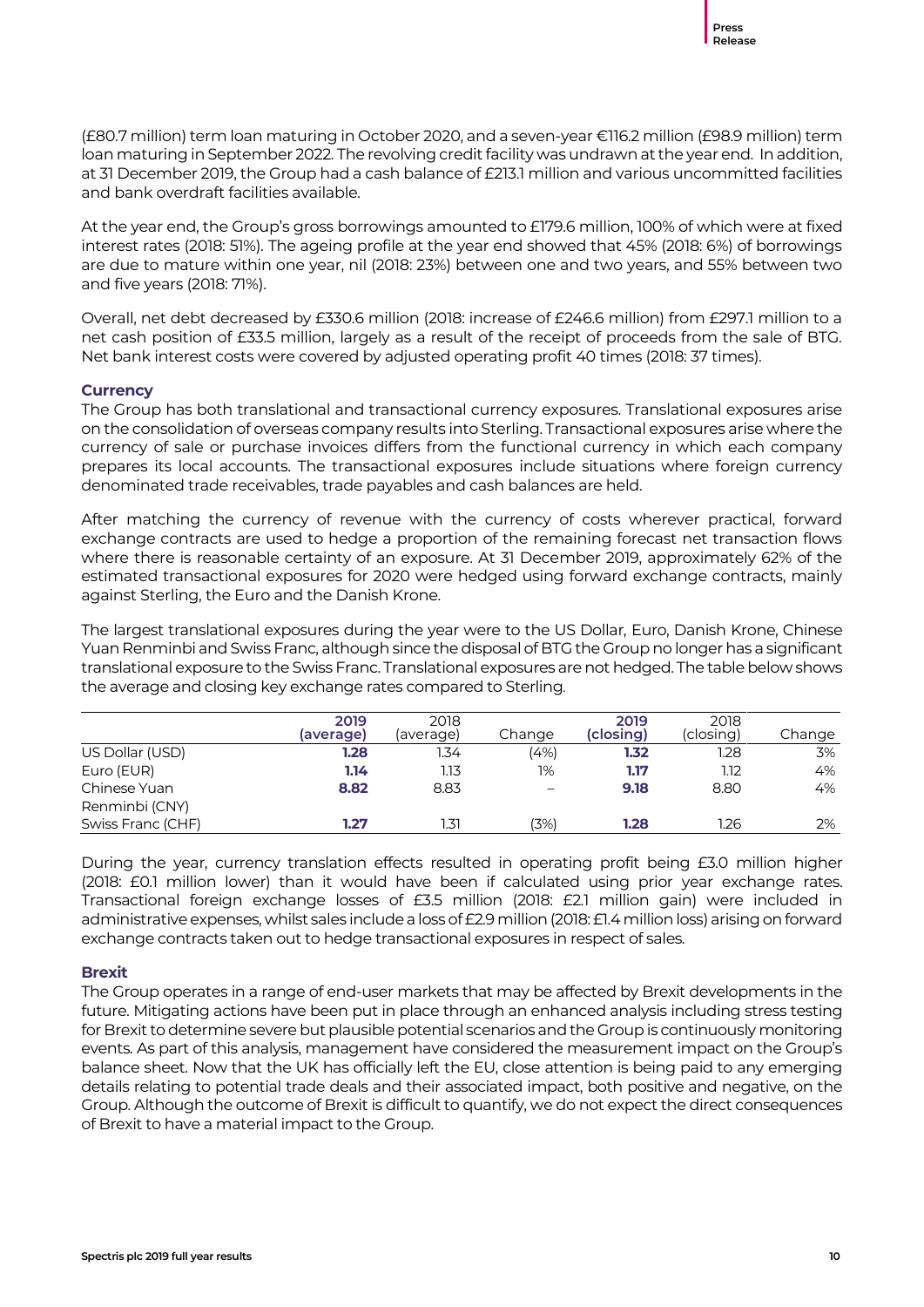### **Dividends and Annual Report**

The Board is proposing to pay a final dividend of 43.2 pence per share (2018: 40.5p) which, combined with the interim dividend of 21.9 pence per share (2018: 20.5 pence), gives a total dividend of 65.1 pence per share for the year (2018: 61.0 pence), an increase of 6.7%. In addition, Spectris is proposing to return £175 million to shareholders via a special dividend, combined with a share consolidation. A special dividend of 150 pence per existing ordinary share is proposed, and in order to maintain the comparability of the Group's share price and per-share metrics before and after the special dividend, the Group plans to undertake a supporting share consolidation, which will be subject to shareholder approval.

The Annual Report will be made available to shareholders on 26 March 2020, either by post or online, and will be available to the general public on the Company's website at www.spectris.com or on written request to the registered office at Heritage House, Church Road, Egham, Surrey TW20 9QD.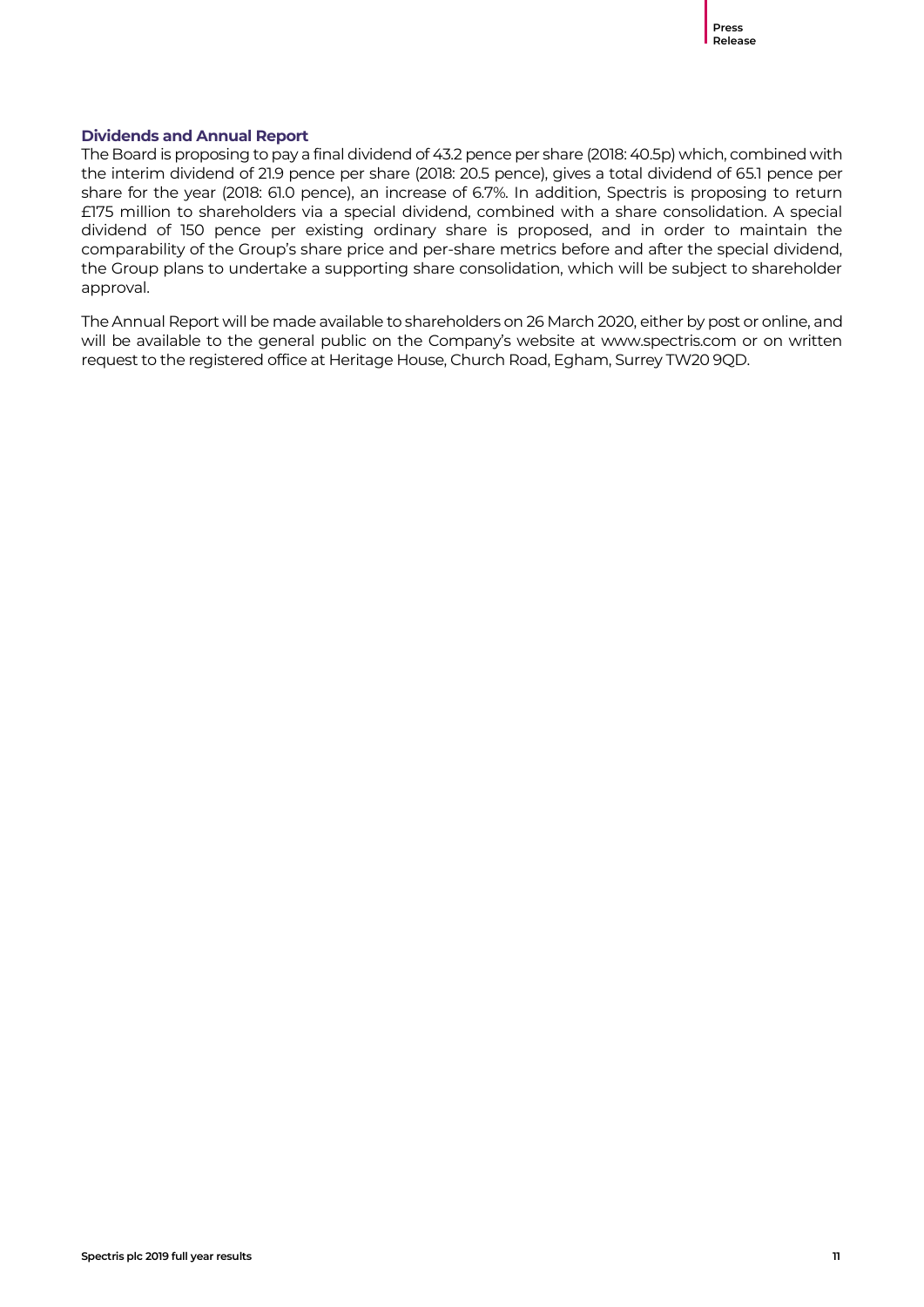### **Operating review**

|                                            | <b>Malvern Panalytical</b> |       |                   | <b>HBK</b> | Omega    |       | <b>Industrial Solutions</b> |       | <b>Total</b>   |         |
|--------------------------------------------|----------------------------|-------|-------------------|------------|----------|-------|-----------------------------|-------|----------------|---------|
|                                            | 2019                       | 2018  | 2019              | 2018       | 2019     | 2018  | 2019                        | 2018  | 2019           | 2018    |
| Sales (£m)                                 | 448.2                      | 436.7 | 429.0             | 426.5      | 138.3    | 147.2 | 616.5                       | 593.8 | 1,632.0        | 1,604.2 |
| LFL sales growth (%)                       | 1%                         |       | (1%)              |            | (9%)     |       | 3%                          |       | $-\frac{9}{6}$ |         |
| Adjusted operating profit (£m)             | 76.2                       | 73.0  | 60.4              | 56.6       | 16.9     | 26.8  | 104.6                       | 91.9  | 258.1          | 248.3   |
| LFL adjusted operating profit growth (%)   | 5%                         |       | 8%                |            | (39%)    |       | 13%                         |       | 4%             |         |
| Adjusted operating margin (%)              | 17.0%                      | 16.7% | 14.1%             | 13.3%      | 12.2%    | 18.2% | 17.0%                       | 15.5% | 15.8%          | 15.5%   |
| LFL adjusted operating margin change (bps) | 60bps                      |       | 130bps            |            | (600bps) |       | 150bps                      |       | 50bps          |         |
| Statutory operating (loss)/profit (£m)     | $(17.7)^1$                 | 52.9  | 18.1 <sup>2</sup> | 43.1       | 12.0     | 18.0  | 71.9                        | 62.4  | 84.3           | 176.4   |
| Statutory operating margin (%)             | $(3.9\%)$                  | 12.1% | 4.2%              | 10.1%      | 8.7%     | 12.2% | 11.7%                       | 10.5% | 5.2%           | 11.0%   |
|                                            |                            |       |                   |            |          |       |                             |       |                |         |
| Sales % of Group sales                     | 27%                        | 27%   | 26%               | 27%        | 9%       | 9%    | 38%                         | 37%   | 100%           | 100%    |

1. The statutory operating loss of £17.7 million was largely impacted by the £67.5 million impairment of goodwill and intangible assets in CLS.

2. The statutory operating profit of £18.1 million was largely impacted by the costs of restructuring and impairment of intangible assets as a result of the strategic review.

Throughout this Operating Review, all commentary refers to the adjusted LFL measures unless otherwise stated. A reconciliation of adjusted measures to statutory measures for all segments can be found in Note 2.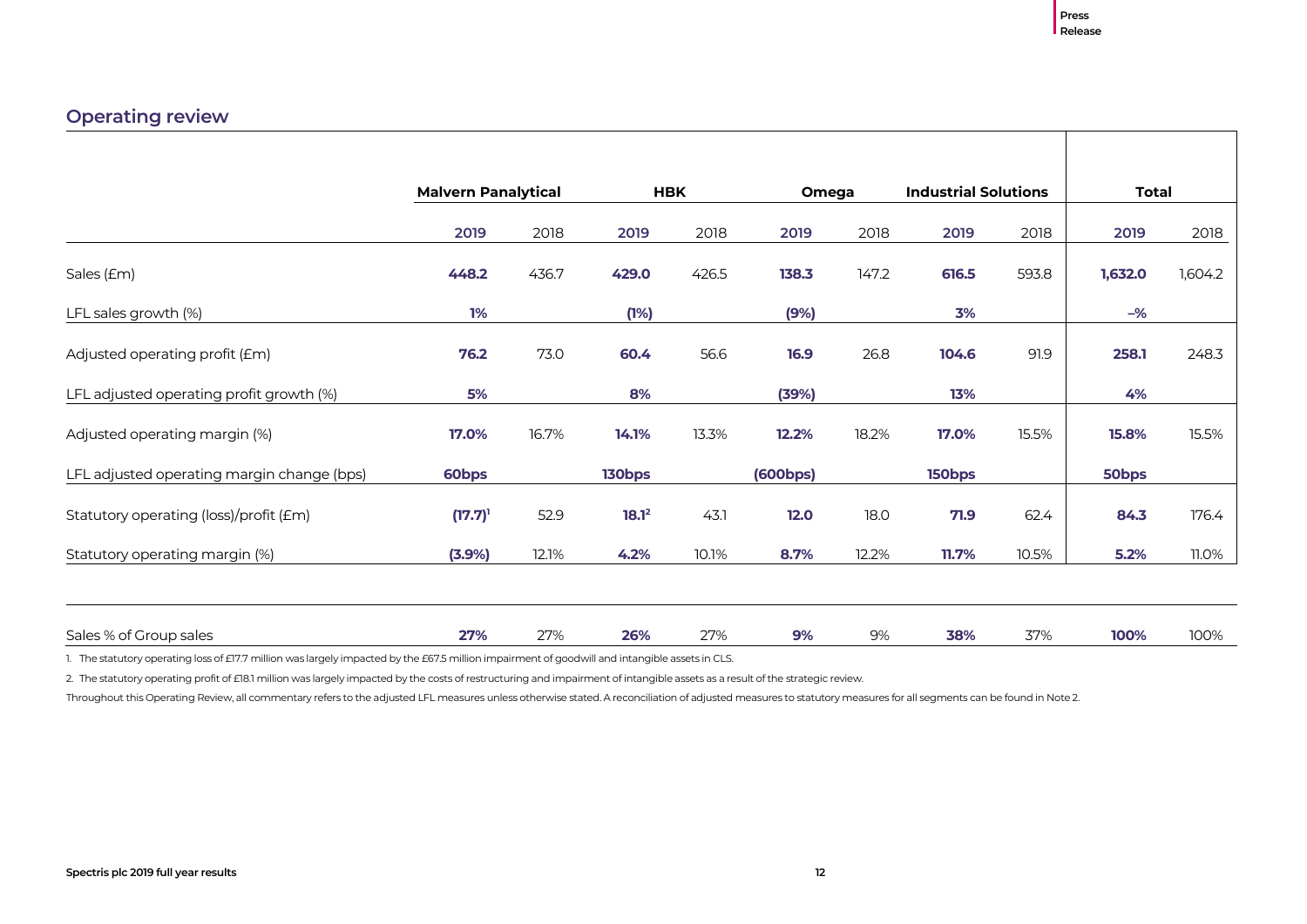### **Malvern Panalytical**

|                                             | 2019  | 2018  | Change | change            |
|---------------------------------------------|-------|-------|--------|-------------------|
| Sales (£m)                                  | 448.2 | 436.7 | 3%     | 1%                |
| Adjusted operating profit <sup>1</sup> (£m) | 76.2  | 73.0  | 4%     | 5%                |
| Adjusted operating margin <sup>1</sup> (%)  | 17.0% | 16.7% | 30bps  | 60 <sub>bps</sub> |

1. This is an alternative performance measure ('APM'). APMs are defined in full and reconciled to the reported statutory measures in Note 2 to the Financial Statements.

### **Financial performance**

Sales increased 3% to £448.2 million, reflecting a 1% increase in LFL sales, a 1% positive impact from foreign currency exchange movements and 1% from acquisitions, net of disposals.

Sales growth for the year was driven by strong demand in Asia, particularly in China, Japan and South Korea. LFL sales were lower in both North America and Europe, continuing a similar trend to the first half of the year.

On a LFL basis, adjusted operating profit increased 5% and adjusted operating margins increased 60bps, with the positive impact from higher LFL sales, reflecting favourable pricing, and good overhead cost control partly offset by the dilutive impact of Concept Life Sciences ('CLS'). Following the weak first half performance at CLS, new senior management were brought in and a detailed strategic review was undertaken. As a result, the environmental analytical laboratories business was exited, with four sites being closed, and an impairment of goodwill and other intangible assets was recognised at the half year. In addition, CLS sold its environmental consultancy business in October. CLS' focus is now solely on the pharmaceutical, life sciences and food markets where it can collaborate with Malvern Panalytical.

### **Product launches**

New product launches during the year included the latest generation of Epsilon 1 X-ray fluorescence spectrometers which provide fast and reproducible elemental analysis with greater flexibility and precision than before. Also, the newest member of the laser particle size analyser family, Topsizer Plus, was launched for the Chinese market. Topsizer Plus retains the main optical structure, consistent with the original product, but with enhanced functionality and capability.

We have seen strong growth in the academic research sector during the year, particularly in North America and Asia, with funding benefiting from a number of government initiatives across both geographies. Partnerships and collaborations with academia were also an area of significant activity in 2019. For example, a formal partnership was agreed with the University of Bristol, focusing on areas of mutual interest, including data analytics, machine learning and artificial intelligence ('AI'). The partnership follows the opening of Malvern Panalytical's new Data Science Hub at the Universityrun innovation space. These types of collaboration are key in the move from providing diagnostic solutions into more predictive and prescriptive offerings as we combine our best-in-class sensors with increased domain knowledge and newly developed AI application capabilities.

### **Market trends and outlook**

### **Pharma and food**

Partly reflecting a tough year-on-year comparison, sales to the pharmaceutical and food industries were lower on a LFL basis. 2019 saw uncertainty within the innovator pharmaceutical space, as governments and other healthcare providers introduced tighter pricing controls in order to manage rapidly increasing costs. In response, a significant number of customer restructuring and portfolio optimisation programmes were initiated. However, the drive to reduce healthcare costs has prompted increased generic drug product development, with global regulators expanding the support they provide to companies to ensure new generics can be rapidly brought to market. This has led to investment within generic manufacturing hubs in India, China and south-east Asia, offsetting the decline within the innovator segment. Additionally, innovator portfolio developments have targeted more complex biologic and novel gene-based therapies. This, coupled with increased application of advanced analytics and modelling to improve development pipeline efficiency and manage lifecycle costs, is generating increased demand for our solutions. The outlook for the sector therefore remains positive.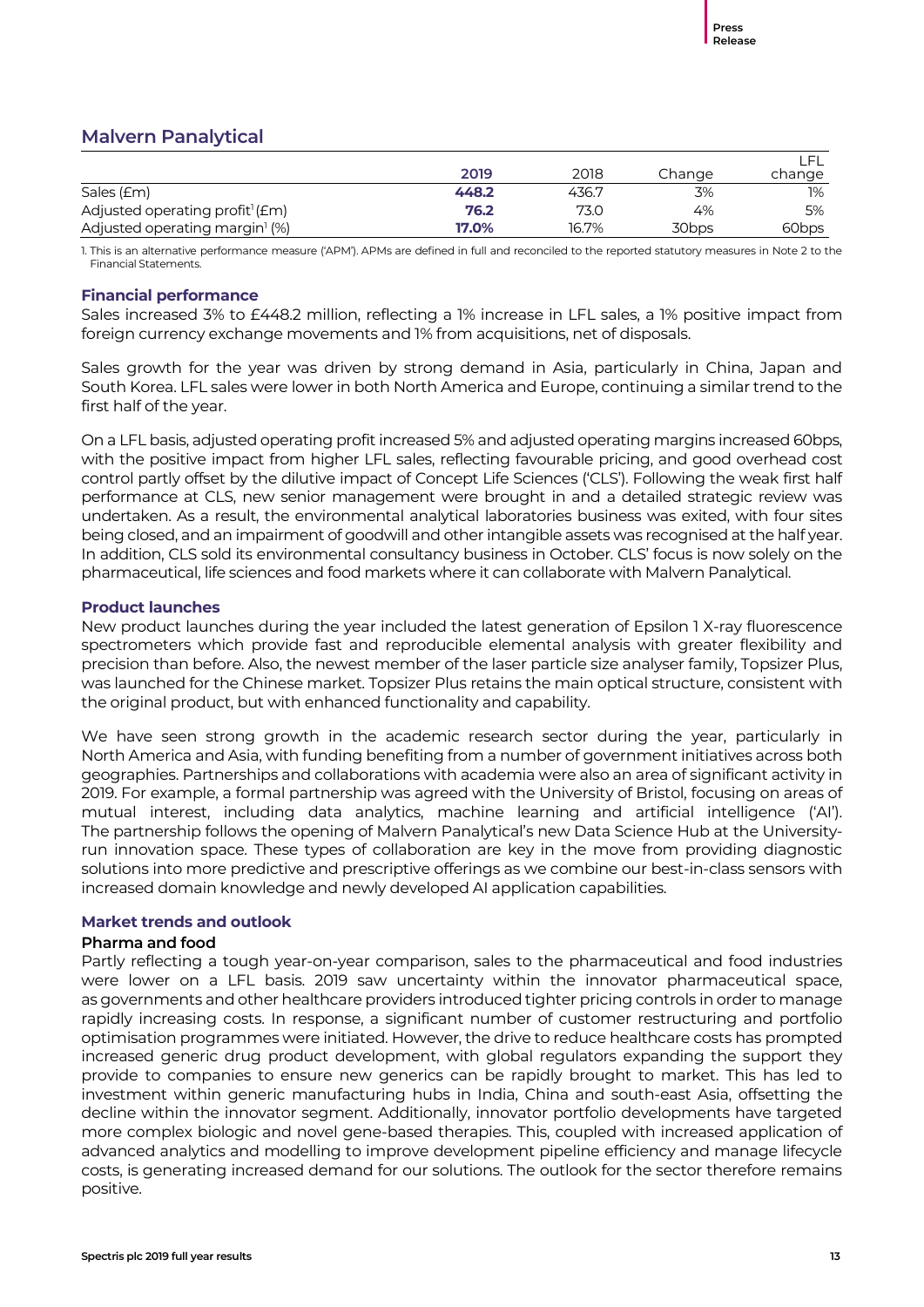Food is, traditionally, a lower growth market, being driven by consumer spending. However, there are higher growth niches, such as confectionery products and beverages, where we have realised opportunities in 2019. A continued focus on food safety, and the need for sustainable sourcing and manufacture, represent further opportunities relevant to our solution portfolio moving forward.

### **Primary materials**

LFL sales to primary materials customers were lower year-on-year. This primarily reflected lower levels of activity in the metals market during the year, although we expect this to stabilise in the coming months, with leading mining companies expecting an uplift in demand and supply in 2020 (particularly in iron ore, nickel, zinc).

This recovery, combined with our online and automation solutions, as well as enhanced cross selling within the segment, should help drive a resumption in growth in 2020. With customers focusing on delivering improved yields, productivity, product quality and lowering costs in the extraction and processing of raw materials, Malvern Panalytical instruments are critical in helping them to deliver these improvements.

### **Advanced materials**

Sales into the advanced materials industries have been strong, particularly in North America and Asia, driven by China, with a strong growth in aftermarket sales across all territories. From an industry standpoint, the main growth drivers have been in academia and the electronics, batteries, additive layer manufacturing and catalysts markets. Demand is being driven by new product development. For example, innovations in mobile devices, electric cars and intelligent power management solutions are driving significant growth in the research and development of batteries. This includes Li-ion batteries as well as new emerging battery technologies, such as Na-ion, Li-sulphur and zinc-air. Malvern Panalytical instruments help customers control the quality and function of battery materials, to enhance battery performance and improve the cycle life. For example, a partnership was established with the Next-Generation Energy Conversion and Storage Technologies Lab at the University of Pittsburgh's Energy Innovation Center to monitor the chemistry of what is happening inside a battery while it is in use, which could provide opportunities for identifying new materials as well as improving the battery itself.

We expect growth in this sector to continue, resulting from new emerging applications, particularly in batteries and additive layer manufacturing. Our focus is on customers involved in the research, development and manufacturing of these novel materials and complex systems and devices. Asia will be a key region driving this growth.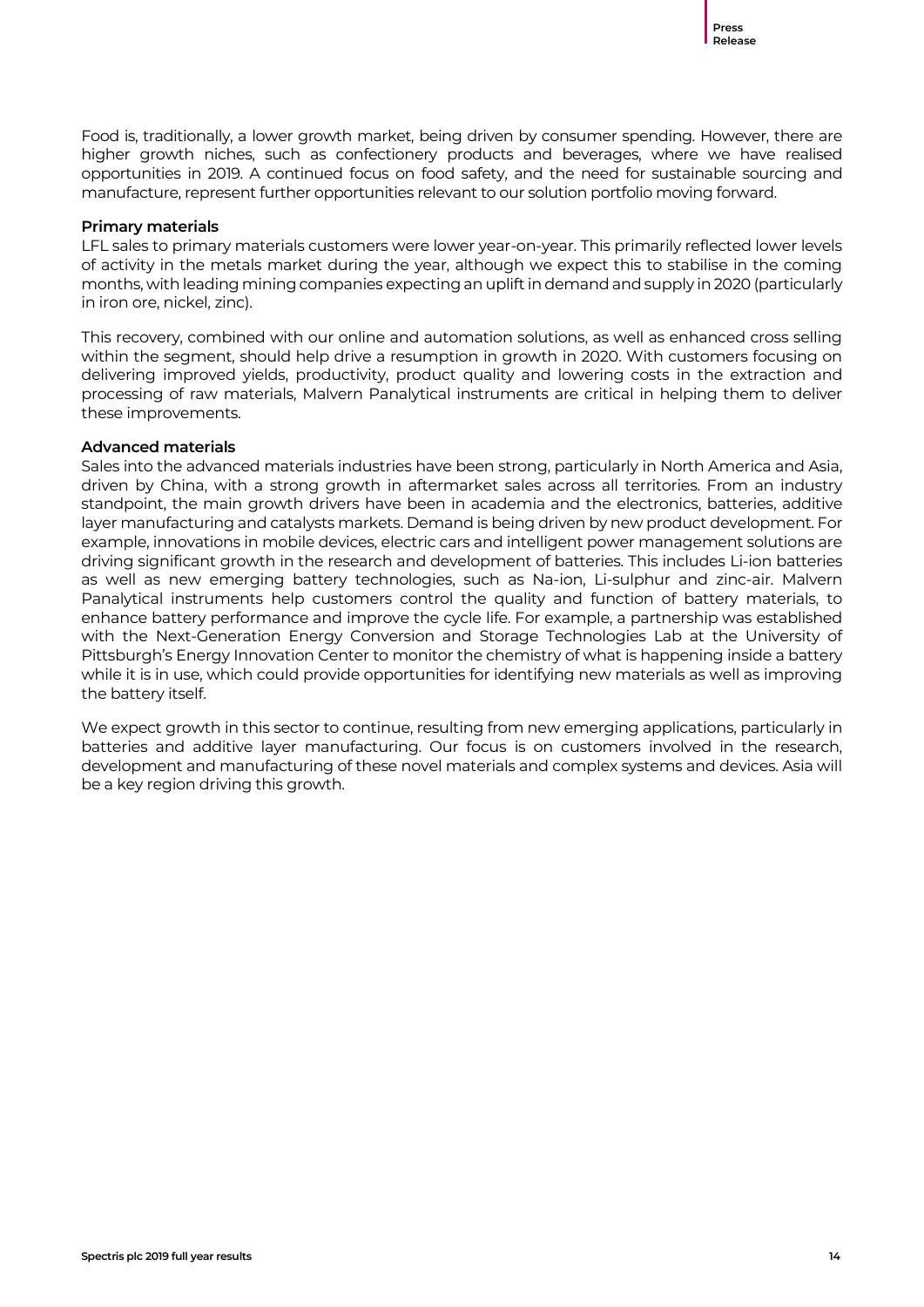### **HBK**

|                                             | 2019  | 2018  | Change            | change |
|---------------------------------------------|-------|-------|-------------------|--------|
| Sales (£m)                                  | 429.0 | 426.5 | 1%                | (1%)   |
| Adjusted operating profit <sup>1</sup> (£m) | 60.4  | 56.6  | 7%                | 8%     |
| Adjusted operating margin <sup>1</sup> (%)  | 14.1% | 13.3% | 80 <sub>bps</sub> | 130bps |

1. This is an alternative performance measure ('APM'). APMs are defined in full and reconciled to the reported statutory measures in Note 2 to the Financial Statements.

### **Financial performance**

Sales increased 1%, including a 1% positive impact from foreign currency exchange movements and a 1% contribution from acquisitions, net of disposals, and a 1% LFL sales decline, partly reflecting some high one-off orders in 2018.

By region, North America posted an increase in LFL sales, while Europe and Asia both saw a decline in LFL sales growth, with Germany and China being the most challenging, reflecting the downturn in automotive and the industrial markets in both regions.

On a LFL basis, adjusted operating profit increased 8% and operating margins rose by 130bps. The year-on-year improvement reflected favourable pricing and lower overheads, as operational improvements came through from the merger and execution of the profit improvement programme, as well as some one-off costs in 2018.

### **HBK merger**

During the year, work continued on the merger. The new senior leadership team is now established and the strategy execution plan is being implemented. Combining the sales and marketing teams led to some disruption to sales activities earlier in the year, but the integrated, global, go-to-market model is now in place and delivering improved order flow, despite a more challenging market environment. VI-grade is now part of the HBK platform and will lead the development of an expanded simulation offering for customers. Restructuring associated with the merger will continue into 2020, to further bring down overhead costs, through additional headcount reductions, site consolidations and closures. Further restructuring costs will be incurred in 2020. These projects, will further harmonise processes and systems across the business, bringing additional benefits from the merger.

### **Product launches**

HBK released a number of new products during 2019. These included the next version of its BK Connect product, a highly innovative sound and vibration software analytics platform, which seamlessly integrates data acquisition, monitoring, analysis, data viewing and reporting in the same system.

A new sound level meter, B&K 2245, was launched in April. It is a reliable stand-alone noise measurement device, which works seamlessly with specially-created apps, to undertake accurate noise measurement, analysis and documentation. The meter can be tailored for specific jobs across a wide range of industries and users; from simple noise complaint investigations to more specialised tasks, such as exhaust noise testing.

A new miniature pressure transducer series was also launched. Being smaller, more lightweight and compact, it allows engineers to carry out reliable pressure tests within confined areas, such as gearboxes or coolant systems. Again, it can be deployed in a wide variety of industries, for instance in automotive, aerospace and shipping.

2019 also saw HBK significantly updating and standardising its range of optical sensors, which are ideal for carrying out strain, tilt, temperature and acceleration tests. The newLight sensors are suitable for structural health monitoring used for highly stressed structures (e.g. composite materials in wind turbines) and are insensitive to electromagnetic fields and other harsh environmental conditions.

### **Market trends and outlook**

### **Automotive**

Within the automotive sector, LFL sales declined in both Europe and Asia, but grew in North America. The overall slowdown reflected a tough comparator in 2018 and some impact from the downturn in automotive.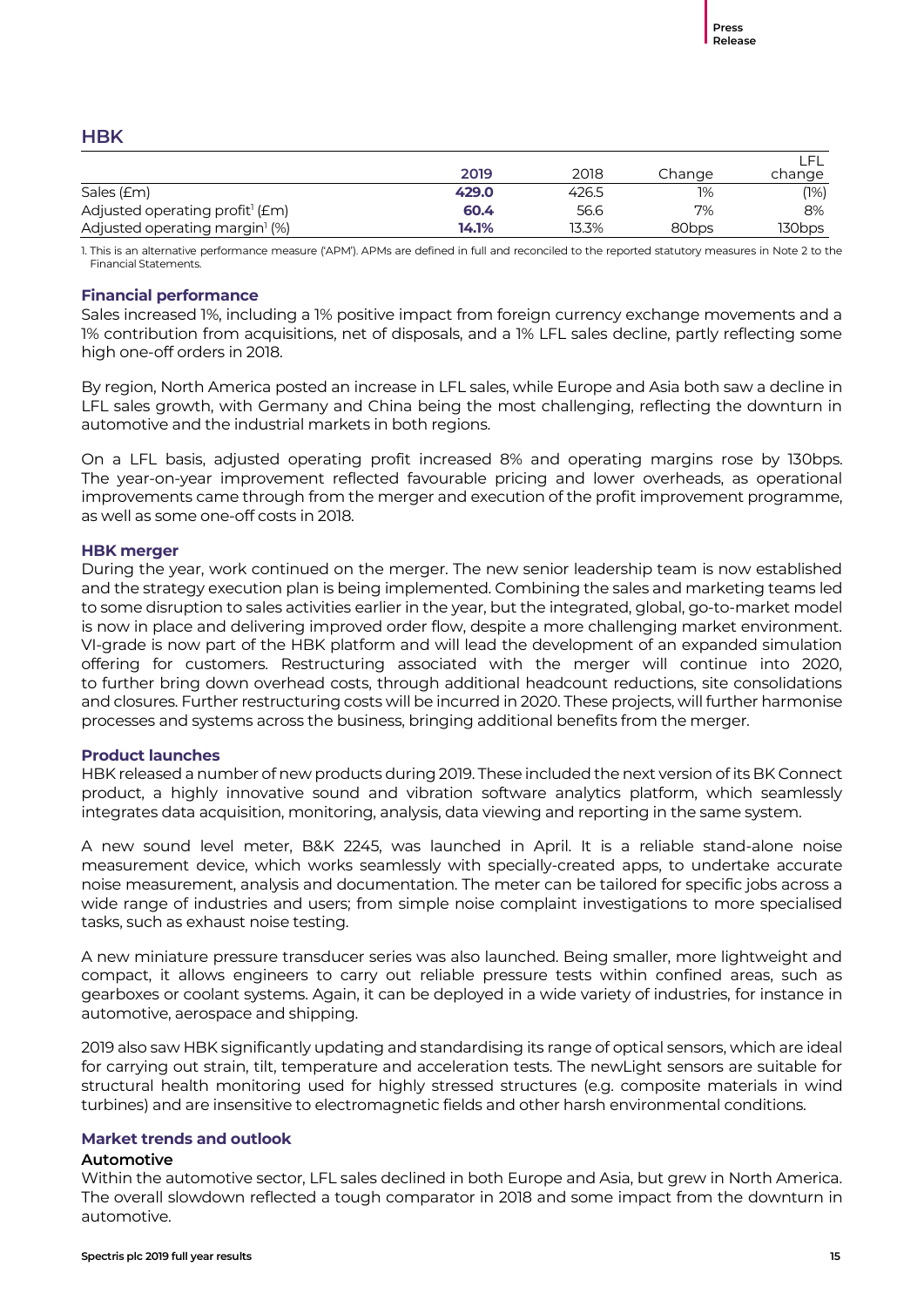With the HBK platform being mostly exposed to R&D within the automotive sector, we still see robust demand for the development of electric, hybrid and connected and autonomous vehicles ('CAV') globally, as well as continued developments to internal combustion engines, driven by the growing need to reduce carbon and GHG emissions. This is underpinned by tightening emissions regulations and policies, such as tax exemptions and subsidies, to encourage the uptake of electric vehicles. Asia in particular, is anticipated to lead the electric vehicle ('EV') market, owing to the increasingly stringent regulations in the region and the availability of nickel-metal/lithium-ion batteries at competitive prices.

These technologies are also requiring new tests. For example, the lack of engine noise from EVs is driving demand for new, minimum sound level testing and driving demand for our simulators and eDrive products, both of which are focus growth areas for HBK into 2020 and beyond.

Our driving simulators allow customers to change vehicle parameters and test hundreds of different configurations, as if they were physically on a proving ground, with minimal effort, time and cost, significantly reducing development time. For example, Maserati has deployed our dynamic simulator, featuring the latest generation driver-in-motion technology, that makes it possible to achieve a 50% reduction in time-to-market for new cars, by carrying out 90% of all development virtually on the simulator, and to reduce the use of physical prototypes by 40%.

HBK's eDrive Testing is a revolutionary system for testing electrical inverters and electrical machines. It provides an all-in-one solution for simultaneous and continuous acquisition of electric (voltage, power) and mechanical (torque, speed) signals in order to understand the electric drive and its losses in minutes. This is important for the optimisation of the electric drive, as well as increasing efficiency.

### **Machine manufacturing**

A significant portion of our sales in machine manufacturing are for the automotive supply chain, where LFL sales rose year-on-year in our two key regions, Europe and Asia. LFL sales were lower in North America. While activity is expected to remain soft into 2020, machine building fundamentals continue to make this an attractive market for HBK.

### **Aerospace and defence**

LFL sales grew in Europe but declined in North America and Asia, although commercial business was good in all regions. We continue to see notable R&D investment in the industry and good opportunities, particularly for software products. For example, the proven Catman Enterprise DAQ software is ideal for aerospace testing applications, such as static and fatigue testing, and its applications range from testing of sub-systems, such as landing gear, up to a full-scale 'iron bird' test, where all major flight controls, hydraulics and electrics are functionally tested. Demand will be primarily driven by new development programmes and we expect increasing demands of aircraft and space testing in 2020 and beyond.

### **Consumer electronics and telecoms**

LFL sales were lower in 2019, primarily reflecting fewer new product launches by customers. The underlying trends in the consumer electronics and telecoms market remain healthy, in our view. Noise and sound have become critical marketing factors and are often key differentiators in such products as smartphones and voice-activated, smart home products. In addition, manufacturers must comply with increasingly stringent noise legislation which also drives the demand for testing. This is underpinning demand for our electro-acoustic products where we expect to see moderate growth in 2020.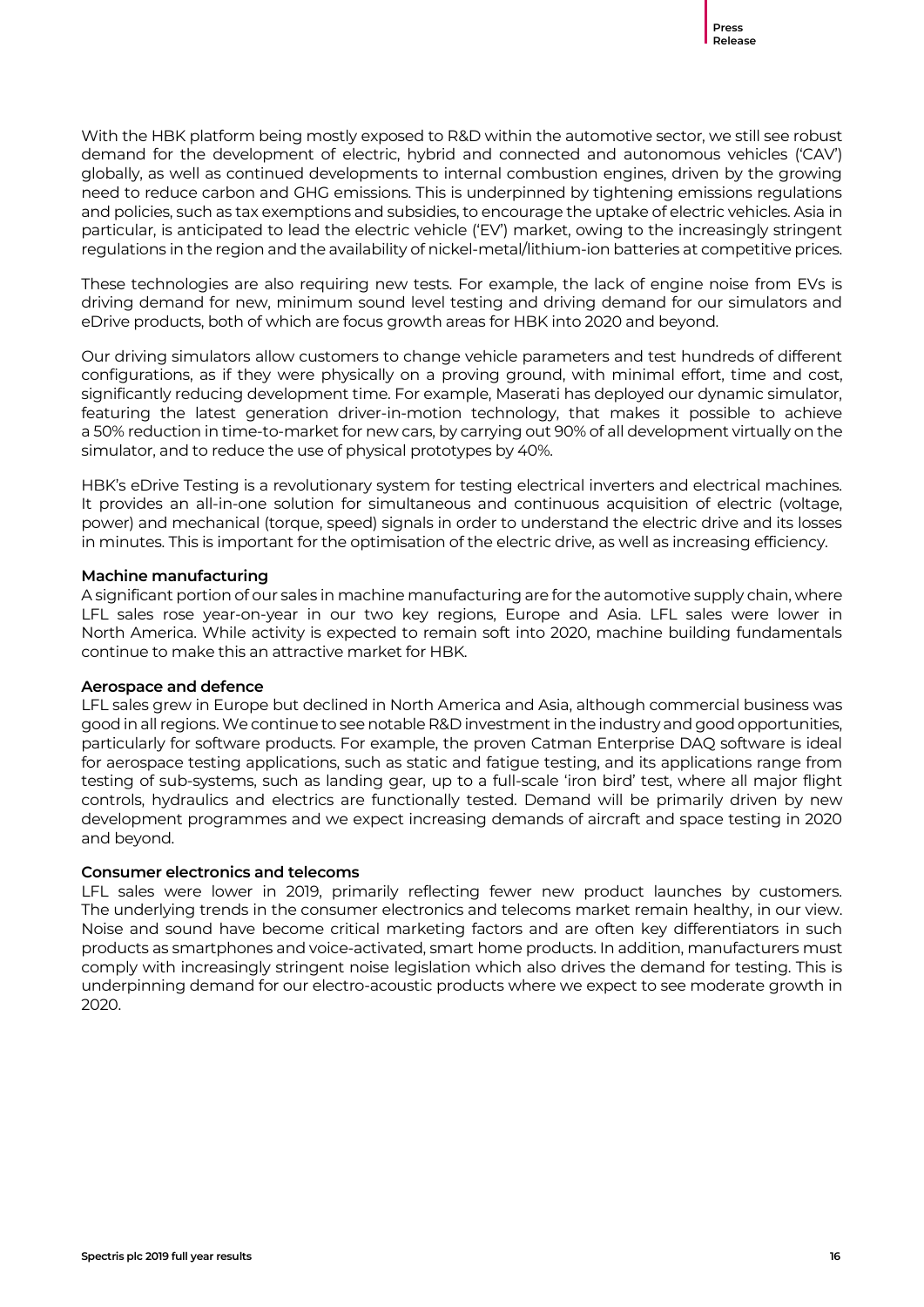### **Omega**

|                                                 | 2019  | 2018  | Change   | change   |
|-------------------------------------------------|-------|-------|----------|----------|
| Sales (£m)                                      | 138.3 | 147.2 | (6%)     | (9%)     |
| Adjusted operating profit <sup>1</sup> ( $Em$ ) | 16.9  | 26.8  | (37%)    | (39%)    |
| Adjusted operating margin <sup>1</sup> (%)      | 12.2% | 18.2% | (600bps) | (600bps) |

1. This is an alternative performance measure ('APM'). APMs are defined in full and reconciled to the reported statutory measures in Note 2 to the Financial Statements.

### **Financial performance**

LFL sales decreased 9%. There was a 3% positive impact from foreign currency exchange movements, resulting in reported sales being 6% lower year-on-year. Omega has a high exposure to North America (71%), where it recorded a decline in LFL sales, reflecting slowing US industrial production, as well as some initial disruption with the outsourcing of a product line to a third-party supplier, a temporary disruption to order flows from the launch of the new digital platform and some high one-off government orders in 2018. In Asia, LFL sales were also lower as a result of the USA-China tariff situation and lower semiconductor demand, after a strong year in 2018. LFL sales growth in Europe was lower, led by Germany and the UK.

LFL adjusted operating profit declined 39% and LFL operating margins fell 600bps. This resulted from the lower LFL sales and an increase in overheads, due to extra licence costs and higher depreciation in relation to the new digital platform.

### **New e-commerce platform**

During 2019, Omega launched its new digital e-commerce platform in its primary North American markets in order to strengthen its market presence and position as a digital leader in the process engineering distribution space. After experiencing some initial customer adoption issues, as customers learned to navigate the new website, key operating metrics have improved notably. Continuing to drive volume though the website to deliver sales growth will be a key objective through 2020 and beyond.

### **Product launches**

Omega launched the first phase of its Industrial Internet of things ('IIoT') platform during 2019. This included adding non-contact, infra-red temperature smart sensors, as well as extending the capabilities, and ease of use, of its wireless transmitters for the core temperature sensing offer. Both series are part of a broader Omega IIoT cloud platform launch planned for early 2020.

Omega continues to innovate its temperature sensing offering, by introducing a new patented, surface mount technology connector, bringing temperature readings directly to the printed circuit board in an automated, efficient way. The product results in superior accuracy and reduced labour costs for customers.

As well as introducing new technologies, Omega continues to strengthen key categories in growth areas. In total 133 new product lines were launched in 2019, including a new line of differentiated, price competitive thermal imaging devices. The series stands out for its user-friendly software interface and smartphone interface.

Finally, a new cross-platform strategy saw an HBK signal conditioner introduced via Omega's digital channel, resulting in the best performing product of this category for Omega − the ClipX signal conditioner, which is setting new standards within industrial control. The ClipX can help reduce the likelihood of machine downtime because it is self-monitoring and able to detect faults early on, with smart functions including health monitoring, remote diagnosis, and pre-calculated channels.

Omega's core pressure-sensing expertise was recognised with large orders for load pins and load cells (assists in the measurement of force) in multiple applications, including testing of cable integrity and lift operations in helicopter rescue hoists and applications in life science research and clinical diagnostics. Omega also secured a significant order for temperature transmitters in medical imaging and scanning machines and remained as a key supplier to one of the leading manufacturers in the offshore wind turbine industry.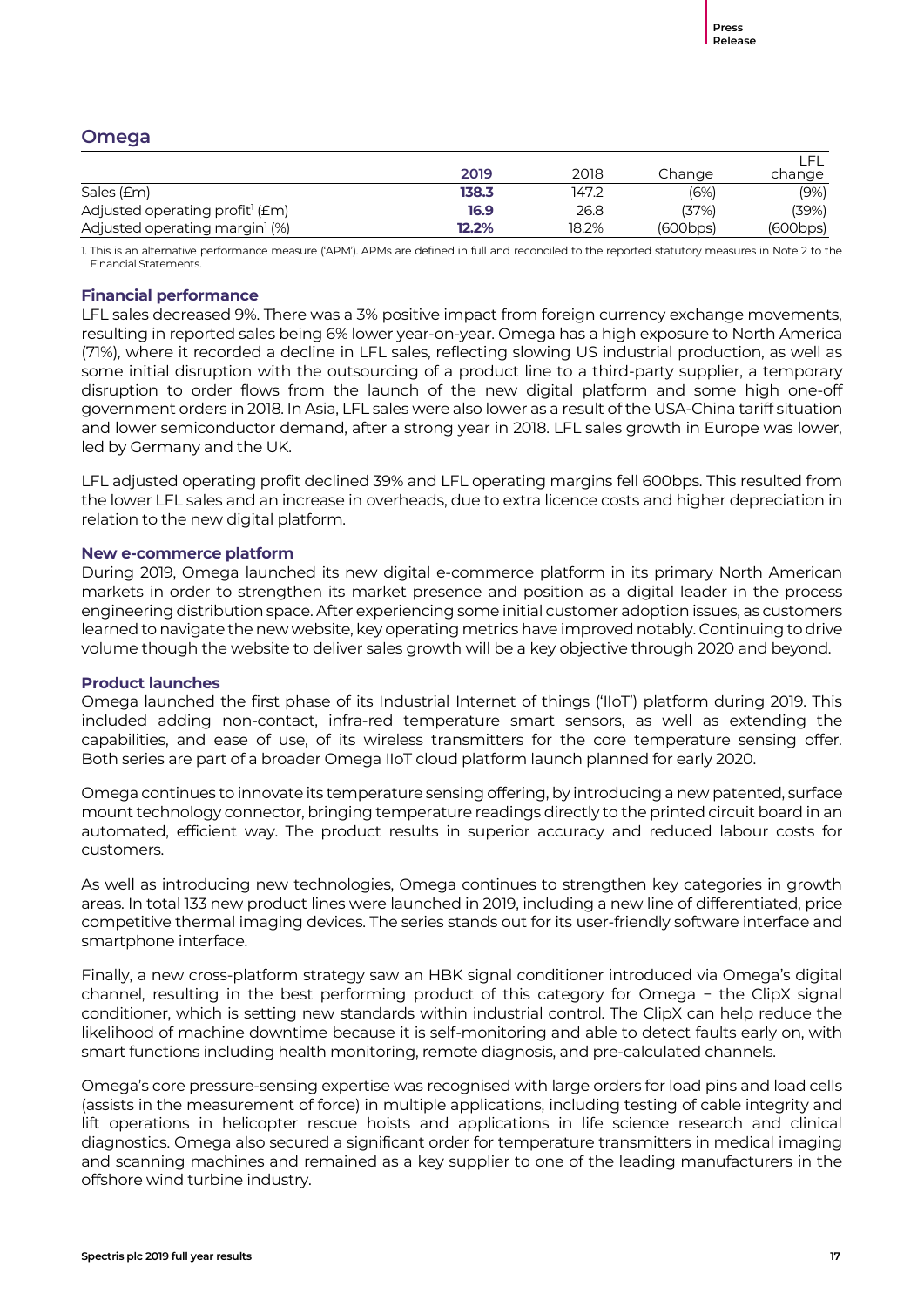### **Market trends**

LFL sales growth was down in North America, Omega's main market, reflecting slowing US industrial production. Growth is expected to be modest in 2020, with recovery starting in the second half. In Asia, LFL sales decreased, particularly in China and South Korea, reflecting a tough comparator, weaker macroeconomic conditions in China and lower semiconductor demand globally. The semiconductor market improved in the second half, with stronger growth projected in 2020. Omega also felt the impact of tariffs in its Chinese market as many of the components Omega sells there are incorporated into OEM products destined for the USA. This impact is expected to continue into 2020.

We continue to see an increasing trend of bringing intelligence closer to or into the sensor, and a demand for features that allow for connected applications that bypass manual configuration and reduce installation labour. The expansion of our smart IIoT range of sensors and control systems, and our ability to provide rapid, custom-configuration places us in a strong position to grow in line with these trends. Across all product segments, Omega is actively working on addressing the increasing intersection of connectivity, flexibility and ease-of-use demanded by its customers to drive growth.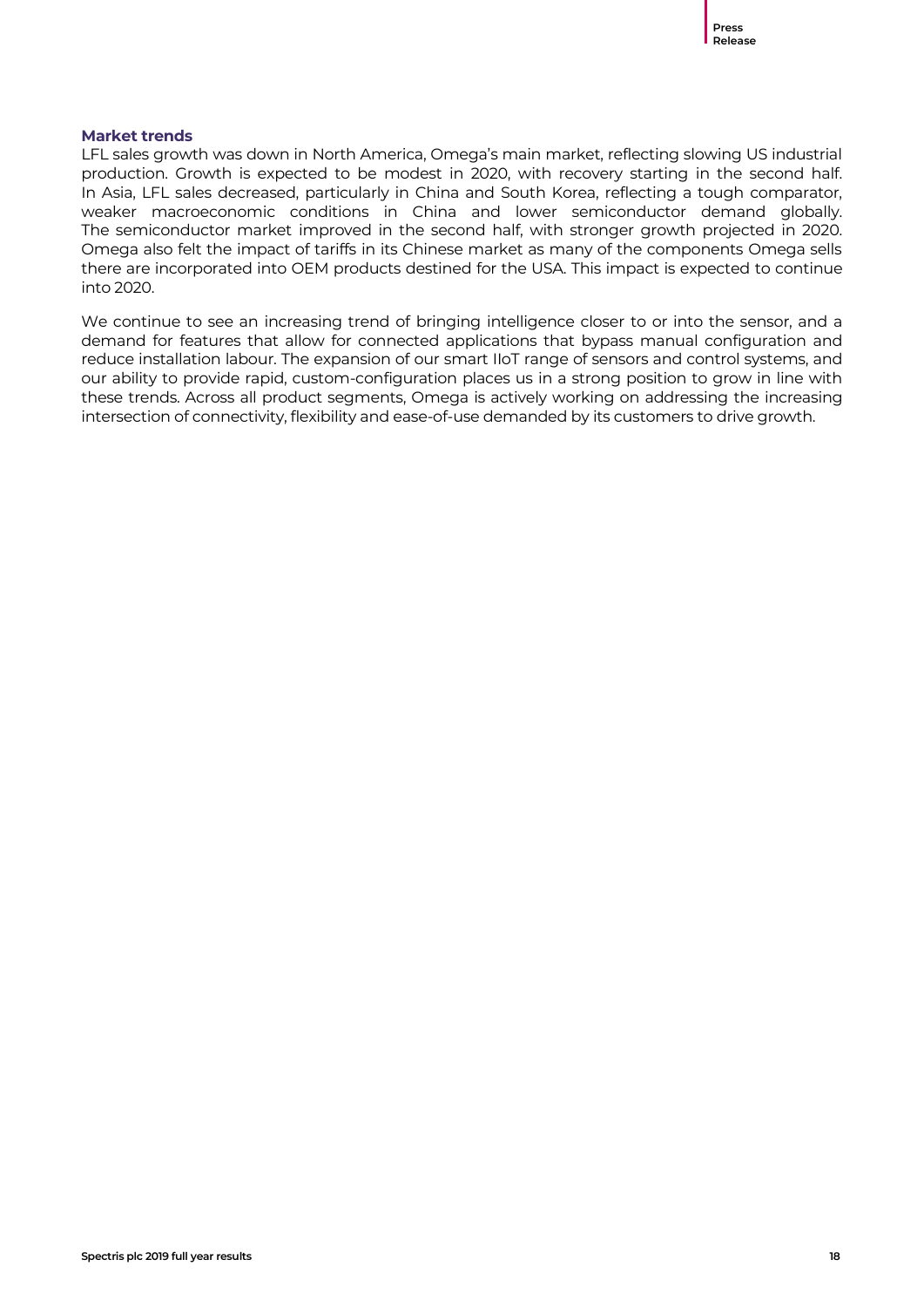### **Industrial Solutions**

|                                                 | 2019  | 2018  | Change | change |
|-------------------------------------------------|-------|-------|--------|--------|
| Sales (£m)                                      | 616.5 | 593.8 | 4%     | 3%     |
| Adjusted operating profit <sup>1</sup> ( $Em$ ) | 104.6 | 91.9  | 14%    | 13%    |
| Adjusted operating margin <sup>1</sup> (%)      | 17.0% | 15.5% | 150bps | 150bps |

1. This is an alternative performance measure ('APM'). APMs are defined in full and reconciled to the reported statutory measures in Note 2 to the Financial Statements.

### **Financial performance**

Sales rose 3% to £616.5 million, reflecting a LFL sales increase of 3%. There was a 21% positive impact from foreign currency exchange movements and a 1% negative impact from acquisitions, net of disposals, reflecting the sale of BTG. On a regional basis, LFL sales rose strongly in Asia and were up in Europe, but this was partly offset by lower LFL sales in North America.

LFL adjusted operating profit increased 13% and LFL adjusted operating margins increased 150bps. This resulted from the increase in LFL sales, particularly at PMS and Servomex, plus a higher gross margin reflecting favourable pricing at all operating companies. In addition, growth in overheads was constrained at a lower level than the increase in sales, as a consequence of the successful implementation of the profit improvement programme across the operating companies.

### **Divisional strategy**

The Industrial Solutions division ('ISD') comprises a portfolio of high-value, niche businesses that compete globally. A new divisional leadership team was established in 2019, with good progress being made on improving the operational and financial performance of these businesses while also executing on the divestment strategy.

In December, the divestment of BTG was completed, in line with the strategy to simplify and focus the portfolio on high-growth end markets. Given BTG's presence in the pulp and paper industry, Spectris believed its next stage of development would be better fulfilled under different ownership. In January 2020, the sale of the EMS Brüel & Kjær joint venture was announced. During 2020, the ISD operating companies will be assessed continually for either investment or potential disposal in line with Spectris' strategy.

### **Market trends and outlook**

### **Semiconductor and electronics**

The semiconductor industry posted good LFL sales growth with particularly strong growth in Asia (outside China), more than offsetting a slowdown in North America. This growth was underpinned by a strong order backlog at the start of 2019, supported by notable sales of gas analysers and particle counters to major chip manufacturing facilities in Asia. The backlog reduced through the year, however, as the sector saw a decline in capital equipment orders. Growth is expected to resume in 2020 and we are well positioned with key customers and channel partners to benefit as it does.

In addition, the roll-out of 5G networks is expected to support growth, for example in the manufacture of chips and in manufacturing applications and supporting solutions. This enhanced mobile broadband network with improved reliability and uptime will enable manufacturers to utilise wireless communications in applications previously only attainable with wired communications, reducing installation costs and enabling real-time connectivity to stranded assets. Red Lion's next generation automation platform will be 5G-ready and is expected to benefit from this market opportunity.

The current softness in the electronics sector is expected through the first quarter and potentially first half of 2020, although recovery in the second half is anticipated based on industry and customer forecasts.

### **Pharmaceutical and life sciences**

The pharmaceutical and life sciences industries saw good LFL sales growth in 2019, particularly in Asia, driven by China. LFL sales were also higher in North America, although the pharmaceutical pricing legislation in the USA could impact the level of future investment. However, the continued increase in regulatory scrutiny with emphasis on data and process integrity should support demand for PMS' contamination monitoring hardware, and high-level consulting services, to meet the latest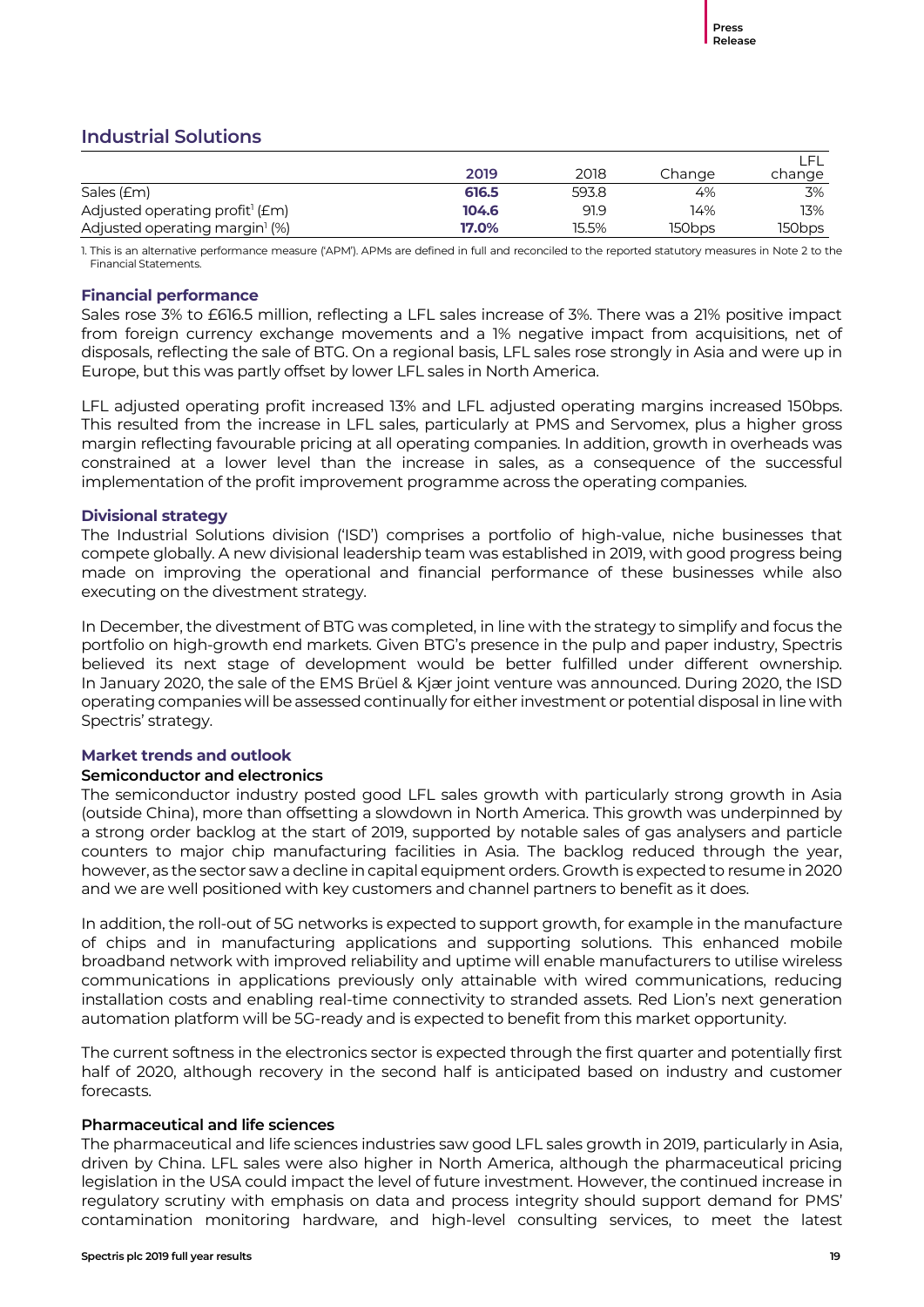environmental monitoring needs. These requirements support PMS' move to increase the number of partnerships with adjacent life sciences businesses to expand the scope of its offering. For example, PMS is working with Becton Dickinson and Company to provide customers with a complete portfolio of active air monitoring systems and high-quality prepared plated media, to meet their environmental monitoring needs and regulatory requirements.

### **Energy and utilities**

In energy and utilities, environmental monitoring is also becoming more stringent and this is where Servomex's gas analysers play a critical role. This position underpinned strong sales into the hydrocarbon processing and petrochemicals sectors across all regions. Servomex has been realigning its organisational structure around its core customer markets and expanding its sales and customer service infrastructure into under-represented markets. In addition, it is simplifying and expanding its product portfolio to develop modular sensor and analyser products. These initiatives should help underpin further growth in 2020 and beyond.

Similarly, B&K Vibro saw strong growth in sales in this sector, particularly in North America and Asia. Two product releases during the year will help underpin future growth. The flagship machinery protection system, VC-8000, received certification such that it can now be used in functional safety applications. A new, fully integrated displacement transmitter was also launched, which is simple to install and can halve the cost of the installation. This sensor offers a unique streamlined solution for both shaft displacement and vibration monitoring across a wide range of industrial rotating machinery.

At ESG, sales were lower primarily reflecting financial pressure and consolidation amongst its customers, as a result of the downward pressure on oil pricing and lower cost, alternative competition. A number of counter-measures were implemented which has led to an enhanced pipeline coming into 2020, which should underpin an improved performance.

### **Automotive**

LFL sales into automotive increased, reflecting the investment in new test facilities at Millbrook which added capacity for electrified powertrain testing in Leyland, in Detroit and in a new facility in California, serving the emerging technology cluster in this region. In September, Millbrook formally opened its battery test facility, a leading facility for testing large battery packs for performance and durability, and also opened its CAV Village, part of the UK government-backed TestBed UK. It includes a VI-grade simulator, complete with virtual representation of Millbrook proving ground, allowing CAV developers to operate in the virtual and real environments, simultaneously. The development and validation of CAVs is further supported by the installation of a 5G-enabled network at Millbrook. In Finland, the extended indoor winter test facility was opened adding much-needed capacity for snow and ice testing of tyres and vehicles, ahead of the introduction of new European ice labelling regulations. Millbrook has benefited from significant capital investment aligned with priority testing for automotive OEMs and tier one suppliers and is well positioned to serve customers into 2020 and beyond. The peak year of capex investment is now behind us.

### **Other**

In our other end markets, which are primarily served by NDCT, the converting and film extrusion industries saw sales increase due to stronger performance in the Americas. Cable and tubing saw a decline due to the impact of tariff prices in China. A healthy backlog entering 2019 drove very strong LFL sales to the food, drink and tobacco sector in all regions and good growth into metals, minerals and mining. In the latter, as part of the profit improvement programme, a decision was taken to exit certain product lines serving this industry and so the focus into 2020 will be on its other key end markets.

**Derek Harding** Chief Financial Officer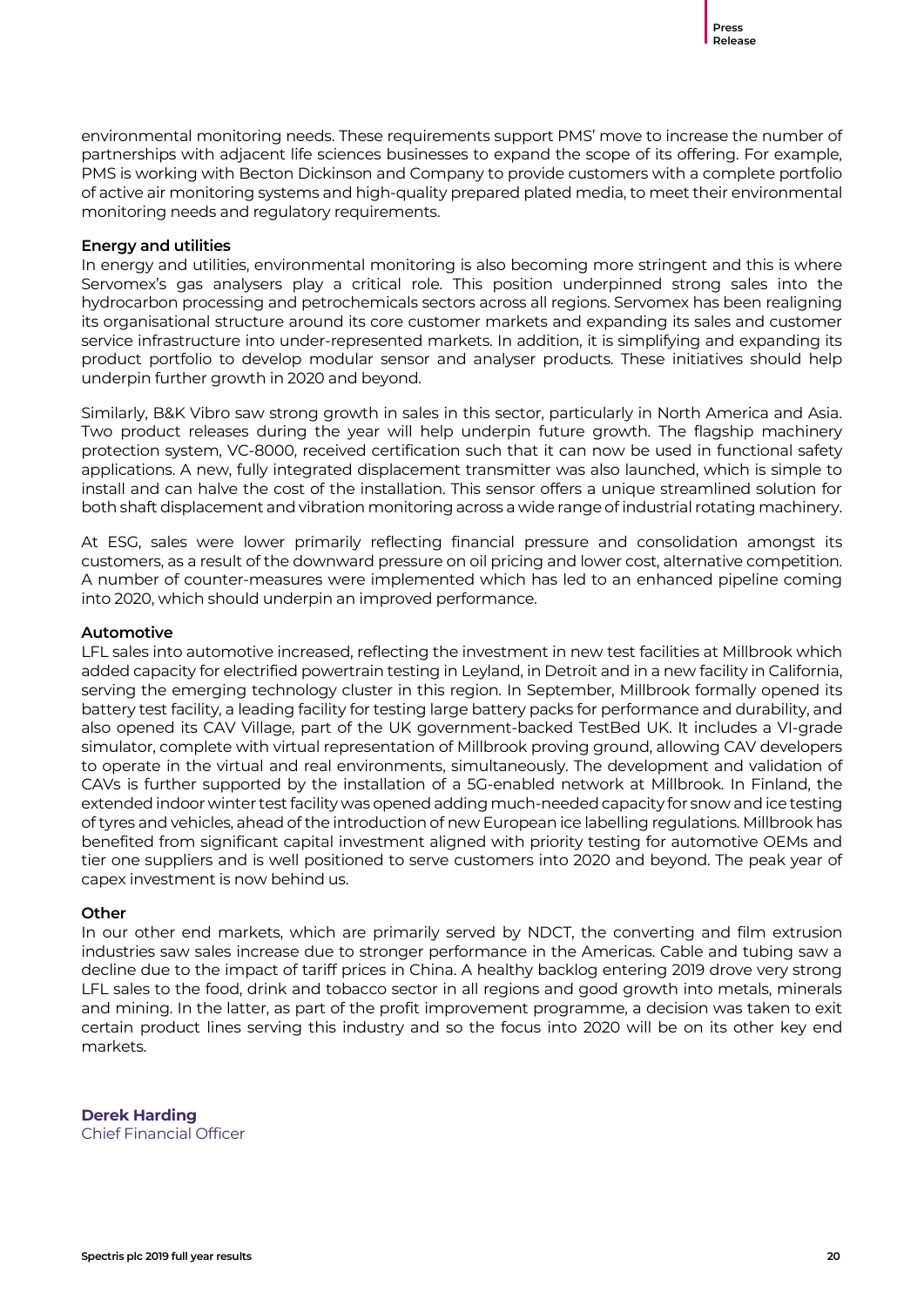### **Consolidated Income Statement**

|                                                               |                | 2019               | 2018              |
|---------------------------------------------------------------|----------------|--------------------|-------------------|
| <b>Continuing operations</b>                                  | Note           | Em                 | Em                |
| Revenue                                                       | 3              | 1,632.0            | 1,604.2           |
| Cost of sales                                                 |                | (717.8)            | (696.8)           |
| <b>Gross profit</b>                                           |                | 914.2              | 907.4             |
|                                                               |                |                    |                   |
| Indirect production and engineering expenses                  |                | (108.2)            | (106.8)           |
| Sales and marketing expenses                                  |                | (345.7)            | (352.1)           |
| Administrative expenses                                       |                | (376.0)            | (272.1)           |
| <b>Adjusted operating profit</b>                              | $\overline{2}$ | 258.1              | 248.3             |
| Restructuring costs                                           | 2              | (52.2)             | (15.6)            |
| Net transaction-related costs and fair value adjustments      | 2              | (6.1)              | (12.2)            |
| Depreciation of acquisition-related fair value adjustments to |                |                    |                   |
| property, plant and equipment                                 | $\overline{2}$ | (1.0)              | (0.8)             |
| Profit on disposal of property                                | $\overline{2}$ | 5.2                |                   |
| Impairment of goodwill                                        | 2              | (35.1)             |                   |
| Amortisation and impairment of acquisition-related            |                |                    |                   |
| intangible assets                                             | 2<br>2,3       | (84.6)<br>84.3     | (43.3)            |
| <b>Operating profit</b>                                       |                |                    | 176.4             |
| Share of post-tax results of joint venture                    | 2,9            | (4.9)              | (1.2)             |
| Impairment of non-current receivable from joint venture       | 2,9            | (21.3)             |                   |
| Profit on disposal of businesses                              | 13             | 204.7              | 56.3              |
| Financial income                                              | 4              | 7.9                | 2.5               |
| Finance costs                                                 | 4              | (11.4)             | (16.0)            |
| <b>Profit before tax</b>                                      |                | 259.3              | 218.0             |
|                                                               |                |                    |                   |
| Taxation charge                                               | 5              | (25.2)             | (32.8)            |
| Profit for the year from continuing operations attributable   |                |                    |                   |
| to owners of the Company                                      |                | 234.1              | 185.2             |
|                                                               |                |                    |                   |
| Basic earnings per share                                      | 7              | 202.2p             | 157.6p            |
| Diluted earnings per share                                    | 7              | 201.6p             | 156.9p            |
| Interim dividend paid and final dividend proposed for the     |                |                    |                   |
| year (per share)                                              | 6              | 65.1p              | 61.0p             |
| Special dividend proposed (per share)                         | 6              | 150.0 <sub>p</sub> |                   |
| Dividends paid during the year (per share)                    | 6              | 62.4 <sub>p</sub>  | 58.0 <sub>p</sub> |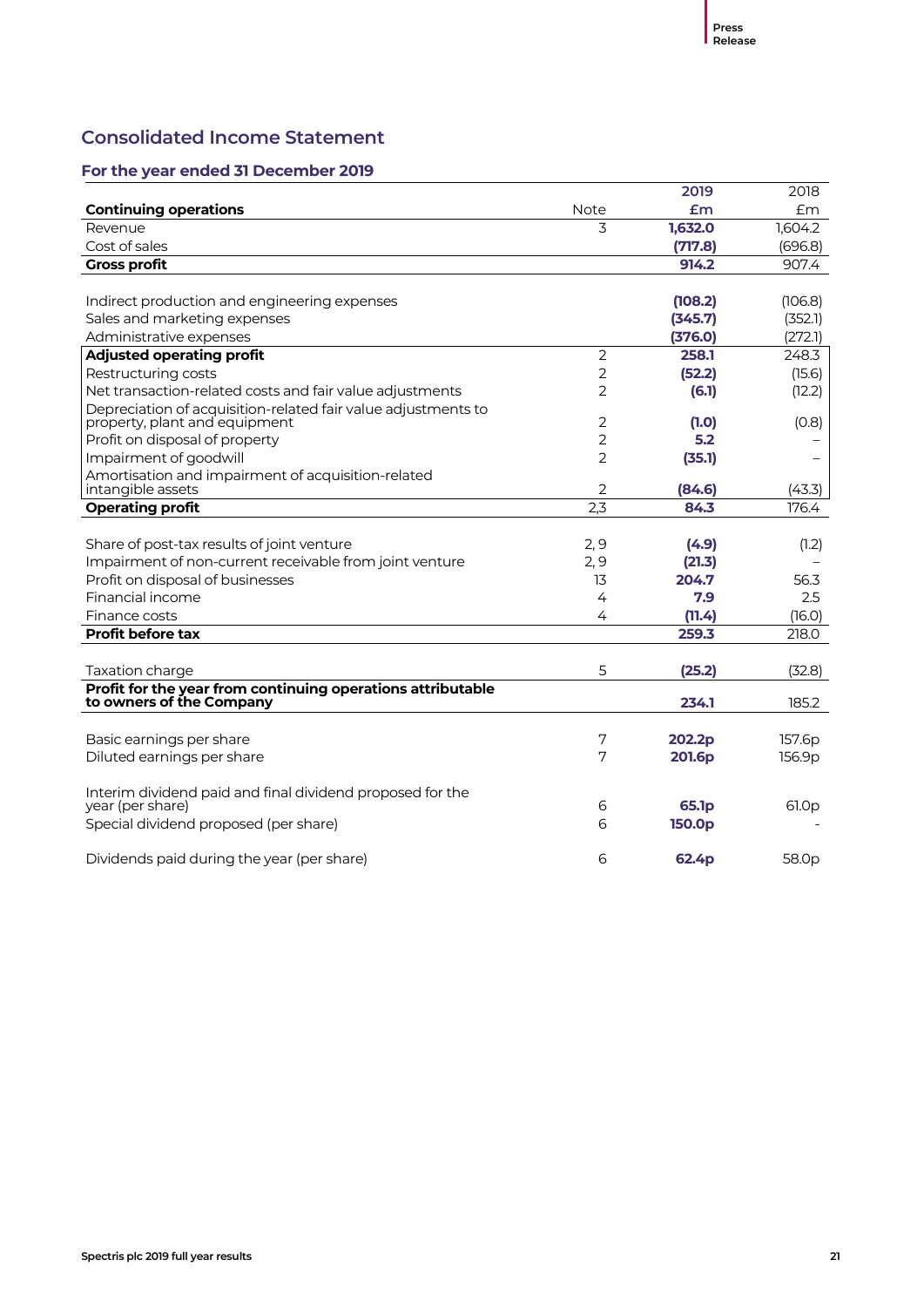### **Consolidated Statement of Comprehensive Income**

|                                                                                                                    | 2019   | 2018  |
|--------------------------------------------------------------------------------------------------------------------|--------|-------|
|                                                                                                                    | £m     | £m    |
| Profit for the year attributable to owners of the Company                                                          | 234.1  | 185.2 |
| Other comprehensive income:                                                                                        |        |       |
| Items that will not be reclassified to the Consolidated Income<br>Statement:                                       |        |       |
| Re-measurement of net defined benefit obligation, net of foreign                                                   |        |       |
| exchange                                                                                                           | (10.6) | 5.4   |
| Tax credit/(charge) on items above                                                                                 | 1.7    | (1.4) |
|                                                                                                                    | (8.9)  | 4.0   |
| Items that are or may be reclassified subsequently to the<br><b>Consolidated Income Statement:</b>                 |        |       |
| Net gain/(loss) on effective portion of changes in fair value of<br>forward exchange contracts on cash flow hedges | 3.1    | (2.4) |
| Foreign exchange movements on translation of overseas<br>operations                                                | (32.7) | 27.9  |
| Currency translation differences transferred to profit on disposal of                                              |        |       |
| business                                                                                                           | (35.8) | (5.1) |
| Tax (charge)/credit on items above                                                                                 | (0.6)  | 0.5   |
|                                                                                                                    | (66.0) | 20.9  |
| Total other comprehensive income                                                                                   | (74.9) | 24.9  |
| Total comprehensive income for the year attributable to owners                                                     |        |       |
| of the Company                                                                                                     | 159.2  | 210.1 |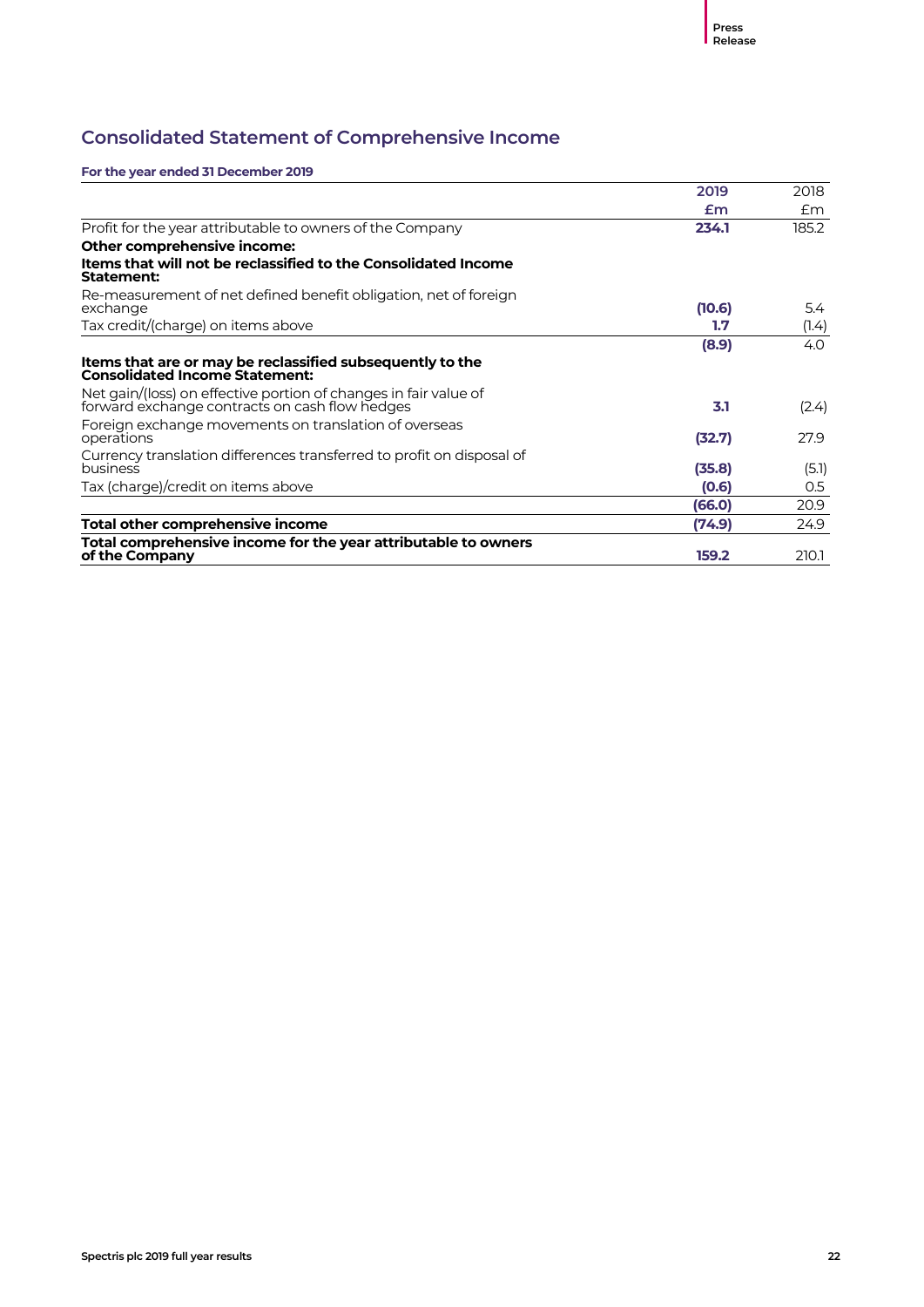### **Consolidated Statement of Changes in Equity**

|                                                              | <b>Share</b> |       |                          | <b>Share Retained Translation Hedging</b> |                    |                   | Capital<br>Merger redemption     | Total           |
|--------------------------------------------------------------|--------------|-------|--------------------------|-------------------------------------------|--------------------|-------------------|----------------------------------|-----------------|
|                                                              |              |       | capital premium earnings | reserve                                   | reserve            | reserve           | reserve                          | equity          |
|                                                              | £m           | Em    | Em                       | Em                                        | £m                 | £m                | £m                               | £m              |
| At 1 January 2019                                            | 6.0          | 231.4 | 828.7                    | 167.1                                     | (3.9)              | 3.1               | 0.5                              | 1,232.9         |
| Adoption of IFRS 16 and<br>IFRIC <sub>23</sub>               | -            |       | (2.9)                    |                                           |                    | -                 |                                  | (2.9)           |
| At 1 January 2019<br>(restated)                              | 6.0          | 231.4 | 825.8                    | 167.1                                     | (3.9)              | 3.1               | 0.5                              | 1,230.0         |
| Profit for the year                                          |              |       | 234.1                    |                                           |                    |                   |                                  | 234.1           |
| Other comprehensive<br>income                                |              |       | (8.9)                    | (68.5)                                    | 2.5                |                   |                                  | (74.9)          |
| <b>Total comprehensive</b><br>income<br>for the year         |              |       | 225.2                    | (68.5)                                    | 2.5                |                   |                                  | 159.2           |
| Transactions with owners<br>recorded directly in<br>equity:  |              |       |                          |                                           |                    |                   |                                  |                 |
| Equity dividends paid by<br>the Company                      |              |       | (72.3)                   |                                           |                    |                   |                                  | (72.3)          |
| Share-based payments,<br>net of tax                          |              |       | 3.6                      |                                           |                    |                   |                                  | 3.6             |
| Proceeds from exercise of<br>equity-settled share<br>options |              |       | 1.0                      |                                           |                    |                   |                                  | 1.0             |
| At 31 December 2019                                          | 6.0          | 231.4 | 983.3                    | 98.6                                      | (1.4)              | 3.1               | 0.5                              | 1,321.5         |
|                                                              | Share        |       | capital premium earnings | Share Retained Translation<br>reserve     | Hedging<br>reserve | Merger<br>reserve | Capital<br>redemption<br>reserve | Total<br>equity |

|                                                             | Stidle | capital premium | earnings | Share Retained Translation Hedging<br>reserve | reserve | merger<br>reserve | <b>Teaernpuon</b><br>reserve | TOLAI<br>equity |
|-------------------------------------------------------------|--------|-----------------|----------|-----------------------------------------------|---------|-------------------|------------------------------|-----------------|
|                                                             | £m     | £m              | £m       | £m                                            | £m      | Em                | £m                           | £m              |
| At 1 January 2018                                           | 6.2    | 231.4           | 820.8    | 144.3                                         | (2.0)   | 3.1               | 0.3                          | 1,204.1         |
| Adoption of IFRS 9 and                                      |        |                 |          |                                               |         |                   |                              |                 |
| IFRS <sub>15</sub>                                          |        |                 | (18.6)   |                                               |         |                   |                              | (18.6)          |
| At 1 January 2018<br>(restated)                             | 6.2    | 231.4           | 802.2    | 144.3                                         | (2.0)   | 3.1               | 0.3                          | 1,185.5         |
| Profit for the year                                         |        |                 | 185.2    |                                               |         |                   |                              | 185.2           |
| Other comprehensive<br>income                               |        |                 | 4.0      | 22.8                                          | (1.9)   |                   |                              | 24.9            |
| <b>Total comprehensive</b><br>income<br>for the year        |        |                 | 189.2    | 22.8                                          | (1.9)   |                   |                              | 210.1           |
| Transactions with owners<br>recorded directly in<br>equity: |        |                 |          |                                               |         |                   |                              |                 |
| Equity dividends paid by<br>the Company                     |        |                 | (68.2)   |                                               |         |                   |                              | (68.2)          |
| Own shares acquired for<br>share buyback<br>programme       | (0.2)  |                 | (100.5)  |                                               |         |                   | 0.2                          | (100.5)         |
| Share-based payments,<br>net of tax                         |        |                 | 5.1      |                                               |         |                   |                              | 5.1             |
| Proceeds from exercise of<br>equity-settled options         |        |                 | 0.9      |                                               |         |                   |                              | 0.9             |
| At 31 December 2018                                         | 6.0    | 231.4           | 828.7    | 167.1                                         | (3.9)   | 3.1               | 0.5                          | 1,232.9         |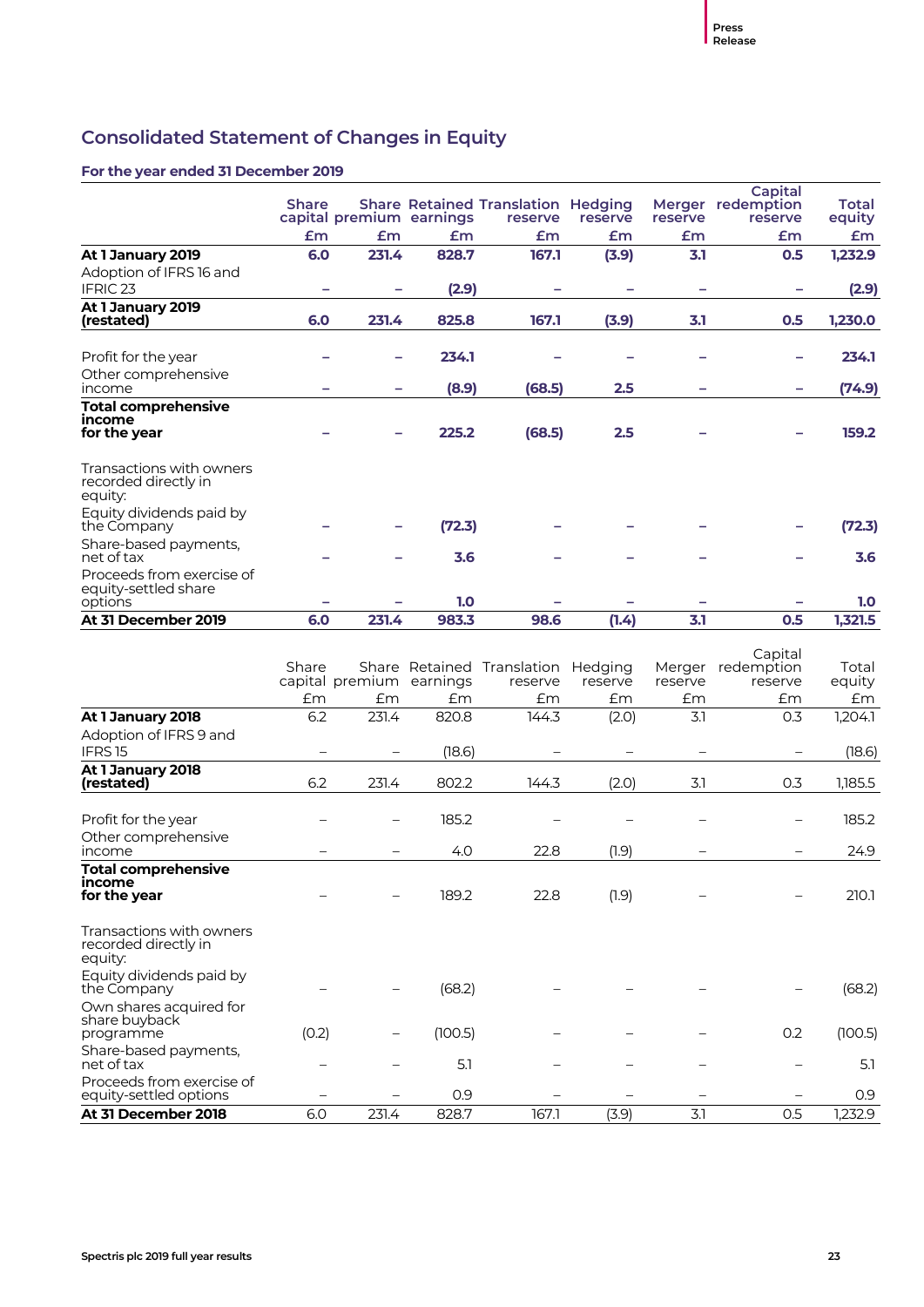### **Consolidated Statement of Financial Position**

### **As at 31 December 2019**

|                                                    |             | 2019    | 2018    |
|----------------------------------------------------|-------------|---------|---------|
|                                                    | <b>Note</b> | £m      | £m      |
| <b>ASSETS</b>                                      |             |         |         |
| <b>Non-current assets</b>                          |             |         |         |
| Intangible assets:                                 |             |         |         |
| Goodwill                                           | 8           | 646.8   | 766.3   |
| Other intangible assets                            | 8           | 178.5   | 263.3   |
|                                                    |             | 825.3   | 1,029.6 |
| Property, plant and equipment                      |             | 369.0   | 331.5   |
| Investment in joint venture                        | 9           |         | 5.0     |
| Other receivable - joint venture                   | 9           |         | 38.9    |
| Deferred tax assets                                |             | 9.0     | 11.3    |
|                                                    |             | 1,203.3 | 1,416.3 |
| <b>Current assets</b>                              |             |         |         |
| Inventories                                        |             | 197.2   | 216.4   |
| Current tax assets                                 |             | 4.1     | 1.6     |
| Trade and other receivables                        |             | 335.7   | 381.5   |
| Derivative financial instruments                   |             | 1.5     | 0.4     |
| Cash and cash equivalents                          |             | 213.1   | 73.1    |
| Assets held for sale                               | 9           | 18.9    | 3.9     |
|                                                    |             | 770.5   | 676.9   |
|                                                    |             |         |         |
| <b>Total assets</b>                                |             | 1,973.8 | 2,093.2 |
| <b>LIABILITIES</b>                                 |             |         |         |
| <b>Current liabilities</b>                         |             |         |         |
| Borrowings                                         |             | (80.7)  | (23.7)  |
| Derivative financial instruments                   |             | (0.1)   | (2.2)   |
| Trade and other payables                           |             | (296.8) | (344.1) |
| Lease liabilities                                  |             | (15.1)  |         |
| <b>Current tax liabilities</b>                     |             | (20.8)  | (22.5)  |
| Provisions                                         |             | (27.3)  | (31.6)  |
|                                                    |             | (440.8) | (424.1) |
| <b>Net current assets</b>                          |             | 329.7   | 252.8   |
| <b>Non-current liabilities</b>                     |             |         |         |
| Borrowings                                         |             | (98.9)  | (346.5) |
| Other payables                                     |             | (21.3)  | (27.4)  |
| Lease liabilities                                  |             | (45.4)  |         |
| Provisions                                         |             | (5.6)   |         |
| Retirement benefit obligations                     |             | (27.5)  | (32.1)  |
| Deferred tax liabilities                           |             | (12.8)  | (30.2)  |
|                                                    |             | (211.5) | (436.2) |
| <b>Total liabilities</b>                           |             | (652.3) | (860.3) |
| <b>Net assets</b>                                  |             | 1,321.5 | 1,232.9 |
| <b>EQUITY</b>                                      |             |         |         |
| Share capital                                      |             | 6.0     | 6.0     |
| Share premium                                      |             | 231.4   | 231.4   |
| Retained earnings                                  |             | 983.3   | 828.7   |
| Translation reserve                                |             | 98.6    | 167.1   |
| Hedging reserve                                    |             | (1.4)   | (3.9)   |
| Merger reserve                                     |             | 3.1     | 3.1     |
| Capital redemption reserve                         |             | 0.5     | 0.5     |
| Total equity attributable to owners of the Company |             | 1,321.5 | 1,232.9 |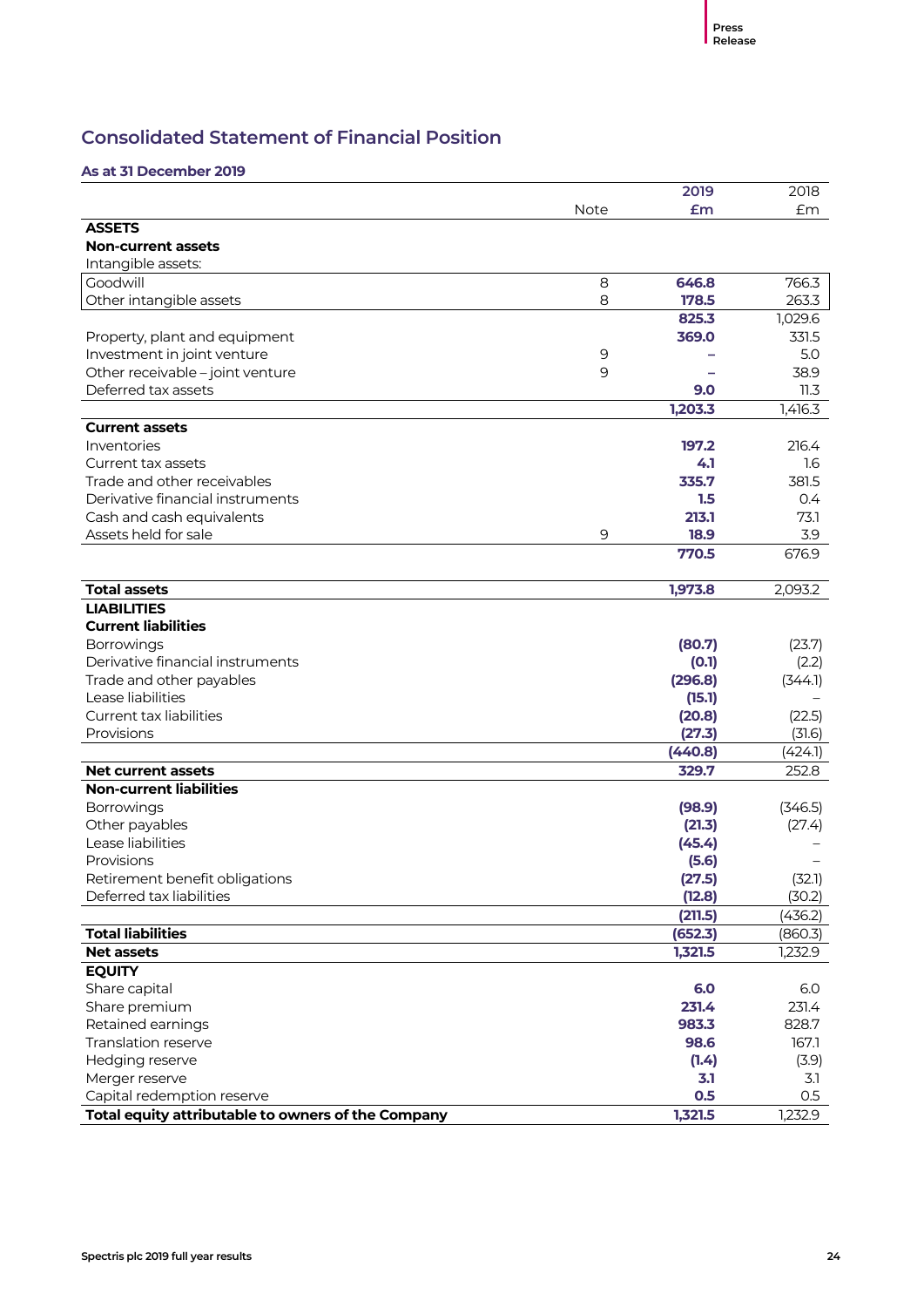### **Consolidated Statement of Cash Flows**

|                                                                                           |                | 2019    | 2018    |
|-------------------------------------------------------------------------------------------|----------------|---------|---------|
|                                                                                           | <b>Note</b>    | Em      | £m      |
| <b>Cash generated from operations</b>                                                     | 10             | 277.8   | 215.8   |
| Net income taxes paid                                                                     |                | (37.0)  | (37.7)  |
| Net cash inflow from operating activities                                                 |                | 240.8   | 178.1   |
|                                                                                           |                |         |         |
| Cash flows used from/(used in) investing activities                                       |                |         |         |
| Purchase of property, plant and equipment and<br>intangible assets                        |                | (86.6)  | (97.0)  |
| Proceeds from disposal of property, plant and<br>equipment and software                   |                | 11.2    | 5.6     |
| Acquisition of businesses, net of cash acquired                                           | 12             | (9.7)   | (196.4) |
| Proceeds from disposal of businesses, net of tax paid of<br>£1.2m (2018: £0.6m)           |                | 260.1   | 43.8    |
| Proceeds from government grants                                                           |                | 5.0     | 2.9     |
| Interest received                                                                         |                | 0.7     | 0.6     |
| Net cash flows from/(used in) investing activities                                        |                | 180.7   | (240.5) |
|                                                                                           |                |         |         |
| Cash flows used in financing activities                                                   |                |         |         |
| Interest paid on borrowings                                                               |                | (7.0)   | (9.4)   |
| Interest paid on lease liabilities                                                        |                | (2.9)   |         |
| Dividends paid                                                                            | 6              | (72.3)  | (68.2)  |
| Share buyback purchase of shares                                                          |                |         | (100.5) |
| Net proceeds from exercise of share options                                               |                | 1.0     | 0.7     |
| Payments on principal portion of lease liabilities                                        |                | (17.6)  |         |
| Loan to joint venture                                                                     |                | (2.2)   | (0.9)   |
| Proceeds from borrowings                                                                  |                | 193.2   | 175.5   |
| Repayment of borrowings                                                                   |                | (363.5) |         |
| Net cash flows used in financing activities                                               |                | (271.3) | (2.8)   |
|                                                                                           |                |         |         |
| Net increase/(decrease) in cash and cash<br>equivalents                                   |                | 150.2   | (65.2)  |
| Cash and cash equivalents at beginning of year                                            |                | 67.3    | 136.7   |
| Effect of foreign exchange rate changes                                                   |                | (4.4)   | (4.2)   |
| Cash and cash equivalents at end of year                                                  |                | 213.1   | 67.3    |
|                                                                                           |                |         |         |
|                                                                                           |                | 2019    | 2018    |
|                                                                                           | <b>Note</b>    | £m      | £m      |
| Reconciliation of changes in cash and cash<br>equivalents to movements in net cash/(debt) |                |         |         |
| Net increase/(decrease) in cash and cash equivalents                                      |                | 150.2   | (65.2)  |
| Proceeds from borrowings                                                                  |                | (193.2) | (175.5) |
| Repayment of borrowings                                                                   |                | 363.5   |         |
| Effect of foreign exchange rate changes                                                   |                | 10.1    | (5.9)   |
| Movement in net cash/(debt)                                                               |                | 330.6   | (246.6) |
| Net debt at beginning of year                                                             |                | (297.1) | (50.5)  |
| Net cash/(debt) at end of year                                                            | $\overline{2}$ | 33.5    | (297.1) |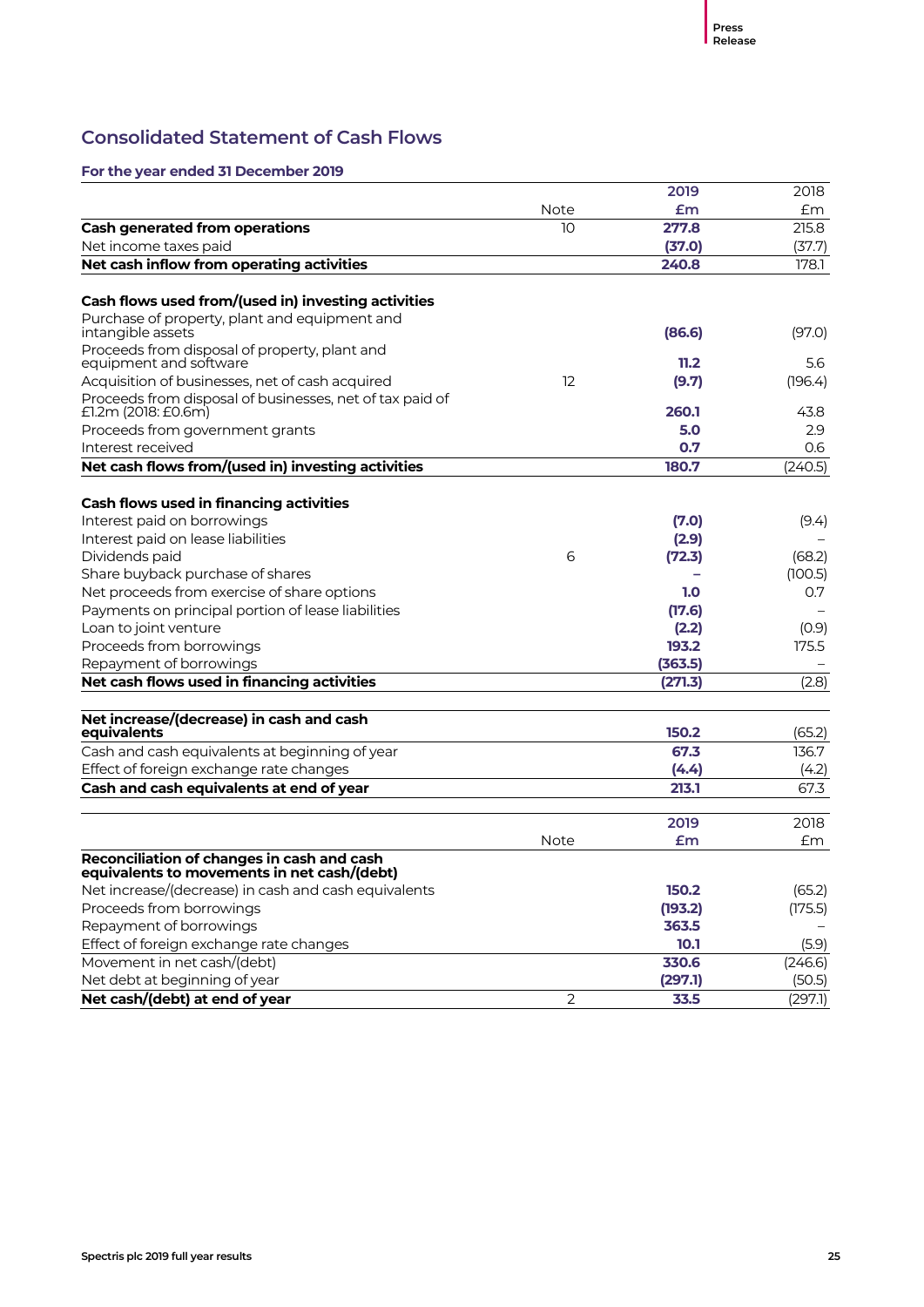### **Notes to the accounts**

### **1. Basis of preparation and accounting policies**

The Consolidated Financial Statements have been prepared on a historical cost basis except for items that are required by IFRS to be measured at fair value, principally certain financial instruments. The Consolidated Financial Statements have been prepared in accordance with IFRS as issued by the International Accounting Standards Board ('IASB') and interpretations issued by the International Financial Reporting Interpretations Committee of the IASB, as adopted by the European Union ('adopted IFRS'), and in accordance with the provisions of the Companies Act 2006. The Consolidated Financial Statements have been prepared on a going concern basis. The full year results announcement is presented in millions of pounds Sterling rounded to the nearest one decimal place, which is the Group's presentational currency.

The Consolidated Financial Statements have been prepared using consistent accounting policies with those of the previous financial year. The Group has adopted IFRS 16 and IFRIC 23 in 2019 and details of the impact on adoption are presented in the Consolidated Statement of Changes in Equity.

The financial information included in the full year results announcement does not constitute statutory accounts of the Company for the years ended 31 December 2019 and 2018. Statutory accounts for the year ended 31 December 2018 have been reported on by the Company's auditor and delivered to the Registrar of Companies. Statutory accounts for the year ended 31 December 2019 have been audited and will be delivered to the Registrar of Companies following the Company's Annual General Meeting. The report of the auditors for both years was (i) unqualified, (ii) did not include a reference to any matters to which the auditors drew attention by way of emphasis without qualifying their report, and (iii) did not contain a statement under Section 498 (2) or (3) of the Companies Act 2006.

These results were approved by the Board of Directors on 19 February 2020.

### **2. Alternative performance measures**

### **Policy**

Spectris uses adjusted figures as key performance measures in addition to those reported under IFRS, as management believe these measures enable management and stakeholders to better assess the underlying trading performance of the businesses as they exclude certain items that are considered to be significant in nature and/or quantum, foreign exchange movements and the impact of acquisitions and disposals.

The alternative performance measures ('APMs') are consistent with how the businesses' performance is planned and reported within the internal management reporting to the Board and Operating Committees. Some of these measures are used for the purpose of setting remuneration targets. The key APMs that the Group uses include like-for-like ('LFL') organic performance measures and adjusted measures for the income statement together with adjusted financial position and cash flow measures. Explanations of how they are calculated and how they are reconciled to an IFRS statutory measure are set out below.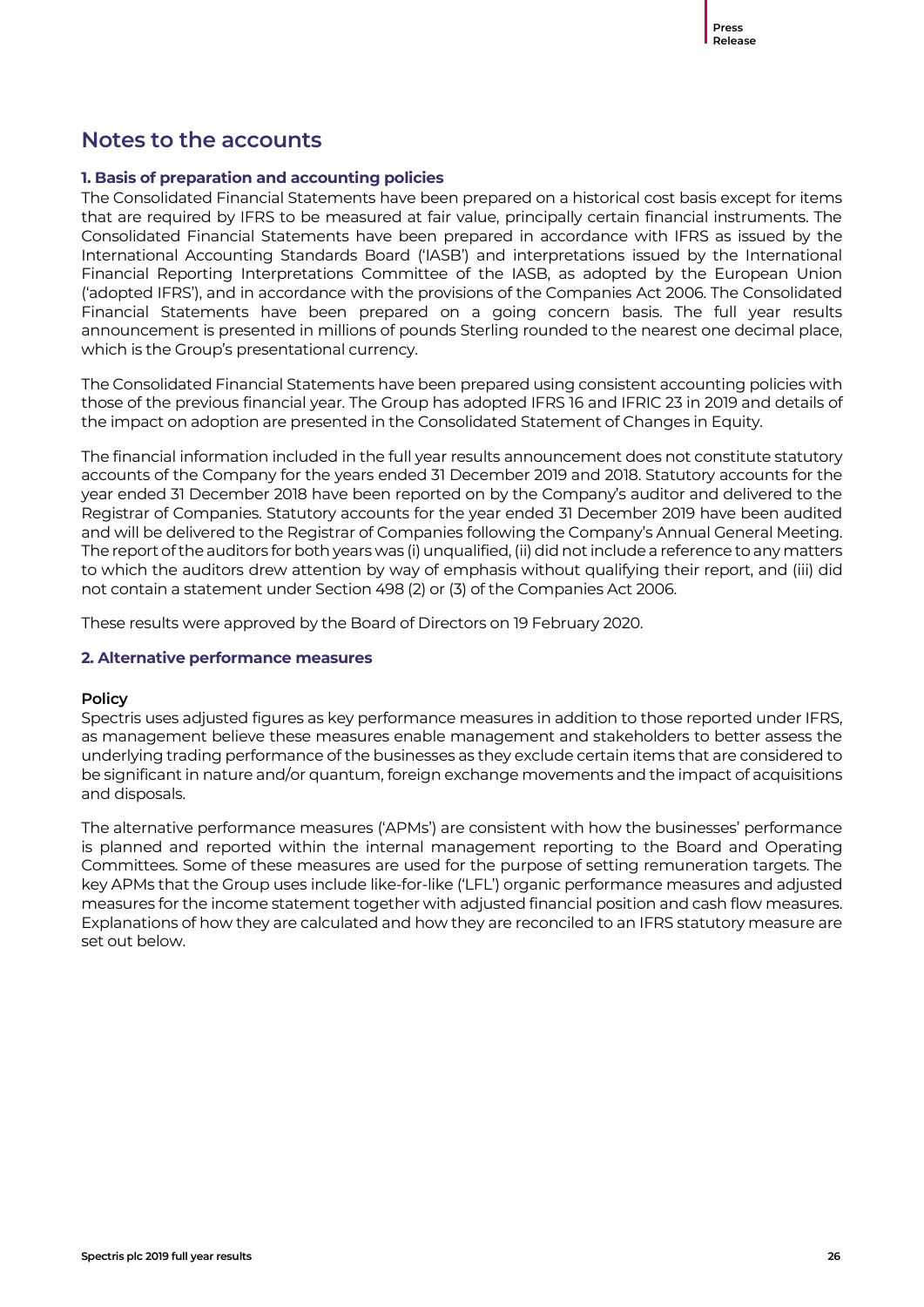#### **Adjusted measures**

The Group's policy is to exclude items that are considered to be significant in nature and/or quantum and where treatment as an adjusted item provides stakeholders with additional useful information to assess the period-on-period trading performance of the Group. The Group excludes such items which management have defined as:

- restructuring costs from significant programmes;
- amortisation and impairment of acquisition-related goodwill and other intangible assets;
- bargain purchase on acquisition;
- depreciation of acquisition-related fair value adjustments to property, plant and equipment;
- transaction-related costs, deferred and contingent consideration fair value adjustments;
- profits or losses on termination or disposal of businesses;
- impairment of non-current receivable from joint venture and share of impairment of investment in joint venture;
- unwinding of the discount factor on deferred and contingent consideration;
- unrealised changes in the fair value of financial instruments;
- gains or losses on retranslation of short-term inter-company loan balances; and
- related tax effects on the above and other tax items which do not form part of the underlying tax rate (see Note 5).

During 2019, a profit on disposal of property of £5.2m in Omega was treated as an adjusting item since it was significant in quantum and would distort the underlying trading performance if included.

In November 2018, the Group announced the implementation of a Group-wide profit improvement programme. The total costs of implementation of this programme are considered to be significant in both nature and amount. On this basis the costs of the implementation of this programme are excluded from adjusted operating profit. Adjusted operating profit (including on a LFL basis) is therefore presented before the impact of the Group profit improvement programme costs. The ongoing benefits arising from this programme are considered to be part of underlying trading.

### **LFL measures**

The Board reviews and compares current and prior year segmental sales and adjusted operating profit at constant exchange rates and excludes the impact of acquisitions and disposals during the year.

The constant exchange rate comparison uses the current year segmental information, stated in each entity's functional currency, and translates the results into its presentation currency using the prior year's monthly exchange rates, irrespective of the underlying transactional currency.

The incremental impact of business acquisitions is excluded for the first twelve months of ownership from the month of purchase. For business disposals, comparative figures for segmental sales and adjusted operating profit are adjusted to reflect the comparable periods of ownership. Due to the change in ownership structure the EMS B&K business was deconsolidated on 31 May 2018 and the segmental LFL adjusted sales and adjusted operating profit for HBK for 2018 exclude the trading results of EMS B&K for the first five months of 2018. BTG was disposed of on 1 December 2019 and the segmental LFL adjusted sales and adjusted operating profit for Industrial Solutions for 2018 exclude BTG for the month of December 2018.

The LFL measure is presented as a means of eliminating the effects of exchange rate fluctuations on the period-on-period statutory results as well as allowing the Board to assess the underlying trading performance of the businesses on a LFL basis for both sales and operating profit.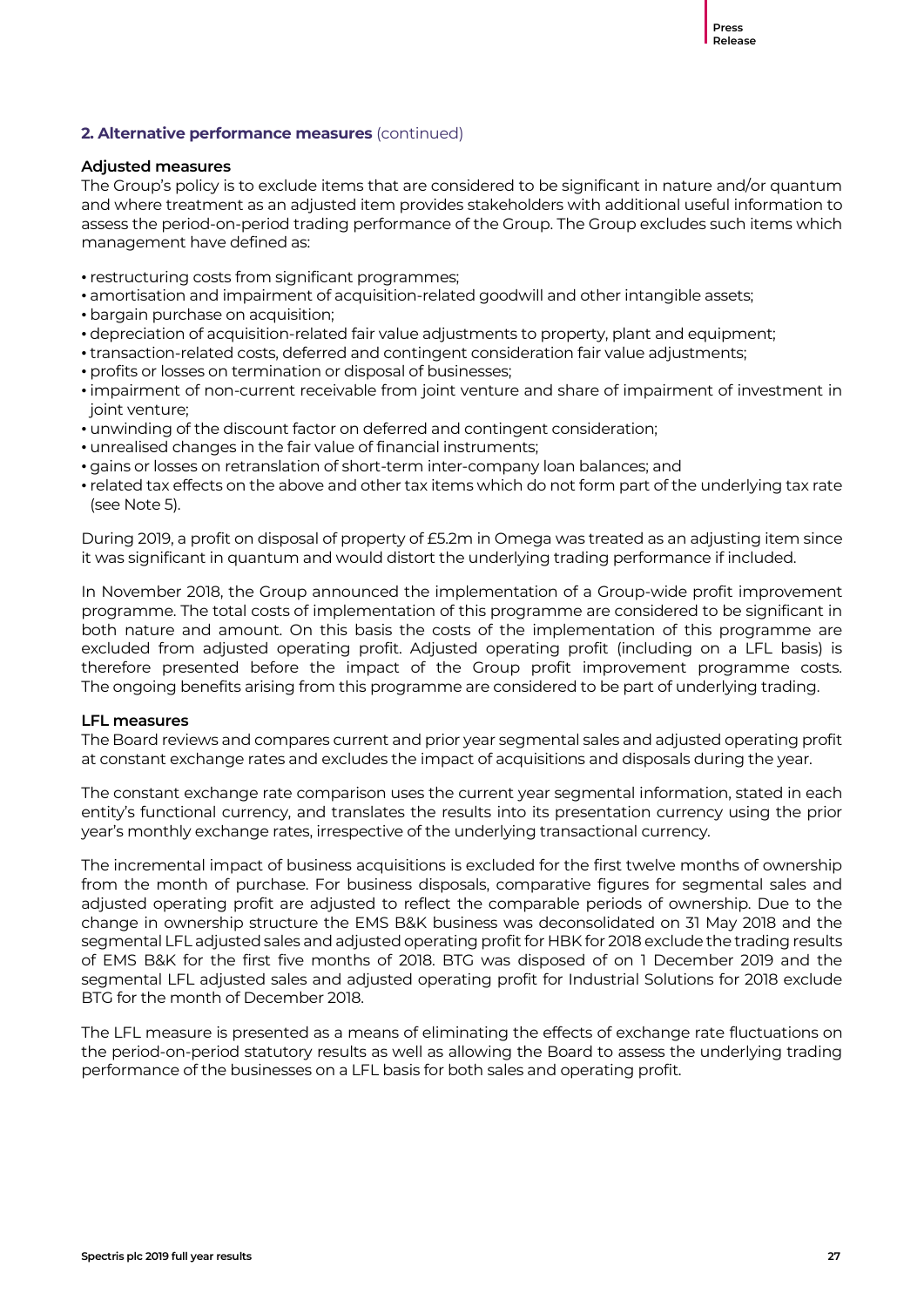Based on the above policy, the adjusted performance measures are derived from the statutory figures as follows:

#### **Income statement measures**

a) LFL adjusted sales by segment

|                                      | <b>Malvern</b><br>Panalytical | <b>HBK</b> | <b>Omega</b> | <b>Industrial</b><br><b>Solutions</b> | 2019<br>Total |
|--------------------------------------|-------------------------------|------------|--------------|---------------------------------------|---------------|
| 2019 sales by segment                | £m                            | £m         | £m           | £m                                    | £m            |
| <b>Sales</b>                         | 448.2                         | 429.0      | 138.3        | 616.5                                 | 1.632.0       |
| Constant exchange rate<br>adjustment | (3.5)                         | (2.8)      | (4.5)        | (12.9)                                | (23.7)        |
| Acquisitions                         | (3.8)                         | (13.3)     |              | (3.4)                                 | (20.5)        |
| LFL adjusted sales                   | 440.9                         | 412.9      | 133.8        | 600.2                                 | 1.587.8       |

|                        | Malvern<br>Panalytical | HBK   | Omega | Industrial<br>Solutions | 2018<br>Total |
|------------------------|------------------------|-------|-------|-------------------------|---------------|
| 2018 sales by segment  | £m                     | £m    | £m    | £m                      | £m            |
| Sales                  | 436.7                  | 426.5 | 147.2 | 593.8                   | 1.604.2       |
| Disposal of businesses | (1.9)                  | (8.8) |       | (12.4)                  | (23.1)        |
| LFL adjusted sales     | 434.8                  | 417.7 | 147.2 | 581.4                   | 1.581.1       |

#### b) Adjusted operating profit, operating margin and adjusted EBITDA

|                                                                                                   | <b>Malvern</b><br>Panalytical | <b>HBK</b> | <b>Omega</b> | <b>Industrial</b><br><b>Solutions</b> | 2019<br>Total |
|---------------------------------------------------------------------------------------------------|-------------------------------|------------|--------------|---------------------------------------|---------------|
| 2019 adjusted operating profit                                                                    | £m                            | £m         | £m           | £m                                    | £m            |
| Statutory operating (loss)/profit                                                                 | (17.7)                        | 18.1       | 12.0         | 71.9                                  | 84.3          |
| Restructuring costs                                                                               | 16.4                          | 17.7       | 2.2          | 15.9                                  | 52.2          |
| Net transaction-related costs and fair<br>value adjustments                                       | (0.3)                         | 3.1        |              | 3.3                                   | 6.1           |
| Depreciation of acquisition-related fair<br>value adjustments to property, plant<br>and equipment | 0.4                           |            |              | 0.6                                   | 1.0           |
| Profit on disposal of property                                                                    |                               |            | (5.2)        | -                                     | (5.2)         |
| Impairment of goodwill                                                                            | 35.1                          |            |              |                                       | 35.1          |
| Amortisation and impairment of<br>acquisition-related intangible assets                           | 42.3                          | 21.5       | 7.9          | 12.9                                  | 84.6          |
| Adjusted operating profit                                                                         | 76.2                          | 60.4       | 16.9         | 104.6                                 | 258.1         |
| Constant exchange rate adjustment                                                                 | 0.3                           | 0.6        | (0.6)        | (3.3)                                 | (3.0)         |
| Acquisitions                                                                                      | 0.5                           | 0.4        |              | (0.9)                                 |               |
| LFL adjusted operating profit                                                                     | 77.0                          | 61.4       | 16.3         | 100.4                                 | 255.1         |

|                                                                                                   | Malvern<br>Panalytical | <b>HBK</b> | Omega | Industrial<br>Solutions | 2018<br>Total |
|---------------------------------------------------------------------------------------------------|------------------------|------------|-------|-------------------------|---------------|
| 2018 adjusted operating profit                                                                    | Em                     | £m         | £m    | £m                      | £m            |
| Statutory operating profit                                                                        | 52.9                   | 43.1       | 18.0  | 62.4                    | 176.4         |
| Restructuring costs                                                                               | 3.6                    | 4.3        | 1.6   | 6.1                     | 15.6          |
| Net transaction-related costs and fair<br>value adjustments                                       | 1.3                    | 1.4        |       | 9.5                     | 12.2          |
| Depreciation of acquisition-related fair<br>value adjustments to property, plant<br>and equipment | 0.2                    |            |       | 0.6                     | 0.8           |
| Amortisation of acquisition-related<br>intangible assets                                          | 15.0                   | 7.8        | 7.2   | 13.3                    | 43.3          |
| Adjusted operating profit                                                                         | 73.0                   | 56.6       | 26.8  | 91.9                    | 248.3         |
| <b>Disposals</b>                                                                                  | 0.4                    | 0.4        |       | (3.2)                   | (2.4)         |
| LFL adjusted operating profit                                                                     | 73.4                   | 57.0       | 26.8  | 88.7                    | 245.9         |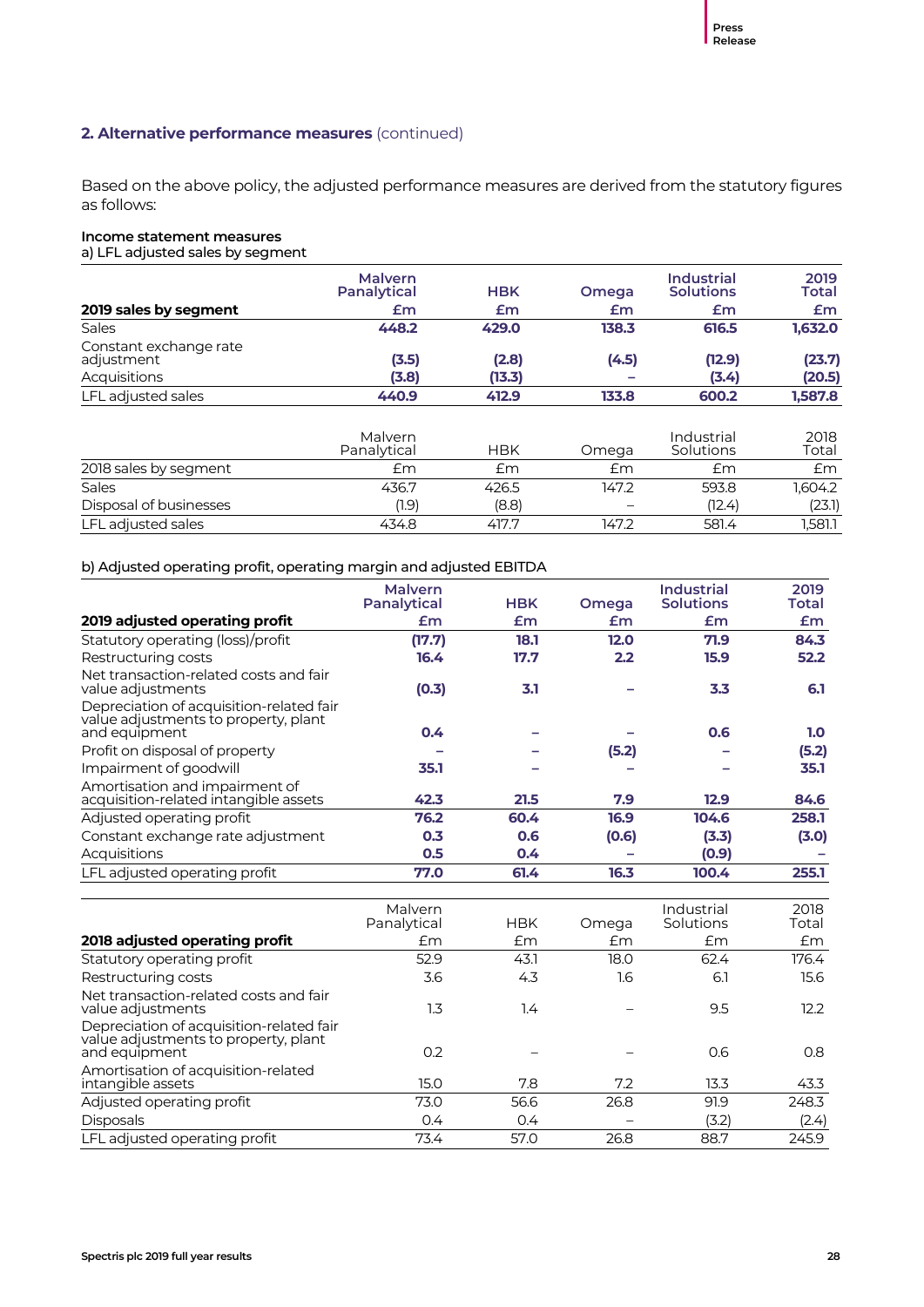|                                                                                                                            | <b>Malvern</b><br><b>Panalytical</b> | <b>HBK</b> | Omega | <b>Industrial</b><br><b>Solutions</b> | 2019<br><b>Total</b> |
|----------------------------------------------------------------------------------------------------------------------------|--------------------------------------|------------|-------|---------------------------------------|----------------------|
| 2019 operating margin                                                                                                      | %                                    | %          | %     | %                                     | %                    |
| Statutory operating margin                                                                                                 | (3.9)                                | 4.2        | 8.7   | 11.7                                  | 5.2                  |
| Adjusted operating margin                                                                                                  | 17.0                                 | 14.1       | 12.2  | 17.0                                  | 15.8                 |
| LFL adjusted operating margin                                                                                              | 17.5                                 | 14.9       | 12.2  | 16.7                                  | 16.1                 |
|                                                                                                                            | Malvern<br>Panalytical               | <b>HBK</b> | Omega | Industrial<br>Solutions               | 2018<br>Total        |
| 2018 operating margin                                                                                                      | %                                    | %          | %     | %                                     | %                    |
| Statutory operating margin                                                                                                 | 12.1                                 | 10.1       | 12.2  | 10.5                                  | 11.0                 |
| Adjusted operating margin                                                                                                  | 16.7                                 | 13.3       | 18.2  | 15.5                                  | 15.5                 |
| LFL adjusted operating margin                                                                                              | 16.9                                 | 13.6       | 18.2  | 15.3                                  | 15.6                 |
| <b>Restructuring costs</b>                                                                                                 |                                      |            |       | 2019<br>Em                            | 2018<br>£m           |
| Profit improvement programme                                                                                               |                                      |            |       | 52.2                                  | 4.8                  |
| Project Uplift costs                                                                                                       |                                      |            |       |                                       | 10.8                 |
| Restructuring costs                                                                                                        |                                      |            |       | 52.2                                  | 15.6                 |
|                                                                                                                            |                                      |            |       | 2019                                  | 2018                 |
| <b>Adjusted EBITDA</b>                                                                                                     |                                      |            |       | Em                                    | Em                   |
| Statutory operating profit                                                                                                 |                                      |            |       | 84.3                                  | 176.4                |
| Depreciation and impairment of owned assets                                                                                |                                      |            |       | 35.5                                  | 30.3                 |
| Depreciation and impairment of right-of-use assets                                                                         |                                      |            |       | 22.1                                  |                      |
| Amortisation and impairment of intangible assets                                                                           |                                      |            |       | 95.2                                  | 49.1                 |
| Impairment of goodwill                                                                                                     |                                      |            |       | 35.1                                  |                      |
| <b>EBITDA</b>                                                                                                              |                                      |            |       | 272.2                                 | 255.8                |
| Restructuring costs excluding impairment of owned and right-<br>of-use property, plant and equipment and intangible assets |                                      |            |       | 43.4                                  | 15.6                 |
| Profit on disposal of property classified as an adjusting item                                                             |                                      |            |       | (5.2)                                 |                      |
| Net transaction-related costs and fair value adjustments                                                                   |                                      |            |       | 6.1                                   | 12.2                 |
| <b>Adjusted EBITDA</b>                                                                                                     |                                      |            |       | 316.5                                 | 283.6                |

EBITDA is calculated as statutory operating profit before depreciation, amortisation and impairment of property, plant and equipment, intangible assets and goodwill. Adjusted EBITDA is calculated as EBITDA excluding other adjusting items as defined previously. This measure is used for the purpose of assessing capital management and covenant compliance and is reported to the Group Executive Committee.

### c) Adjusted net finance costs

|                                                         | 2019  | 2018   |
|---------------------------------------------------------|-------|--------|
|                                                         | £m    | £m     |
| Statutory net finance costs                             | (3.5) | (13.5) |
| Net (gain)/loss on retranslation of short-term          |       |        |
| inter-company loan balances                             | (4.0) | 72     |
| Unwinding of discount factor on deferred and contingent |       |        |
| consideration                                           | 0.7   | 0.6    |
| Adjusted net finance costs                              | (6.8) | (5.7)  |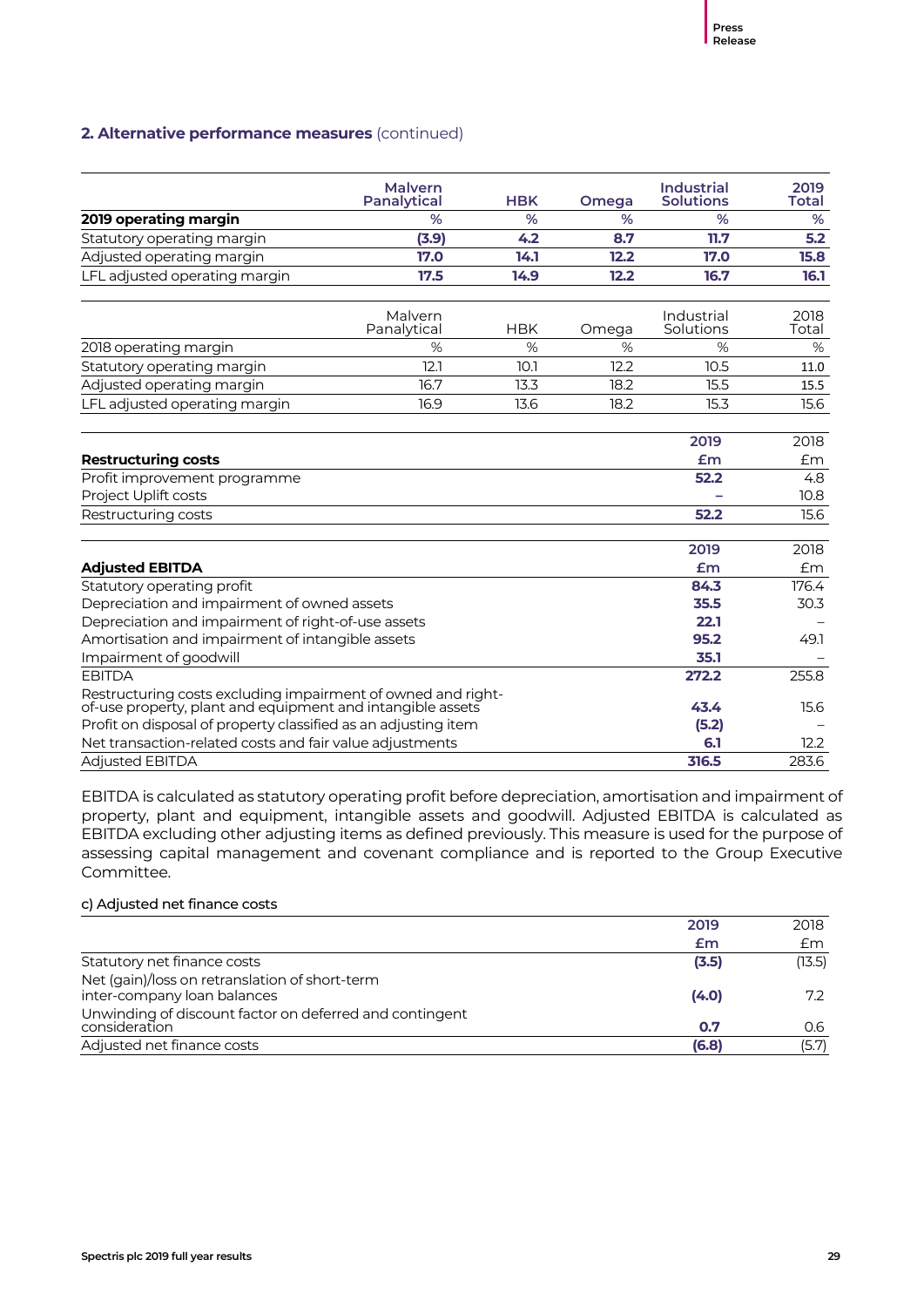#### d) Adjusted profit before taxation

|                                                     | 2019  | 2018  |
|-----------------------------------------------------|-------|-------|
|                                                     | £m    | £m    |
| Adjusted operating profit                           | 258.1 | 248.3 |
| Adjusted share of post-tax results of joint venture | (3.9) | (1.2) |
| Adjusted net finance costs                          | (6.8) | (5.7) |
| Adjusted profit before taxation                     | 247.4 | 241.4 |

Share of post-tax results of the joint venture has been adjusted to exclude £1.0m of impairment of acquisition-related intangible assets consistent with the Group's treatment of adjusted operating profit measures.

#### e) Adjusted earnings per share

|                                                                                                | 2019    | 2018   |
|------------------------------------------------------------------------------------------------|---------|--------|
| <b>Adjusted earnings</b>                                                                       | £m      | £m     |
| Statutory profit after tax                                                                     | 234.1   | 185.2  |
| Adjusted for:                                                                                  |         |        |
| Restructuring costs                                                                            | 52.2    | 15.6   |
| Net transaction-related costs and fair value adjustments                                       | 6.1     | 12.2   |
| Depreciation of acquisition-related fair value adjustments to property, plant<br>and equipment | 1.0     | 0.8    |
| Profit on disposal of property                                                                 | (5.2)   |        |
| Impairment of goodwill                                                                         | 35.1    |        |
| Amortisation and impairment of acquisition-related intangible assets                           | 84.6    | 43.3   |
| Profit on disposal of businesses                                                               | (204.7) | (56.3) |
| Impairment of non-current receivable from joint venture                                        | 21.3    |        |
| Share of impairment of acquisition-related intangible in joint venture                         | 1.0     |        |
| Net (gain)/loss on retranslation of short-term inter-company loan balances                     | (4.0)   | 7.2    |
| Unwinding of discount factor on deferred and contingent consideration                          | 0.7     | 0.6    |
| Tax effect of the above and other non-recurring items                                          | (27.7)  | (14.8) |
| Adjusted earnings                                                                              | 194.5   | 193.8  |
| Adjusted earnings per share                                                                    | 2019    | 2018   |
| Weighted average number of shares outstanding (millions)                                       | 115.8   | 117.5  |
| Adjusted earnings per share (pence)                                                            | 168.0   | 164.9  |

Basic earnings per share in accordance with IAS 33 'Earnings Per Share' are disclosed in Note 7.

#### **Financial position measures** f) Net cash/(debt)

|                           | 2019    | 2018    |
|---------------------------|---------|---------|
|                           | £m      | £m      |
| Bank overdrafts           |         | (5.8)   |
| Bank loans unsecured      | (179.6) | (364.4) |
| Total borrowings          | (179.6) | (370.2) |
| Cash and cash equivalents | 213.1   | 73.1    |
| Net cash/(debt)           | 33.5    | (297.1) |

Net cash/(debt) excludes lease liabilities arising under IFRS 16 as this aligns with the definition of net debt under the Group's bank covenants.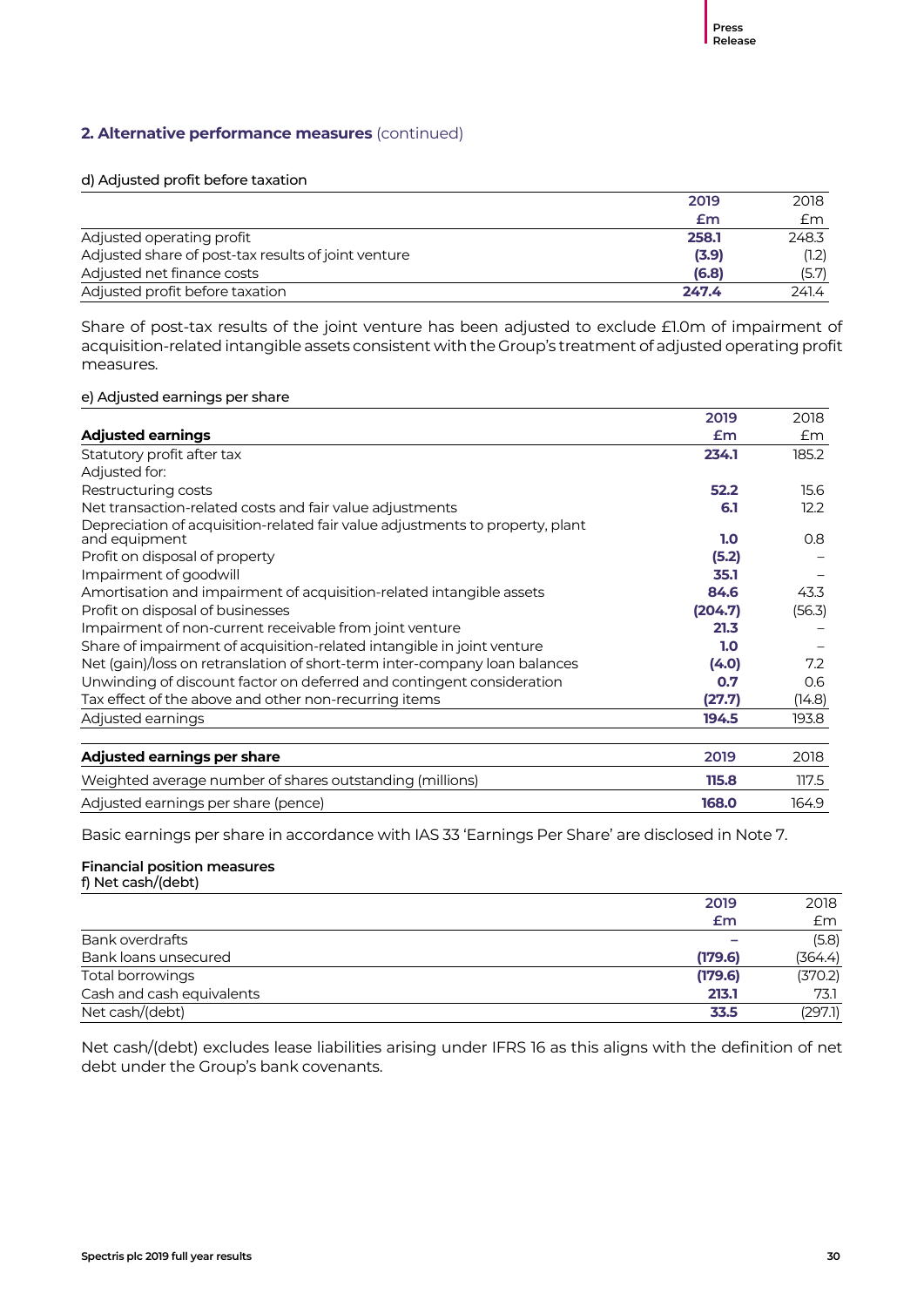### **Cash flow measures**

| g) Adjusted cash flow |  |
|-----------------------|--|
|-----------------------|--|

| 2019                                                                                        | 2018              |
|---------------------------------------------------------------------------------------------|-------------------|
| Em                                                                                          | £m                |
| Net cash inflow from operating activities<br>240.8                                          | 178.1             |
| Transaction-related costs paid<br>1.6                                                       | 10.8 <sup>2</sup> |
| Restructuring cash outflow<br>34.3                                                          | 8.6               |
| Net income taxes paid<br>37.0                                                               | 37.7              |
| Purchase of property, plant and equipment and intangible assets<br>(86.6)                   | (97.0)            |
| Proceeds from government grants<br>5.0                                                      | 2.9               |
| Proceeds from disposal of property, plant and equipment and<br>software <sup>2</sup><br>2.1 | 5.6               |
| Adjusted cash flow<br>234.2                                                                 | 146.7             |
| Adjusted cash flow conversion <sup>1</sup><br>91%                                           | 59%               |

1. Adjusted cash flow conversion is calculated as adjusted cash flow as a proportion of adjusted operating profit.

2. Excludes the proceeds from disposal of property of £9.1m in 2019 classified as an adjusting item.

The net cash inflow from operating activities in 2019 excludes cash flows of £20.5m arising from lease and associated interest payments as a result of the implementation of IFRS 16 from 1 January 2019 which requires these cash flows to be treated as a financing cash flow. Prior to 1 January 2019, these cash flows were included in the net cash inflow from operating activities.

### **Other measures**

### h) Return on gross capital employed (ROGCE)

The return on gross capital employed is calculated as adjusted operating profit for the last 12 months divided by the average of opening and closing gross capital employed. Gross capital employed is calculated as net assets excluding net debt and excluding accumulated amortisation and impairment of acquisition-related intangible assets including goodwill.

|                                                                |         |                         | 31       |
|----------------------------------------------------------------|---------|-------------------------|----------|
|                                                                |         | 31 December 31 December | December |
|                                                                | 2019    | 2018                    | 2017     |
|                                                                | £m      | Em                      | £m       |
| Net (cash)/debt (see note 2f)                                  | (33.5)  | 297.1                   | 50.5     |
| Accumulated impairment losses on goodwill (see note 8)         | 179.4   | 148.8                   | 144.4    |
| Accumulated amortisation and impairment of acquisition-related |         |                         |          |
| intangible assets                                              | 366.3   | 306.1                   | 253.0    |
| Shareholders' equity                                           | 1.321.5 | 1.232.9                 | 1,204.1  |
| Gross capital employed                                         | 1,833.7 | 1.984.9                 | 1,652.0  |
| Average gross capital employed (current and prior year)        | 1.909.4 | 1,818.5                 |          |
| Adjusted operating profit for year (see note 2b)               | 258.1   | 248.3                   |          |
|                                                                |         |                         |          |
| Return on gross capital employed                               | 13.5%   | 13.7%                   |          |

### i) Net transaction-related costs and fair value adjustments

Net transaction-related costs and fair value adjustments comprise transaction costs of £2.1m (2018: £7.4m) that have been recognised in the Consolidated Income Statement under IFRS 3 (Revised) 'Business Combinations' and other fair value adjustments relating to deferred and contingent consideration comprising a charge of £4.0m (2018: £4.8m). Net transaction-related costs and fair value adjustments are included within administrative expenses. Transaction-related costs have been excluded from the adjusted operating profit and transaction costs paid of £1.6m (2018: £10.8m) have been excluded from the adjusted cash flow.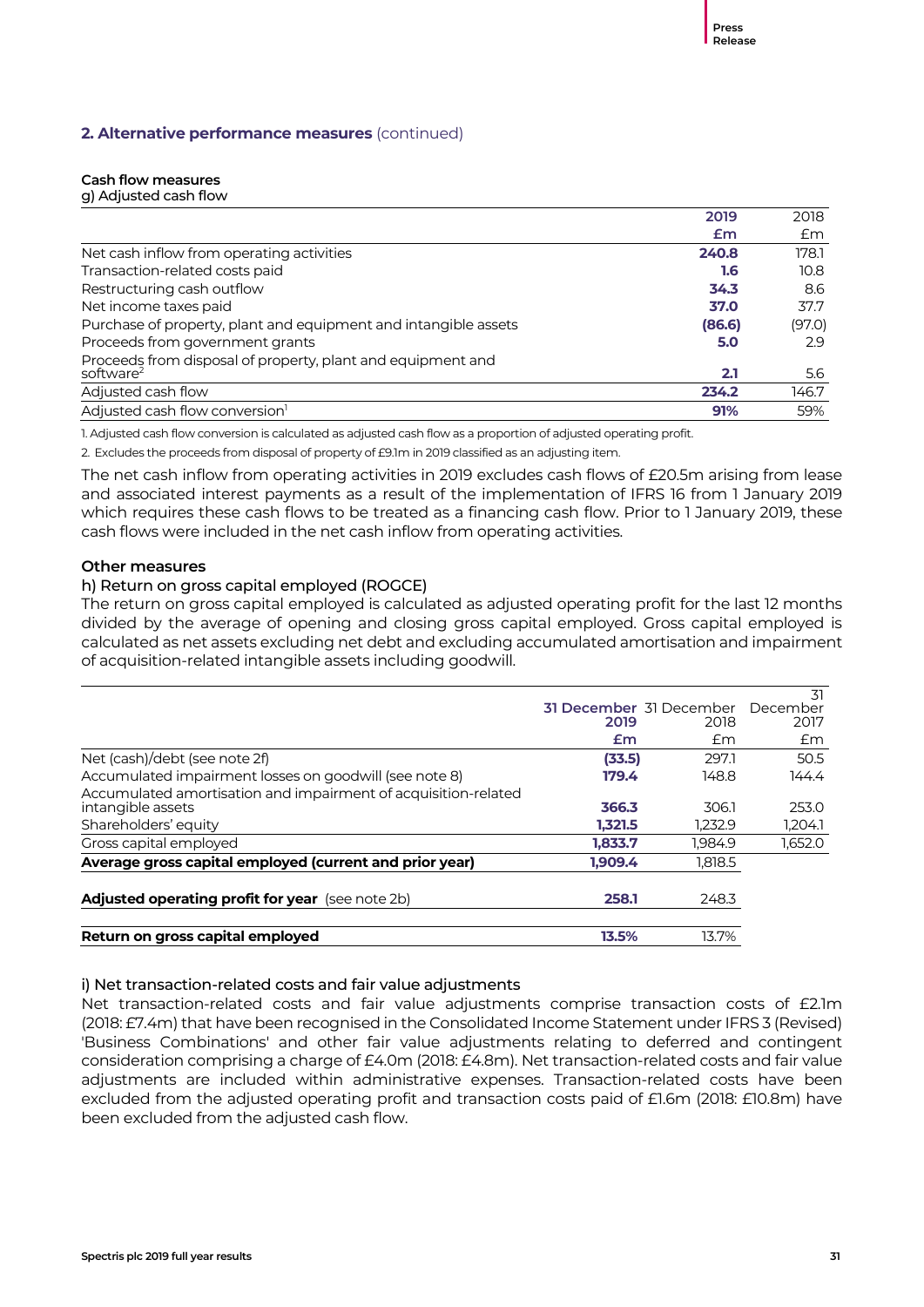### **3. Operating segments**

The Group has four reportable segments, as described below. From 1 July 2019, the Group's operating segments have changed following the strategic review which commenced in November 2018. The new segmental platform structure reflects the internal reporting provided to the Chief Operating Decision Maker (considered to be the Board) on a regular basis to assist in making decisions on capital allocated to each segment and to assess performance. The tables below show restated comparative figures for the operating segments for the year ended 31 December 2018, reflecting the impact of changes the Group made to its operating segments during the year ended 31 December 2019. The operating segment results include an allocation of head office costs. The following summarises the operations in each of the Group's reportable segments:

- The Malvern Panalytical platform provides products and services that enable customers to determine structure, composition, quantity and quality of particles and materials during their research and product development processes, when assessing materials before production, or during the manufacturing process. The operating companies in this segment are Malvern Panalytical and Concept Life Sciences (acquired January 2018). Concept Life Sciences was merged into Malvern Panalytical as of 1 July 2019.
- The HBK platform supplies test, measurement and analysis equipment, software and services for product design optimisation, and manufacturing control. The operating companies in this segment are Hottinger, Brüel & Kjær and VI-grade (acquired August 2018). VI-grade was merged into HBK as of 1 July 2019.

The Omega platform is a global leader in the technical marketplace, offering products for measurement and control of temperature, humidity, pressure, strain, force, flow, level, pH and conductivity. Omega also provides a complete line of data acquisition, electric heating and custom-engineered products. The operating company in this segment is Omega Engineering.

• The Industrial Solutions division ('ISD') comprises a portfolio of high-value, niche businesses. A number of ISD companies have platform potential, with strong market positions, growth prospects and margins. The operating companies in this segment are Brüel & Kjær Vibro, ESG Solutions, Millbrook, NDC Technologies, Particle Measuring Systems, Red Lion Controls, Servomex and BTG (disposed on 1 December 2019).

|                                                                         | <b>Malvern</b><br><b>Panalytical</b> | <b>HBK</b> | <b>Omega</b> | <b>Industrial</b><br><b>Solutions</b> | 2019<br>Total |
|-------------------------------------------------------------------------|--------------------------------------|------------|--------------|---------------------------------------|---------------|
| Information about reportable segments                                   | £m                                   | £m         | £m           | £m                                    | £m            |
| Segment revenues                                                        | 448.4                                | 430.7      | 138.5        | 616.7                                 | 1,634.3       |
| Inter-segment revenue                                                   | (0.2)                                | (1.7)      | (0.2)        | (0.2)                                 | (2.3)         |
| External revenue                                                        | 448.2                                | 429.0      | 138.3        | 616.5                                 | 1,632.0       |
| Operating (loss)/profit                                                 | (17.7)                               | 18.1       | 12.0         | 71.9                                  | 84.3          |
| Share of post-tax results of joint venture <sup>1</sup>                 |                                      |            |              |                                       | (4.9)         |
| Impairment of non-current receivable<br>from joint venture <sup>1</sup> |                                      |            |              |                                       | (21.3)        |
| Profit on disposal of businesses <sup>1</sup>                           |                                      |            |              |                                       | 204.7         |
| Financial income <sup>1</sup>                                           |                                      |            |              |                                       | 7.9           |
| Finance costs <sup>1</sup>                                              |                                      |            |              |                                       | (11.4)        |
| Profit before tax <sup>1</sup>                                          |                                      |            |              |                                       | 259.3         |
| Taxation charge <sup>1</sup>                                            |                                      |            |              |                                       | (25.2)        |
| Profit after tax <sup>1</sup>                                           |                                      |            |              |                                       | 234.1         |

1. Not allocated to reportable segments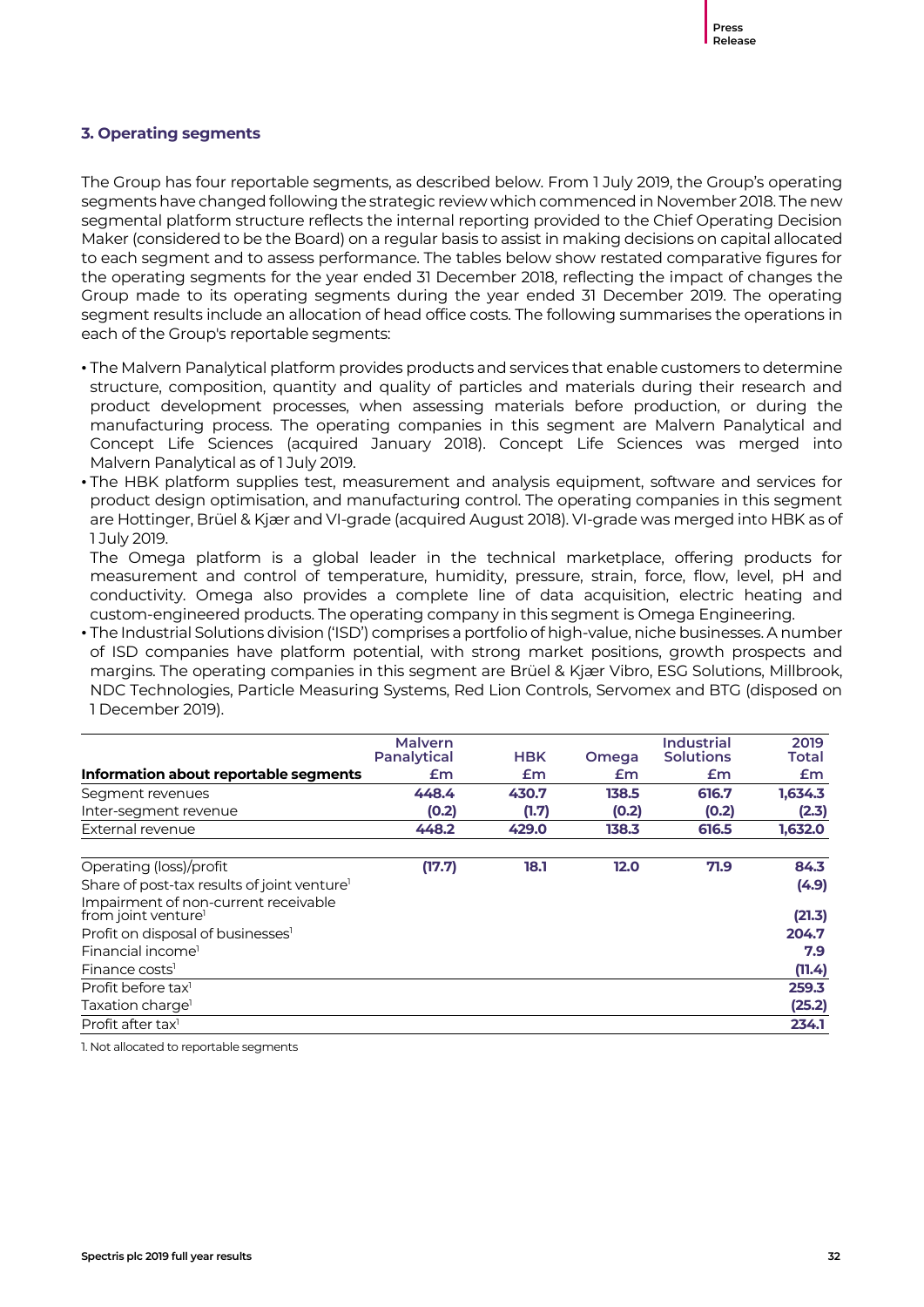### **3. Operating segments** (continued)

|                                                         | Malvern<br>Panalytical<br>£m | <b>HBK</b><br>£m | Omega<br>£m | Industrial<br>Solutions<br>£m | 2018<br>Total<br>£m |
|---------------------------------------------------------|------------------------------|------------------|-------------|-------------------------------|---------------------|
| Segment revenues                                        | 436.7                        | 428.1            | 147.3       | 594.3                         | 1,606.4             |
| Inter-segment revenue                                   |                              | (1.6)            | (0.1)       | (0.5)                         | (2.2)               |
| External revenue                                        | 436.7                        | 426.5            | 147.2       | 593.8                         | 1,604.2             |
|                                                         |                              |                  |             |                               |                     |
| Operating profit                                        | 52.9                         | 43.1             | 18.0        | 62.4                          | 176.4               |
| Share of post-tax results of joint venture <sup>1</sup> |                              |                  |             |                               | (1.2)               |
| Profit on disposal of businesses <sup>1</sup>           |                              |                  |             |                               | 56.3                |
| Financial income <sup>1</sup>                           |                              |                  |             |                               | 2.5                 |
| Finance costs <sup>1</sup>                              |                              |                  |             |                               | (16.0)              |
| Profit before tax <sup>1</sup>                          |                              |                  |             |                               | 218.0               |
| Taxation charge <sup>1</sup>                            |                              |                  |             |                               | (32.8)              |
| Profit after tax <sup>1</sup>                           |                              |                  |             |                               | 185.2               |

1. Not allocated to reportable segments

### **Geographical segments**

The Group's operating segments are each located in several geographical locations and sell to external customers in all parts of the world. No individual country amounts to more than 3% of revenue by location of customer, other than those noted below. The following is an analysis of revenue by geographical destination.

|                       | <b>Malvern</b><br>Panalytical | <b>HBK</b> | Omega | <b>Industrial</b><br><b>Solutions</b> | 2019<br><b>Total</b> |
|-----------------------|-------------------------------|------------|-------|---------------------------------------|----------------------|
|                       | £m                            | £m         | £m    | £m                                    | £m                   |
| <b>UK</b>             | 42.7                          | 13.4       | 4.0   | 64.7                                  | 124.8                |
| Germany               | 25.9                          | 80.4       | 5.4   | 30.8                                  | 142.5                |
| France                | 16.0                          | 25.4       | 1.1   | 10.9                                  | 53.4                 |
| Rest of Europe        | 60.9                          | 79.1       | 5.3   | 76.2                                  | 221.5                |
| <b>USA</b>            | 84.9                          | 88.3       | 89.9  | 195.3                                 | 458.4                |
| Rest of North America | 14.7                          | 5.6        | 7.7   | 20.9                                  | 48.9                 |
| Japan                 | 31.2                          | 32.3       | 2.5   | 23.3                                  | 89.3                 |
| China                 | 70.9                          | 60.8       | 9.9   | 76.5                                  | 218.1                |
| South Korea           | 12.4                          | 10.1       | 4.1   | 27.4                                  | 54.0                 |
| Rest of Asia          | 50.9                          | 20.1       | 6.0   | 60.6                                  | 137.6                |
| Rest of the world     | 37.7                          | 13.5       | 2.4   | 29.9                                  | 83.5                 |
|                       | 448.2                         | 429.0      | 138.3 | 616.5                                 | 1.632.0              |

|                       | Malvern<br>Panalytical | <b>HBK</b> | Omega | Industrial<br>Solutions | 2018<br>Total |
|-----------------------|------------------------|------------|-------|-------------------------|---------------|
|                       | £m                     | Em         | £m    | £m                      | Em            |
| UK                    | 50.4                   | 13.0       | 4.1   | 65.7                    | 133.2         |
| Germany               | 26.5                   | 88.7       | 6.1   | 30.1                    | 151.4         |
| France                | 16.1                   | 22.5       | 1.2   | 11.4                    | 51.2          |
| Rest of Europe        | 57.3                   | 72.4       | 5.8   | 76.4                    | 211.9         |
| <b>USA</b>            | 84.1                   | 81.4       | 94.2  | 188.0                   | 447.7         |
| Rest of North America | 15.9                   | 6.1        | 8.3   | 22.1                    | 52.4          |
| Japan                 | 26.6                   | 31.6       | 3.1   | 21.1                    | 82.4          |
| China                 | 65.7                   | 68.5       | 11.5  | 75.8                    | 221.5         |
| South Korea           | 11.3                   | 10.7       | 4.6   | 24.6                    | 51.2          |
| Rest of Asia          | 48.6                   | 19.3       | 6.0   | 53.4                    | 127.3         |
| Rest of the world     | 34.2                   | 12.3       | 2.3   | 25.2                    | 74.0          |
|                       | 436.7                  | 426.5      | 147.2 | 593.8                   | 1.604.2       |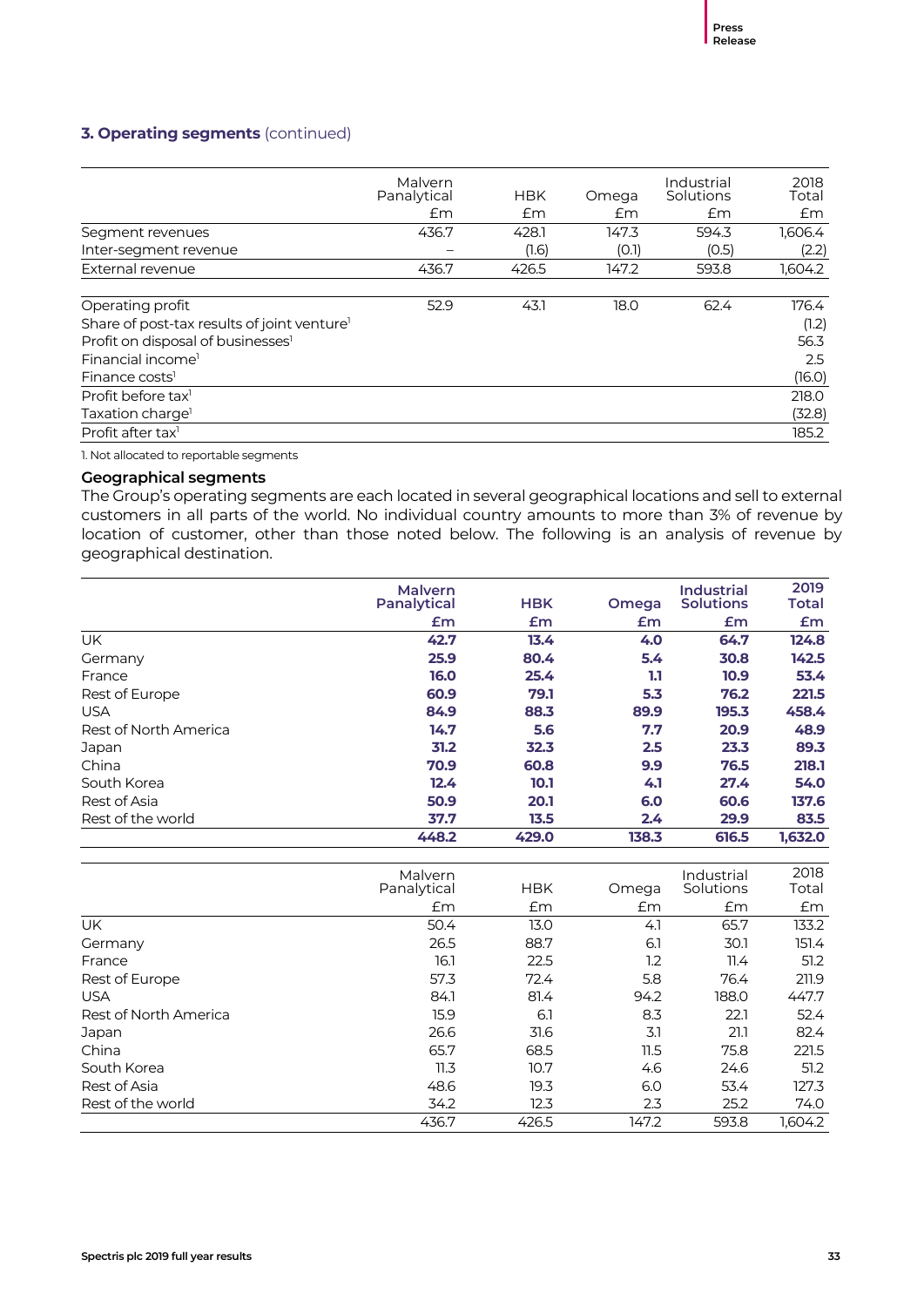### **4. Financial income and finance costs**

|                                                                          | 2019  | 2018  |
|--------------------------------------------------------------------------|-------|-------|
| <b>Financial income</b>                                                  | Em    | Em    |
| Interest receivable                                                      | (0.7) | (0.5) |
| Income on receivable from joint venture                                  | (3.2) | (2.0) |
| Net gain on retranslation of short-term<br>inter-company loan balances   | (4.0) |       |
|                                                                          | (7.9) | (2.5) |
|                                                                          |       |       |
|                                                                          | 2019  | 2018  |
| <b>Finance costs</b>                                                     | £m    | £m    |
| Interest payable on loans and overdrafts                                 | 7.1   | 7.3   |
| Net loss on retranslation of short-term<br>inter-company loan balances   |       | 7.2   |
| Unwinding of discount factor on lease liabilities                        | 2.9   |       |
| Unwinding of discount factor on deferred and<br>contingent consideration | 0.7   | 0.6   |
| Net interest cost on pension plan obligations                            | 0.6   | 0.6   |
| Other finance costs                                                      | 0.1   | 0.3   |
|                                                                          | 11.4  | 16.0  |
|                                                                          |       |       |
| Net finance costs                                                        | 3.5   | 13.5  |

### **5. Taxation**

|                                                                     |       |                    | 2019   |                          |          | 2018  |
|---------------------------------------------------------------------|-------|--------------------|--------|--------------------------|----------|-------|
|                                                                     |       | <b>UK Overseas</b> | Total  | UK                       | Overseas | Total |
|                                                                     | £m    | £m                 | £m     | £m                       | £m       | £m    |
| Current tax charge                                                  | 2.1   | 36.7               | 38.8   | 3.9                      | 37.1     | 41.0  |
| Adjustments in respect of current tax of prior years                | -     | (1.7)              | (1.7)  | (O.1)                    | (2.0)    | (2.1) |
| Deferred tax - origination and reversal of<br>temporary differences | (7.4) | (4.5)              | (11.9) | (3.3)                    | (1.9)    | (5.2) |
| Deferred tax - changes in US tax rate                               |       |                    |        | $\overline{\phantom{m}}$ | (0.9)    | (0.9) |
| Taxation charge                                                     | (5.3) | 30.5               | 25.2   | 0.5                      | 32.3     | 32.8  |

The standard rate of corporation tax for the year, based on the weighted average of tax rates applied to the Group's profits, is 18.6% (2018: 26.0%). The tax charge for the year is lower (2018: lower) than the standard rate of corporation tax for the reasons set out in the following reconciliation.

|                                                                | 2019   | 2018   |
|----------------------------------------------------------------|--------|--------|
|                                                                | Em     | £m     |
| Profit before taxation                                         | 259.3  | 218.0  |
| Corporation tax charge at standard rate of 18.6% (2018: 26.0%) | 48.2   | 56.7   |
| Profit on disposal of business taxed at lower rate             | (29.8) | (16.0) |
| Non-deductible impairments                                     | 9.9    |        |
| Net impact of US tax reform measures                           |        | (0.9)  |
| Effect of intra-group financing                                |        | (4.9)  |
| Other non-deductible expenditure                               | 3.3    | 3.8    |
| Movements on unrecognised deferred tax assets                  | 0.5    | 0.4    |
| Tax credits and incentives                                     | (5.1)  | (4.1)  |
| Change in tax rates (excluding US)                             |        | 0.3    |
| Adjustments to prior year current and deferred tax charges     | (1.8)  | (2.5)  |
| Taxation charge                                                | 25.2   | 32.8   |

The Group's standard rate of corporation tax of 18.6% is lower than the prior year rate (26%), principally due to the profit on disposal of BTG arising in countries with lower tax rates. The standard rate of corporation tax applying to the profit on disposal of BTG has been calculated by using a weighted average of the rates in the main countries in which BTG operates.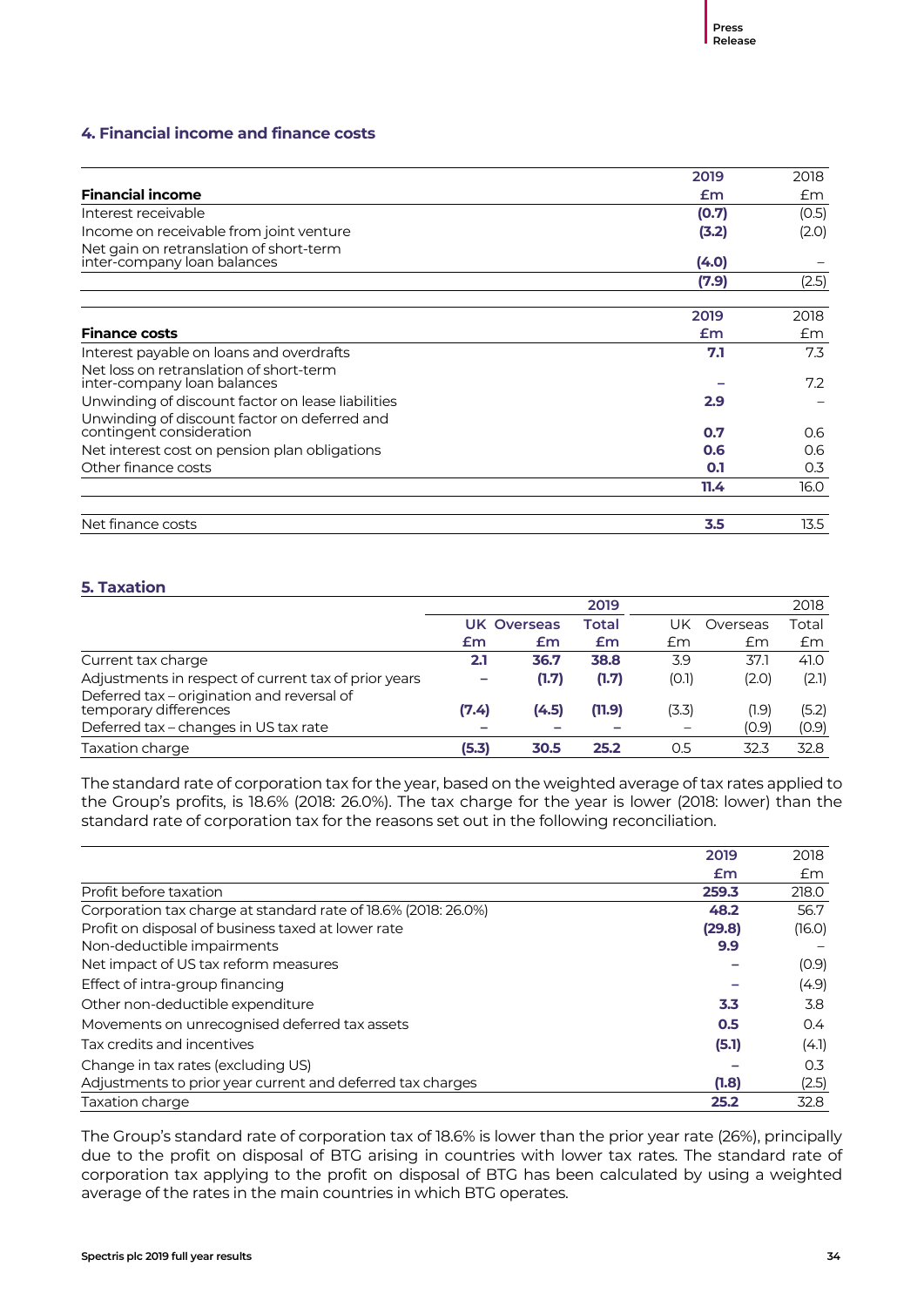### **5. Taxation** (continued)

'Profit on disposal of business taxed at a lower rate' above, in the current year principally refers to the benefit of tax exemptions for the sale of shares in certain countries.

'Tax credits and incentives' above refers principally to research and development tax credits and other reliefs for innovation such as the UK Patent Box regime and Dutch Innovation Box regime, as well as tax reliefs available for Foreign Derived Intangible Income in the US.

'Net impact of US tax reform measures' above refers to the impact of the US Tax Cuts and Jobs Act of 2017. In 2018, this comprises a credit of £0.9m arising as a prior year adjustment in respect of remeasuring the prior year net deferred tax liabilities.

The following tax (credits)/charges relate to items of income and expense that are excluded from the Group's adjusted performance measures.

|                                                                                                              | 2019   | 2018   |
|--------------------------------------------------------------------------------------------------------------|--------|--------|
|                                                                                                              | Em     | £m     |
| Tax credit on amortisation and impairment of acquisition-related intangible assets                           | (16.9) | (9.6)  |
| Tax credit on depreciation of acquisition-related fair value adjustments to property,<br>plant and equipment | (0.2)  | (0.1)  |
| Tax credit arising from net impact of US tax reform measures                                                 |        | (0.9)  |
| Tax credit on net transaction-related costs and fair value adjustments                                       | (0.8)  | (0.6)  |
| Tax charge on profit on disposal of property                                                                 | 1.2    |        |
| Tax credit on retranslation of short-term inter-company loan balances                                        | (0.1)  | (0.5)  |
| Tax charge on profit on disposal of businesses                                                               | 3.2    | 0.4    |
| Tax credit relating to prior year adjustments                                                                | (2.2)  |        |
| Tax credit on restructuring costs                                                                            | (11.9) | (3.5)  |
| <b>Total tax credit</b>                                                                                      | (27.7) | (14.8) |
| The effective adjusted tax rate for the year was 21.4% (2018: 19.7%) as set out in the reconciliation below. |        |        |

|                                                                                                            | 2019 | 2018 |
|------------------------------------------------------------------------------------------------------------|------|------|
| Reconciliation of the statutory taxation charge to the adjusted taxation charge                            | £m   | £m   |
| Statutory taxation charge                                                                                  | 25.2 | 32.8 |
| Tax credit on items of income and expense that are excluded from the Group's<br>adjusted profit before tax | 27.7 | 14.8 |
| Adjusted taxation charge                                                                                   | 52.9 | 47.6 |

The UK's dividend taxation regime prior to July 2009 is the subject of long-running litigation between HMRC and other taxpayers in relation to the tax charge on dividends received from EU-based companies. The outcome of this dispute is likely to be relevant to the Group in respect of certain dividends received by UK Group companies before that date. Pending resolution in the courts, an amount of £8.8m (2018: £8.8m) continues to be held as a tax creditor for the potential tax liabilities arising if the final decision is in HMRC's favour. An amount of £5.5m (2018: £5.4m) relating to accrued interest on the potential tax liabilities is also held as a tax-related provision and an amount of £0.9m (2018: £1.4m) has been booked as a deferred tax asset in respect of future tax relief on the accrued interest.

In October 2017, the EU Commission opened a formal State Aid investigation into an exemption within the UK's Controlled Foreign Company regime for certain finance income. A final decision was published by the Commission during 2019, concluding that certain aspects of the exemption (as it was implemented in UK law for the years 2013-2018) constituted State Aid and requiring the UK to recover such aid from affected parties. Spectris is impacted by this decision since we have claimed the benefit of the group finance exemption during the period in question.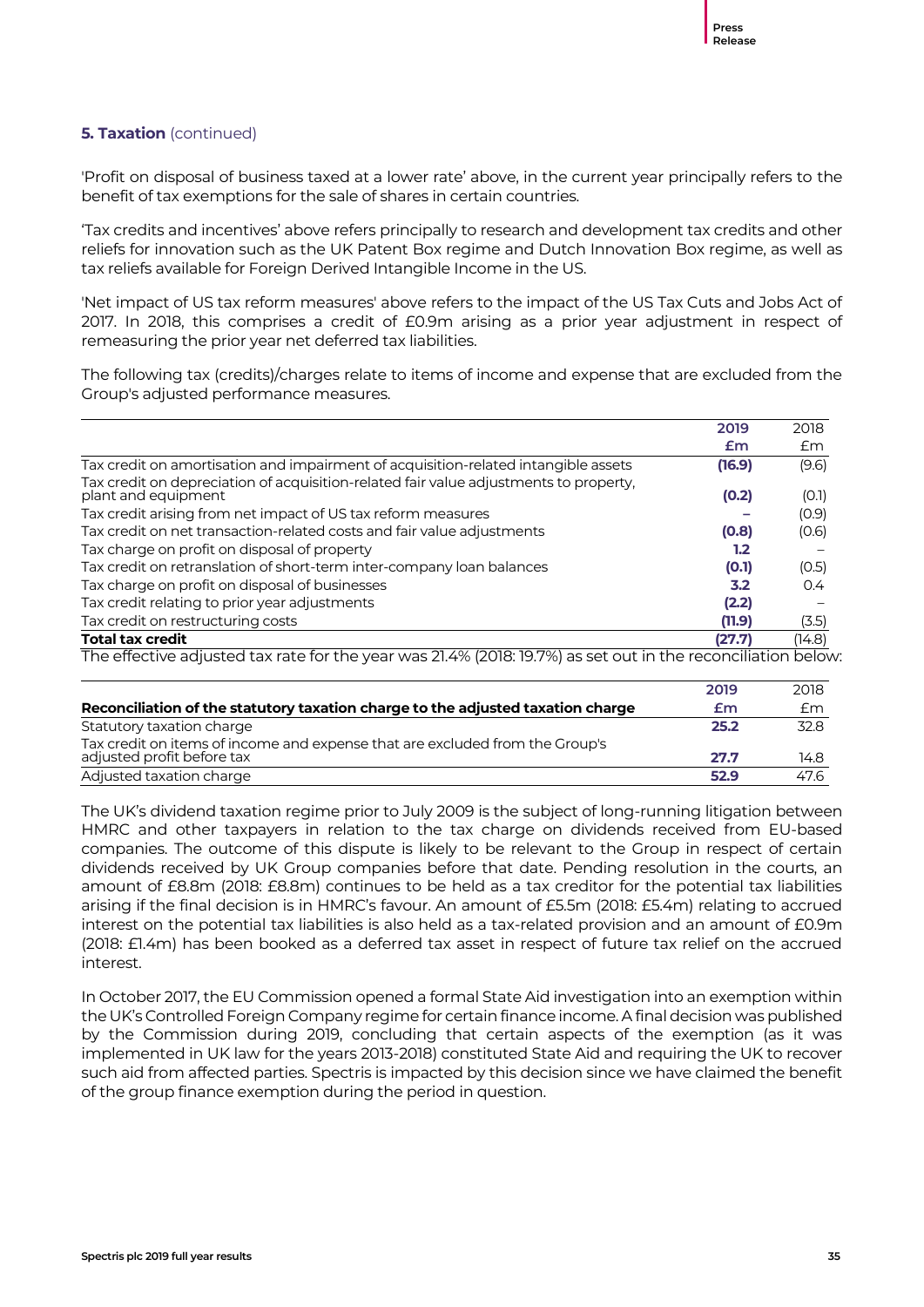### **5. Taxation** (continued)

The Group, along with the UK government and a number of other affected taxpayers, has sought annulment of the EU Commission's decision through the EU Courts. No provision has been made in respect of this matter since we believe that it is more likely than not that the decision will subsequently be annulled and no additional tax will be due. In the event that the Commission's decision is upheld then, as at 31 December 2019, the Group's maximum estimated exposure is £19.0m (2018: £18.0m) in respect of tax and £1.0m (2018: £0.5m) in respect of interest. However, quantification of the liability in accordance with the Commission's judgement is complex and depends on the facts of each individual case, and therefore the Group's liability may ultimately be determined to be less than this amount.

### **6. Dividends**

|                                                                                       | 2019 | 2018 |
|---------------------------------------------------------------------------------------|------|------|
| Amounts recognised and paid as distributions to owners of the Company in the          |      |      |
| year                                                                                  | £m   | £m   |
| Final dividend for the year ended 31 December 2018 of 40.5p (2017: 37.5p) per share   | 46.9 | 44.5 |
| Interim dividend for the year ended 31 December 2019 of 21.9p (2018: 20.5p) per share | 25.4 | 23.7 |
|                                                                                       | 72.3 | 68.2 |
|                                                                                       |      |      |
|                                                                                       | 2019 | 2018 |
| Amounts arising in respect of the year                                                | £m   | £m   |
| Interim dividend for the year ended 31 December 2018 of 21.9p (2018: 20.5p) per share | 25.4 | 23.7 |
| Proposed final dividend for the year ended 31 December 2019 of 43.2p (2018: 40.5p)    |      |      |
| per share                                                                             | 50.1 | 46.8 |
|                                                                                       | 75.5 | 70.5 |

In addition, subject to shareholder approval, a special dividend of 150.0 pence per existing ordinary share is proposed, totalling £175 million. In order to maintain the comparability of the Group's share price and per-share metrics before and after the special dividend, the Group plans to undertake a share consolidation, which will be subject to shareholder approval.

### **The proposed final and special dividends are subject to approval by shareholders at the AGM on 22 May 2020 and have not been included as a liability in these Financial Statements.**

### **7. Earnings per share**

Basic earnings per share amounts are calculated by dividing net profit for the year attributable to ordinary shareholders by the weighted average number of ordinary shares outstanding during the year (excluding treasury shares).

Diluted earnings per share amounts are calculated by dividing the net profit attributable to ordinary shareholders by the weighted average number of ordinary shares outstanding during the year but adjusted for the effects of dilutive options.

| <b>Basic earnings per share</b>                                                   | 2019  | 2018  |
|-----------------------------------------------------------------------------------|-------|-------|
| Profit after tax (£m)                                                             | 234.1 | 185.2 |
| Weighted average number of shares outstanding (millions)                          | 115.8 | 117.5 |
| Basic earnings per share (pence)                                                  | 202.2 | 157.6 |
| Diluted earnings per share                                                        | 2019  | 2018  |
| Profit after tax (£m)                                                             | 234.1 | 185.2 |
| Basic weighted average number of shares<br>outstanding (millions)                 | 115.8 | 117.5 |
| Weighted average number of dilutive 5p ordinary shares<br>under option (millions) | 0.4   | 0.6   |
| Weighted average number of 5p ordinary shares that would<br>have been issued      |       |       |
| at average market value from proceeds of dilutive share<br>options (millions)     | (O.1) | (0.1) |
| Diluted weighted average number of shares outstanding<br>(millions)               | 116.1 | 118.0 |
| Diluted earnings per share (pence)                                                | 201.6 | 156.9 |
|                                                                                   |       |       |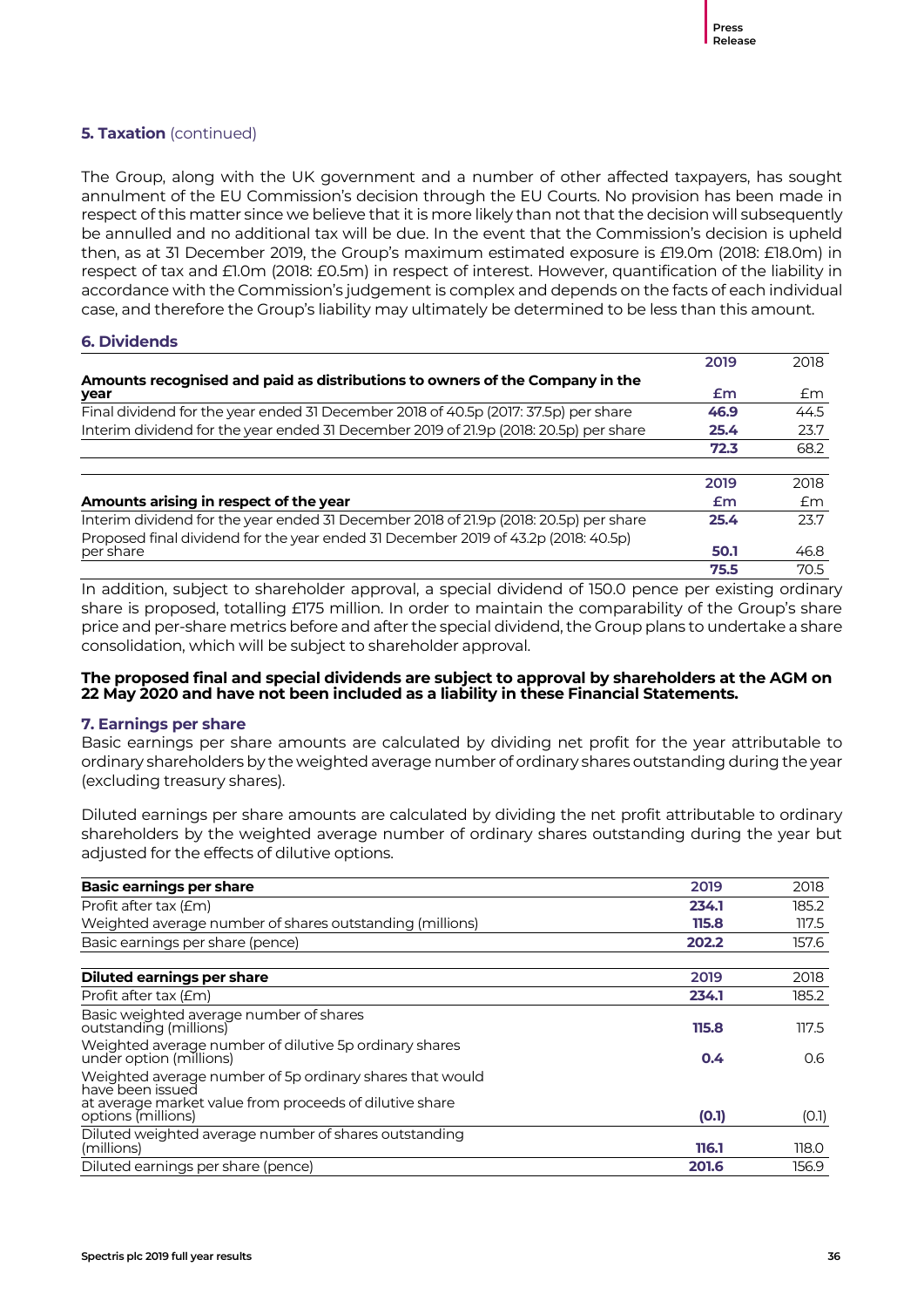### **8. Goodwill and other intangible assets**

|                                                |          | <b>Other</b><br>intangible |         |
|------------------------------------------------|----------|----------------------------|---------|
|                                                | Goodwill | assets                     | Total   |
| Cost                                           | Em       | £m                         | £m      |
| At 1 January 2019                              | 915.1    | 619.7                      | 1,534.8 |
| Additions                                      | 2.4      | 21.8                       | 24.2    |
| <b>Disposals</b>                               | (66.7)   | (29.7)                     | (96.4)  |
| Foreign exchange difference                    | (24.6)   | (14.0)                     | (38.6)  |
| At 31 December 2019                            | 826.2    | 597.8                      | 1,424.0 |
| <b>Accumulated amortisation and impairment</b> |          |                            |         |
| At 1 January 2019                              | 148.8    | 356.4                      | 505.2   |
| Charge for the period                          |          | 48.1                       | 48.1    |
| Impairment                                     | 35.1     | 47.1                       | 82.2    |
| <b>Disposals</b>                               | (0.2)    | (22.8)                     | (23.0)  |
| Foreign exchange difference                    | (4.3)    | (9.5)                      | (13.8)  |
| At 31 December 2019                            | 179.4    | 419.3                      | 598.7   |
| <b>Carrying amount</b>                         |          |                            |         |
| At 31 December 2019                            | 646.8    | 178.5                      | 825.3   |
| At 1 January 2019                              | 766.3    | 263.3                      | 1,029.6 |

### **Millbrook**

Since its acquisition in 2016, Spectris has made significant capital investment in Millbrook alongside two bolt-on acquisitions in Leyland and Millbrook Revolutionary Engineering. Given the early programme life cycle stage, the headroom between the recoverable amount (determined based on a value-in-use model) and the carrying value of the Millbrook CGU is modest at £17m. We expect the headroom to increase in future periods as the recent capital investments depreciate and the expected returns on these assets are realised. We have considered reasonably possible changes in key assumptions that could cause an impairment at

31 December 2019, and have identified two key assumptions as follows:

- Discount rate applied to future cashflows our assessment of impairment assumes a pre-tax discount rate of 12.1% based on our determination of Group WACC and risks specific to the Millbrook CGU cashflows. An increase to 12.8% would see the headroom reduced to nil.
- Years 1 to 5 cashflows our assessment of impairment assumes a CAGR of 14% after year 1. A decrease in the CAGR by 2%, equivalent to a 7% reduction in years 2 to 5 cashflows, would see the headroom reduced to nil.

### **Impairment of goodwill**

Results at Concept Life Sciences ('CLS'), which was acquired in January 2018, were below expectations during the initial period of ownership to 31 December 2018. Performance was impacted by a reduction in project work from two major customers, delays in gaining accreditations and sub-optimal performance at the environmental laboratories. This was partly attributable to internal issues reflecting the state of the business on acquisition by the Group, which was in the process of integrating previous acquisitions into two divisions, as well as distraction and disruption caused by the acquisition. In February 2019, management considered that remedial action was having a positive impact, progress was being made and that the end markets for CLS were still strong as customers look to outsource analytical services and pharmaceutical development.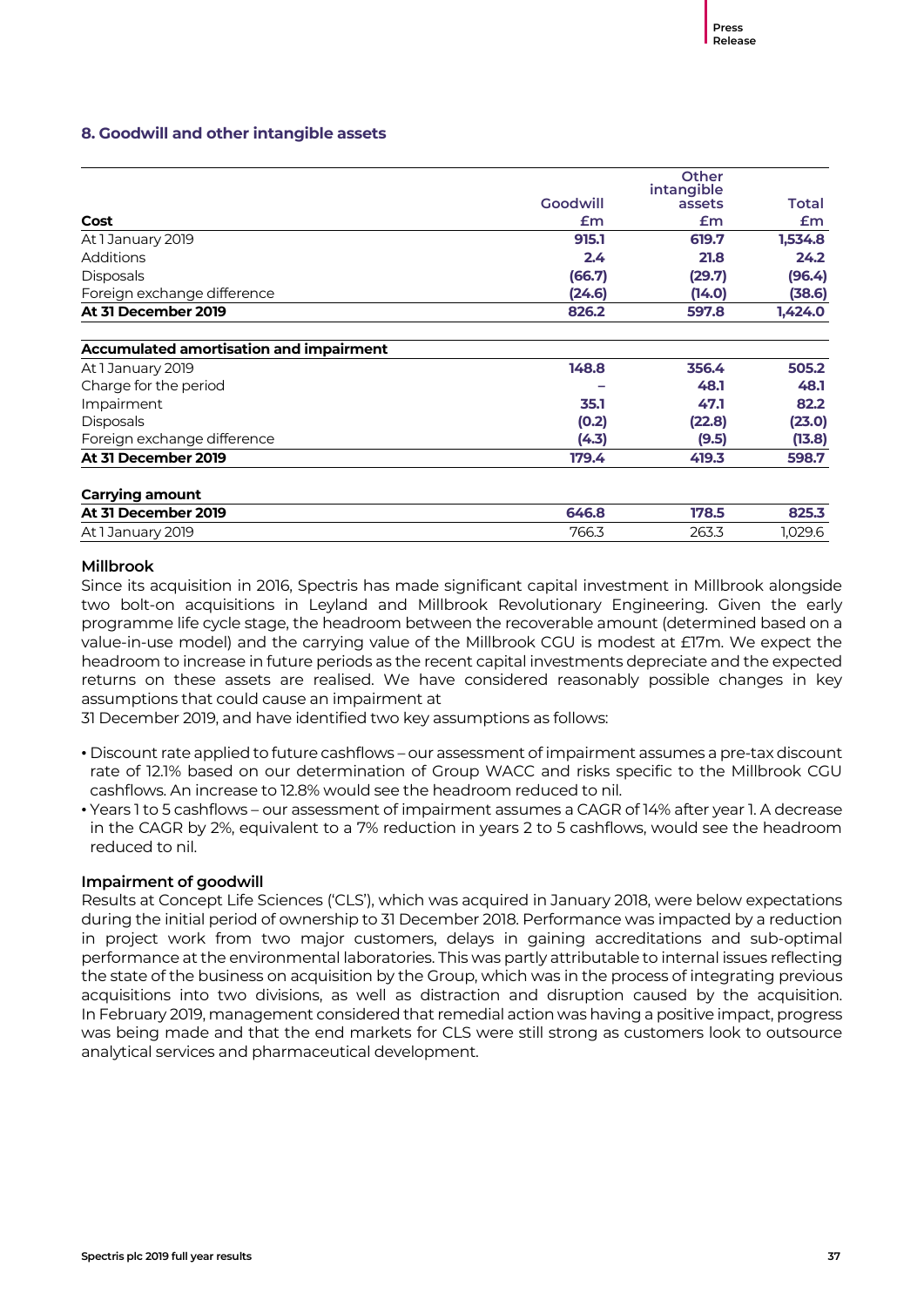### **8. Goodwill and other intangible assets** (continued)

During the first six months of 2019, performance had not improved as anticipated, with sales declining by 9% on a LFL basis and resulting gross margin lower than 2018. This under-performance was attributable to the exit of its major customer in the pharmaceutical development/integrated drug development services business as well as continued sub-optimal performance in the environmental analytical services division. The analytical services division, where continued focus on on-time delivery was impacted by high staff attrition rates and a deterioration in customer relationships. New senior management for CLS were in place by June and a detailed strategic review of the CLS businesses was undertaken. In agreement with the Spectris Group Executive, it was proposed, subject to consultation and legal requirements, that the environmental analytical laboratories be closed. New management believed that in their current state, these laboratories would not be able to recapture share in this market. The environmental consultancy and testing business was subsequently sold in October 2019 (see note 13) and the four environmental laboratories were closed. Management believe that the market for pharmaceutical development/integrated drug development services remains strong and attractive and existing activities here will be strengthened.

As a result of this, an impairment of CLS goodwill of £35.1m was charged to the income statement during the year. This impairment reflects the loss of value from the acquired workforce particularly in the analytical service division, the loss of expected future customer relationships across both divisions and reduced synergies from cross-selling instruments and services. The estimated recoverable amount of the CLS cash generating unit at 30 June 2019 was £105.3m which was determined on a value in use basis using a pre-tax discount rate of 10.0% (31 December 2018: 13.4%).

### **Impairment of other intangible assets**

Impairment of other intangible assets includes £32.4m relating to customer relationships and technology acquired as part of the CLS acquisition. The remaining £14.7m impairment of other intangible assets relates to items impaired as a result of restructuring activities undertaken following the strategic review.

### **9. Investment in joint venture (EMS B&K) and assets held for sale**

The movement in the investment in the joint venture during the year is shown below:

|                                                                                                       | £m    |
|-------------------------------------------------------------------------------------------------------|-------|
| As at 1 January 2019                                                                                  | 5.0   |
| Share of post-tax results of joint venture (including £1.0m impairment of acquired Intangible assets) | (4.9) |
| Foreign exchange                                                                                      | (0.1) |
| Transfer to held for sale                                                                             |       |
| As at 31 December 2019                                                                                |       |

The Group also has a long-term receivable from EMS B&K which arose on the formation of the joint venture. The recoverable amount is based on the future value which is expected to be achieved upon an ultimate exit of the joint venture.

During December 2019, as part of the plan to simplify the Group's portfolio, the Group entered into preliminary discussions in conjunction with its joint venture partner with a third party for the acquisition of the joint venture. On 17 January 2020, an announcement was made that agreement had been reached for the sale of our interest in the joint venture for consideration of £17.9m in cash and approximately £1.2m in shares in Envirosuite Limited. The closing of the deal is subject to approval by Envirosuite's shareholders at a meeting to be held on 24 February 2020 and the conditional placement of shares by Envirosuite required to fund the consideration for the transaction, with completion expected to take place shortly thereafter.

As a result, the receivable from the joint venture has been impaired by £21.3m to the £18.9m expected recoverable amount. This remaining balance, which represents fair value less costs to sell, has been included within assets held for sale at 31 December 2019. The investment in the joint venture (nil value) has also been transferred to assets held for sale. In 2018, the £3.9m of assets classified as held for sale related to the disposal of a property in Omega.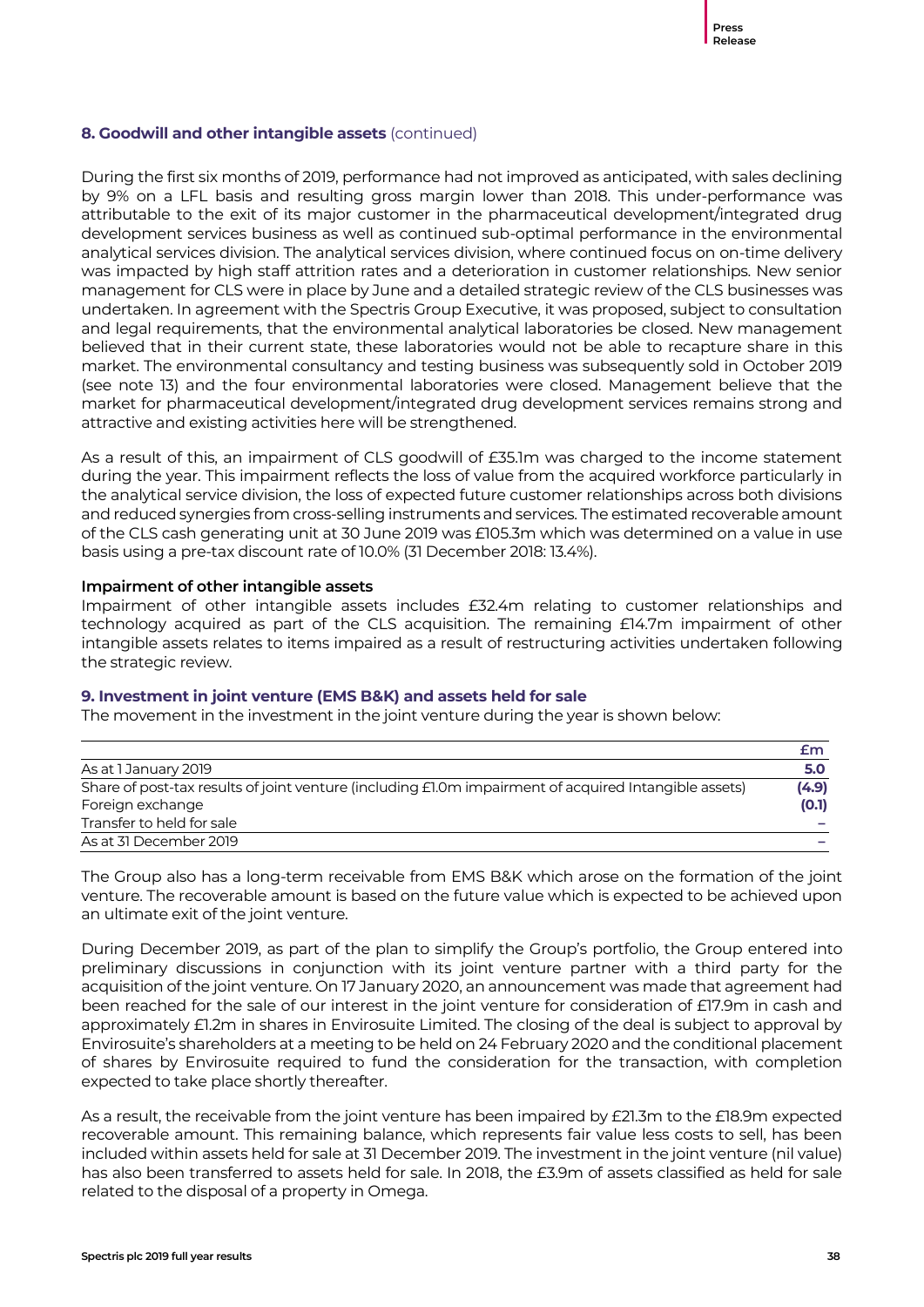### **10. Cash generated from operations**

|                                                                      | 2019    | 2018   |
|----------------------------------------------------------------------|---------|--------|
|                                                                      | Em      | £m     |
| <b>Cash flows from operating activities</b>                          |         |        |
| Profit after tax                                                     | 234.1   | 185.2  |
| Adjustments for:                                                     |         |        |
| Taxation charge                                                      | 25.2    | 32.8   |
| Profit on disposal of businesses                                     | (204.7) | (56.3) |
| Share of post-tax results of joint venture                           | 4.9     | 1.2    |
| Finance costs                                                        | 11.4    | 16.0   |
| Financial income                                                     | (7.9)   | (2.5)  |
| Depreciation and impairment of property, plant and equipment         | 57.6    | 30.3   |
| Amortisation and impairment of intangible assets                     | 95.2    | 49.1   |
| Impairment of non-current receivable from joint venture              | 21.3    |        |
| Impairment of goodwill                                               | 35.1    |        |
| Transaction-related fair value adjustments                           | 4.0     | 4.8    |
| Profit on disposal of property, plant and equipment                  | (4.9)   | (1.9)  |
| Equity-settled share-based payment expense                           | 3.0     | 5.1    |
| Operating cash flow before changes in working capital and provisions | 274.3   | 263.8  |
| Decrease/(Increase) in trade and other receivables                   | 13.9    | (30.4) |
| Increase in inventories                                              | (3.3)   | (17.4) |
| Decrease in trade and other payables                                 | (10.0)  | (3.6)  |
| Increase in provisions and retirement benefits                       | 2.9     | 3.4    |
| <b>Cash generated from operations</b>                                | 277.8   | 215.8  |

### **11. Share capital, treasury shares and employee benefit trust shares**

At 31 December 2019, the Group held 5,182,366 treasury shares (2018: 5,636,153). During the year, 453,787 (2018: 111,207) of these shares were issued to satisfy options exercised by, and SIP Matching Shares awarded to, employees which were granted under the Group's share schemes. Nil ordinary shares were repurchased and cancelled by the Group during the year (2018: 3,825,802 ordinary shares were repurchased and cancelled as part of the share buyback programme announced on 5 March 2018, which concluded on 13 August 2018).

### **12. Acquisitions**

The Group completed the acquisition of 100% of RightHook Inc. on 25 February 2019 for a gross consideration of £3.8m. RightHook Inc. is an engineering software provider based in the USA. The provisional fair value of net assets acquired was £1.4m, including £1.8m of intangible assets and £0.4m of deferred tax liabilities, which generated goodwill of £2.4m. The acquisition is included in the HBK segment and cash generating unit.

|                                                                                                     | 2019 | 2018  |
|-----------------------------------------------------------------------------------------------------|------|-------|
| Analysis of cash outflow in Consolidated Statement of Cash Flows                                    | £m   | £m    |
| Net consideration in respect of acquisitions during the year                                        | 3.8  | 195.7 |
| Deferred and contingent consideration on acquisitions during the year to be paid<br>in future years |      | (6.0) |
| Cash paid during the year in respect of acquisitions during the year                                | 3.8  | 189.7 |
| Cash paid in respect of prior years' acquisitions                                                   | 5.9  | 6.7   |
| Net cash outflow relating to acquisitions                                                           | 9.7  | 196.4 |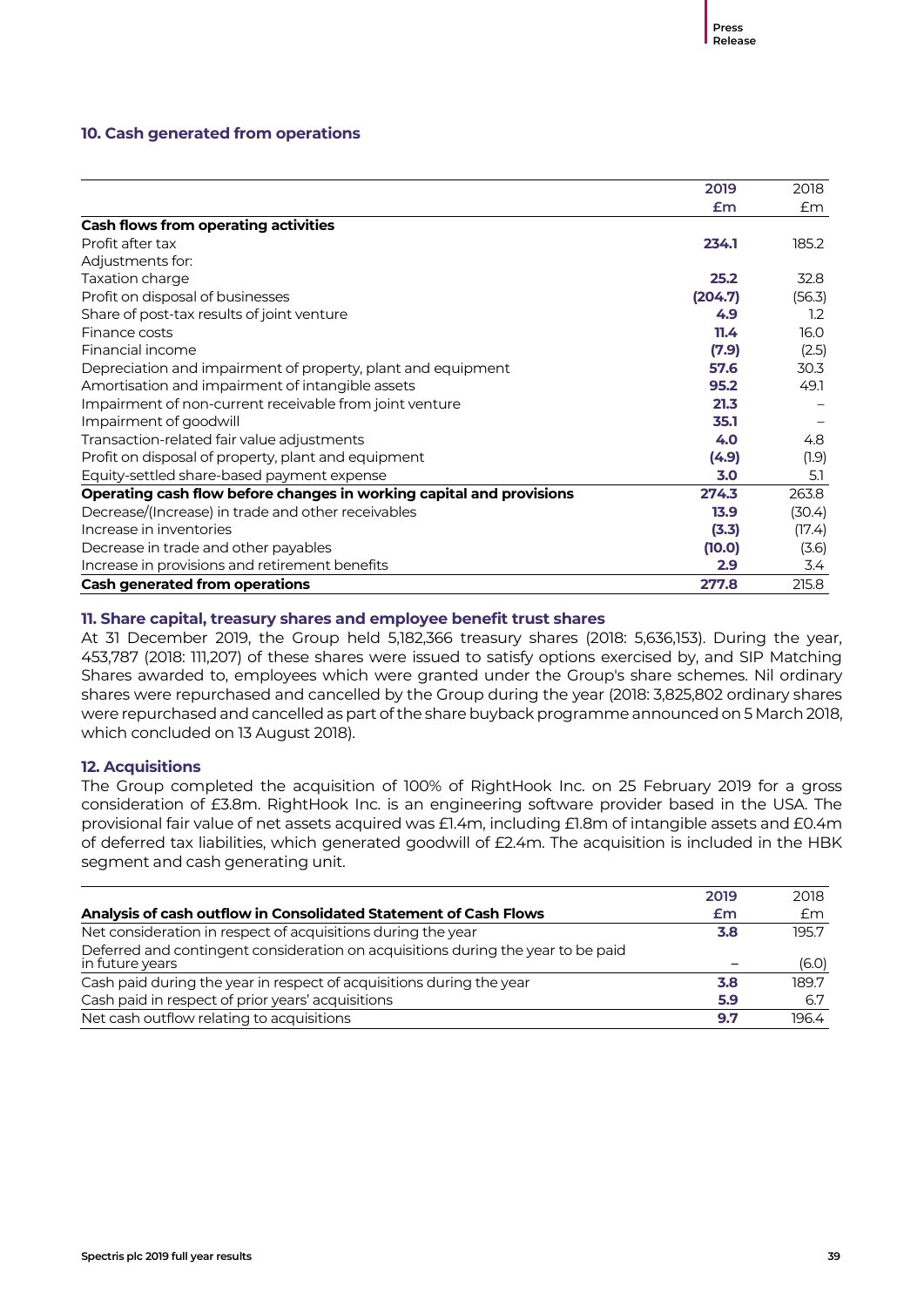### **13. Profit on disposal of businesses**

The Group completed the disposal of 100% of its pulp and paper business, BTG on 1 December 2019 in exchange for gross consideration of £274.5m. This generated a profit on disposal of £206.1m which included transaction expenses of £7.9m, of which £7.1m were paid during 2019.

The profit on disposal of BTG is calculated as follows:

|                                                                                   | 2019   |
|-----------------------------------------------------------------------------------|--------|
|                                                                                   | £m     |
| Goodwill and other intangible assets                                              | 73.4   |
| Property, plant and equipment                                                     | 26.1   |
| Inventories                                                                       | 14.1   |
| Trade and other receivables                                                       | 23.1   |
| Cash and cash equivalents                                                         | 3.0    |
| Trade and other payables                                                          | (21.0) |
| Lease liabilities                                                                 | (3.4)  |
| Provisions                                                                        | (0.3)  |
| Net deferred and current tax liabilities                                          | (2.8)  |
| Retirement benefit obligations                                                    | (15.8) |
| Net assets disposed                                                               | 96.4   |
| Consideration received, satisfied in cash                                         | 272.8  |
| Deferred consideration                                                            | 1.7    |
| Transaction costs                                                                 | (7.9)  |
| Net consideration from disposal of business                                       | 266.6  |
| Net assets disposed of (including £3.0m of cash and cash equivalents held by BTG) | (96.4) |
| Currency translation differences transferred from translation reserve             | 35.9   |
| Profit on disposal of business                                                    | 206.1  |

On 10 October 2019, the Group completed the disposal of its environment consultancy and testing business for nil purchase price. The net assets disposed were £2.3m, generating a loss on disposal of £2.3m. Profit on disposal of businesses in the Consolidated Income Statement also includes a £0.9m credit from other disposals.

The disposals in the year did not meet the definition of discontinued operations given in IFRS 5 'Non-Current Assets Held for Sale and Discontinued Operations' and, therefore, no disclosures in relation to discontinued operations were made.

The Consolidated Statement of Cash Flows includes £262.7m of net proceeds from the sale of BTG, which consists of £272.8m of consideration received in cash less £7.1m of transaction fees paid and £3.0m of cash and cash equivalents held by BTG units that were disposed of. The Consolidated Statement of Cash Flows also includes £2.3m paid in respect of deferred consideration and tax payments on the disposal of EMS B&K and £0.3m of payments from other business disposals.

#### **14. Subsequent events**

On 17 January 2020, an announcement was made that agreement had been reached for the sale of the Group's interest in the EMS B&K joint venture for consideration of £17.9m in cash and approximately £1.2m in shares in Envirosuite Limited. The closing of the deal is subject to approval by Envirosuite's shareholders at a meeting to be held on 24 February 2020 and the conditional placement of shares by Envirosuite required to fund the consideration for the transaction, with completion expected to take place shortly thereafter. As a result, the receivable from the joint venture has been impaired by £21.3m to the expected recoverable amount and the remaining balance of £18.9m has been included within assets held for sale at 31 December 2019 (see note 9).

On 31 January 2020, the Group sold its interest in the rheology range of products to Netzsch Group for consideration of £8.8m in cash. This product range, part of the Malvern Panalytical segment, generated approximately £12m of revenue and £1m of operating profit in 2019.